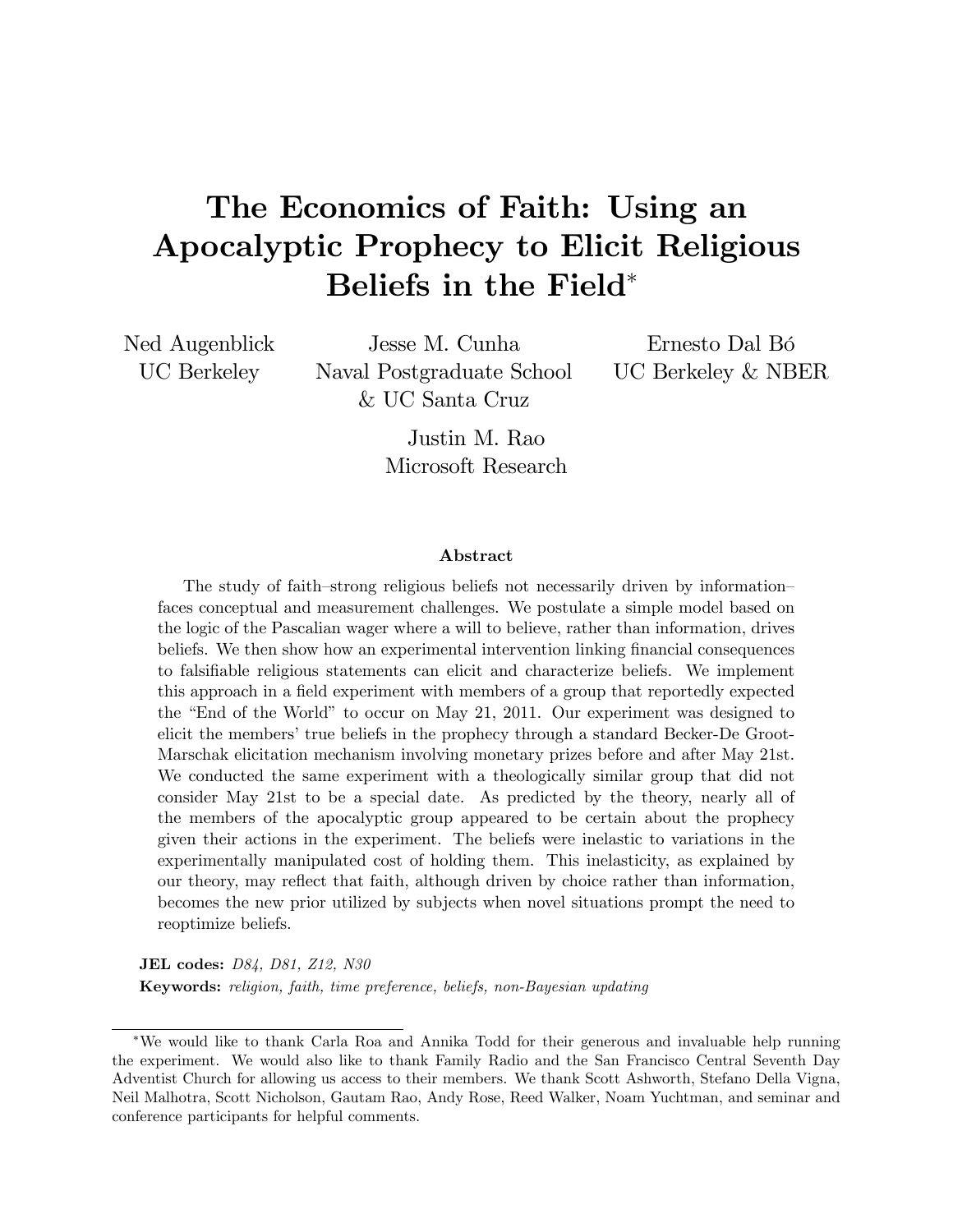# 1 Introduction

Classic authors like Durkheim (1915) credit religion with shaping social relations since the origin of civilization, and historians emphasize the role of religion undergirding power structures before modern institutions such as markets, firms, or professionalized government came into existence (Finer 1997). In present times, large shares of the population worldwide continue to report religion to be a vital element of everyday life.<sup>1</sup> Religion has been linked to growth and development (Barro and McCleary 2003; Kuran 1997), policy preferences (Scheve and Stasavage 2006), (Huber and Stanig 2011), and a variety of different behaviors and life outcomes.<sup>2</sup> Consequently, economists have developed a field to understand the "production" of religion and the substantial material activity associated with it. This field has focused much attention on the supply side of the market for religion, such as the industrial organization of religious activity. Iannaccone (1998) surveys that literature and argues that the demand side, linked to the nature of religious beliefs, has received less attention. This paper investigates what is presumably a key driver of the demand side of religion, namely faith (i.e., religious beliefs), through a simple model and a field experiment.

Studying faith poses conceptual and empirical challenges. A microfoundation for demand usually posits a utility function and beliefs that are driven by information. While faith involves beliefs, it has long been associated (even by famous believers such as Pascal (1668) and James (1909)) with a will to believe, suggesting a non-standard connection between utility and beliefs.<sup>3</sup> On the empirical side, there are challenges to measuring faith. Authors have noted the potential for individuals to misrepresent their beliefs when asked about religion, due for instance to a tendency to conform.<sup>4</sup> An alternative to using measures of beliefs is to directly track religious participation. But this approach cannot elucidate the role of faith in the demand for religion, as religious participation may also reáect material returns. These difficulties suggest the use of incentivized elicitation methods, but the great challenge with incentivizing the revelation of religious beliefs is that they typically involve unobservable

<sup>&</sup>lt;sup>1</sup>In the case of the United States, a 2008 Gallup poll showed that 65% of respondents consider religion to be important in their everyday life. In 2011 Gallup reported that over 90% of Americans believe in God, and 73% believe with absolute certainty.

<sup>&</sup>lt;sup>2</sup>See Iannaccone (1998) for an excellent review of this evidence. There is also a body of empirical evidence on religion from laboratory experiments; see Hoffman  $(2012)$  for a review. More recently, it has been shown that religiously motivated activities can shape social attitudes, such as tolerance (Clingingsmith, Khwaja, and Kremer 2009).

<sup>&</sup>lt;sup>3</sup>The dictionary definition of faith separates it from evidence in the statistical or logical sense. According to the Oxford dictionary, faith is "a strong belief in God or in the doctrines of a religion, based on spiritual apprehension rather than proof.î See Montgomery (1996) for a discussion of some of the challenges to an economics approach to faith.

<sup>&</sup>lt;sup>4</sup>Kuran (1995) elaborates on the fact that pressures to conform may lead to a falsification of preferences and beliefs. See Krosnick and Presser (2009) p. 285 on survey response bias more generally.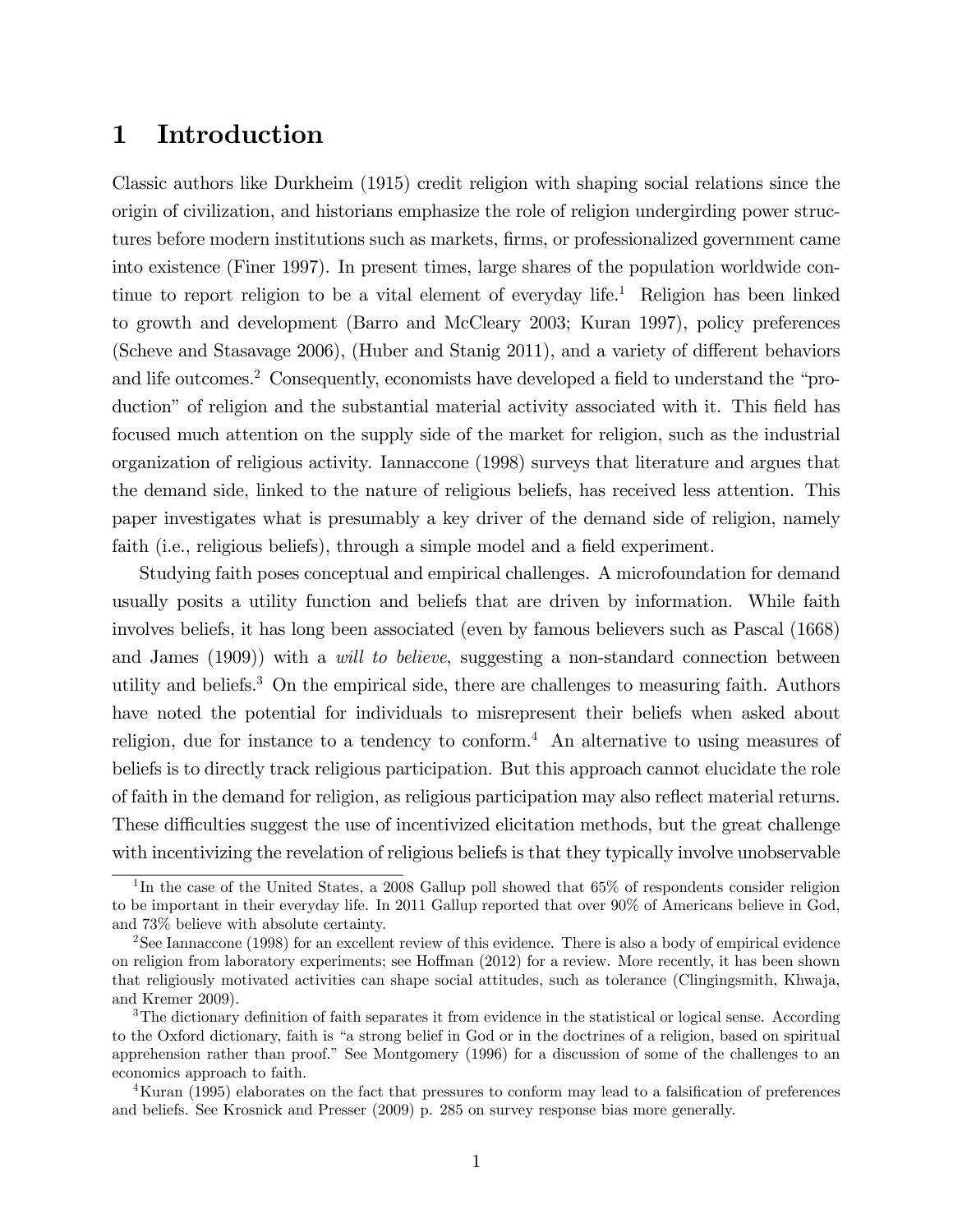events (e.g., God's existence). Despite the long history of religion in human affairs, to our knowledge religious beliefs have never been measured scientifically in an incentivized manner.

In this paper we make three contributions. The first is to propose an approach to bring incentives into the measurement of the level and elasticity of religious beliefs. The key requirement is to locate religious propositions that are (presumably) believed in, and are also falsifiable. Then we can rely on belief elicitation techniques that reward predictions based on their accuracy. The second is the concrete Öndings of our approach when implemented with a specific religious group, to be described shortly. The third is a formal theory of religious beliefs that explicitly models the experimental intervention and offers a faith-rooted microfoundation for the demand side of religion. The theory and the experimental context favor interpreting our findings as supporting the idea that a will to believe, or a "demand" for beliefs," play a role in religiosity.

We administered an experiment to implement our elicitation approach, relying on the well publicized prophecy made by Harold Camping, an elderly Christian radio talk show host, who held that May 21st, 2011 would be the "End of the World." On May 21st, the prophecy went, the biblical Rapture would occur: divine judgement would be passed and the "saved" would ascend to Heaven to meet God, while great cataclysms would ravage the Earth. The "non-saved" would suffer "Hell on Earth" for five months, until all of creation would be annihilated on October 21st, 2011. Camping's prediction attracted a world-wide following, driven by tens of millions of advertising dollars and daily discussion on his Family Radio network, one of the largest Christian broadcasting networks in the U.S.

In our experiment we elicited beliefs in the End of the World prophecy by having subjects make time-preference decisions in the weeks prior to May 21st. We exploited a key aspect of the beliefs espoused by Family Radio followers, namely that money would have no value after May 21st, both if one was raptured to Heaven or was left to suffer Hell on Earth. Thus, Family Radio followers should discount money payable after May 21st to reflect their belief that the prophecy would come to pass in addition to a pure time preference.<sup>5</sup> In order to approximate a control group we also approached members of the Seventh Day Adventist Church (henceforth, SDA), who are theologically similar to the Family Radio members but, crucially for our study, did not consider May 21st a special date.<sup>6</sup> We offered both the Family

<sup>&</sup>lt;sup>5</sup>In fact, there were numerous media reports about believers in the prophecy making material decisions in anticipation of the events of May 21st, such as spending down bank accounts or winding down businesses. Several subjects told us they were making similar decisions, both informally and through a survey we implemented a posteriori of the experimental interaction.

<sup>6</sup>Seventh Day Adventists are a large Christian denomination (16.3 million members worldwide, and the 7th largest denomination in United States) who believe that Jesus Christ's return to Earth is "imminent," yet accept that "no man shall know" (*Matthew*  $24:36$ *)* the exact date. Seventh Day Adventist member statistics are available at www.adventist.org/world-church/facts-and-figures/index.html.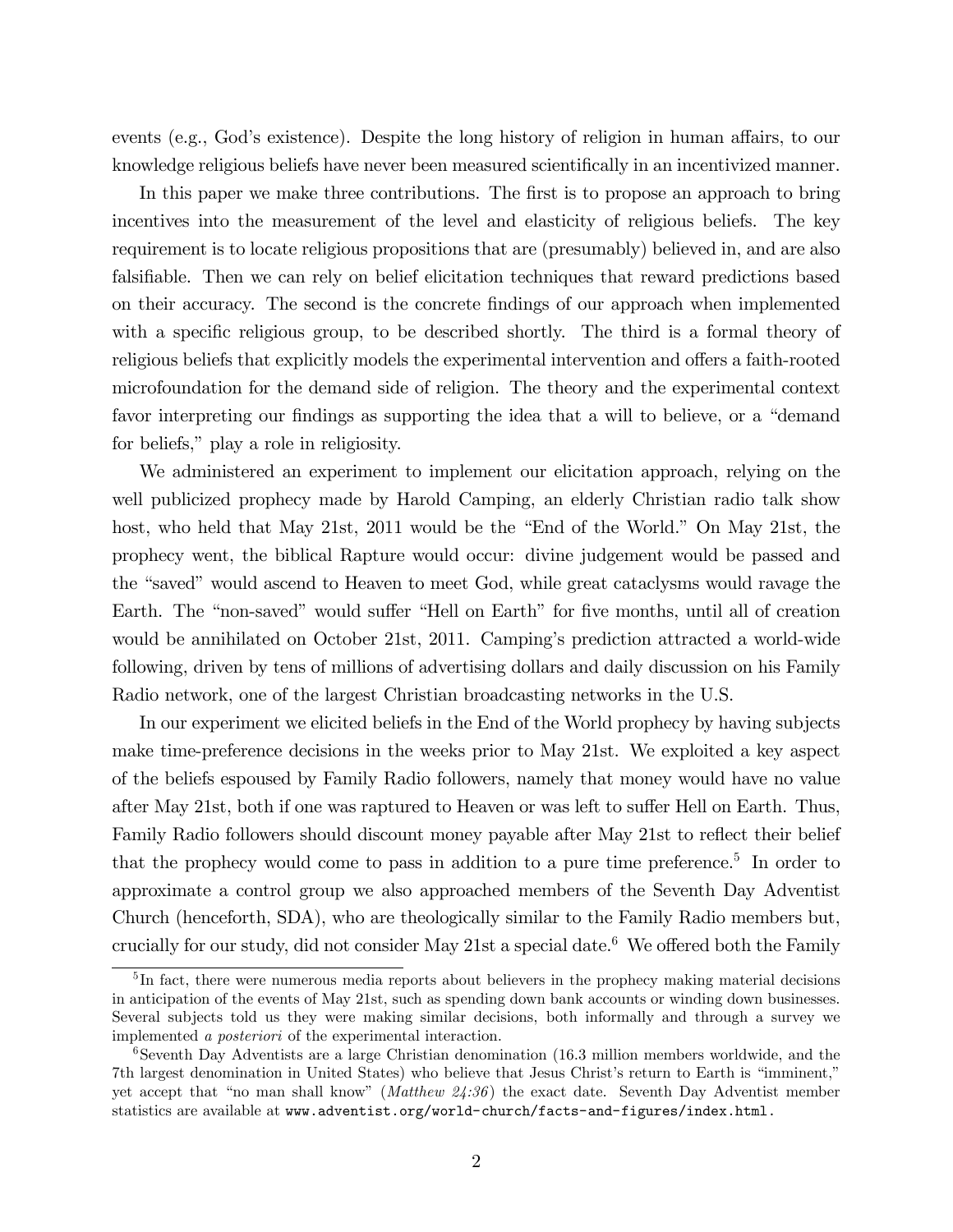Radio and the SDA subjects a choice between  $$5$  "today" (that is, before May 21st), and a variety of amounts up to \$500 four weeks in the future (after May 21st), using a Becker-DeGroot-Marschak method (Becker, DeGroot, and Marschak (1964), henceforth, BDM) to capture the exact amount payable after May 21st that would make the subject indifferent with \$5 today. For the SDA group, we expected a discount rate that exclusively reflects a pure time preference. If beliefs in the prophecy among Family Radio members are a matter of external profession rather than inner conviction, we would expect their choices to resemble those in the SDA group. If their beliefs were sincere, we would expect their revealed discount rates to be higher.

The evidence indicates that the vast majority of Family Radio members held extreme beliefs even in the face of direct financial costs—nearly all Family Radio subjects preferred \$5 dollars today to any amount up to \$500 payable after the Rapture. In contrast, the SDA members made choices consistent with time preference parameters estimated in laboratory studies (Frederick, Loewenstein, and O'Donoghue 2002). Taken together, these findings indicate that the Family Radio members held sincere and full beliefs in the prophecy. These beliefs matched the ones they reported in a survey after the experiment. To our knowledge, this initial set of Öndings provides the Örst experimental documentation of the role played by sincere faith in the demand for religion.

The remainder of our empirical results is best discussed in the context of our theory. In our analysis we remain committed to an economics approach in that we abstract from religious notions such as beliefs driven by revelation or grace. A literature in economics has explored the manipulation of beliefs (see inter alia Akerlof and Dickens (1982), Bénabou and Tirole (2004), Brunnermeier and Parker (2005), Kˆszegi (2006)), so we follow this approach and conceptualize faith as a willful choice of beliefs. However, we replace the psychological drivers in those theories (cognitive dissonance or anticipatory utility –which we can also incorporate in our model) with what is probably the best known argument for a rational choice of religious belief, namely Pascal's wager (Pascal 1668). Pascal offered a clear decisiontheoretic argument for beliefs as insurance: in the case that God exists, belief in him will be greatly rewarded; in the case that God does not exist, belief in him will not hurt, so it is optimal to believe.<sup>7</sup> We refine Pascal's logic by clearly separating actions from beliefs and integrating the logic of the wager into a choice problem with well defined costs and benefits. This allows us to define the notion of a demand for religious beliefs as the holding of beliefs

 ${}^{7}$ As it turns out, Pascal offered three arguments, not one, anticipating possible objections. To the most well-known dominance argument, he added two expected value arguments which allow mistaken beliefs to carry a penalty (Hacking 1972). In order to justify belief by those who are initially strong skeptics Pascal invoked infinite payoffs from Heaven.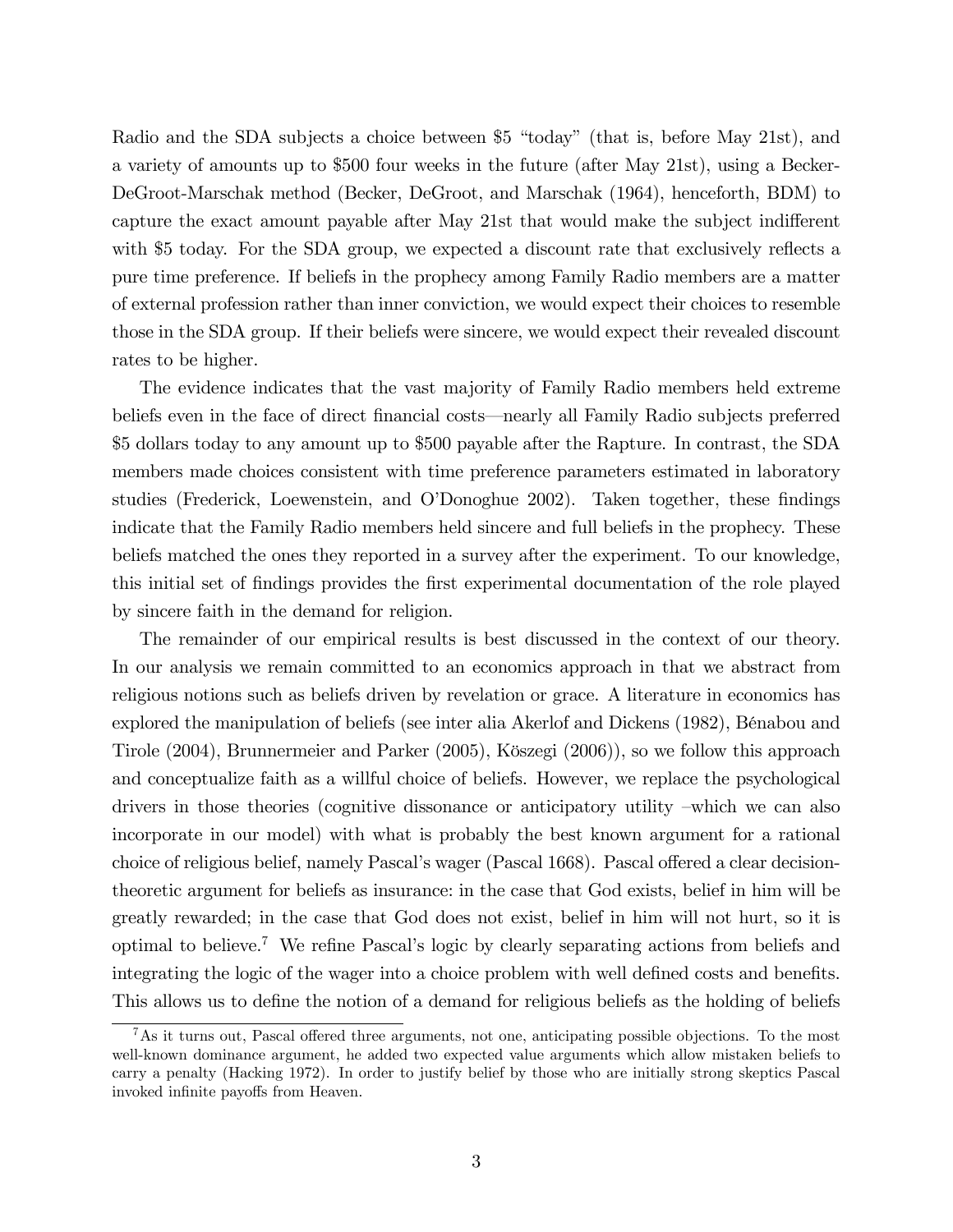that stem from choice, not information. The model makes it clear that when beliefs are held over states of the world that are observable, rewards for accurate predictions are possible, and beliefs can be elicited.

In the model, agents have different prior beliefs on the realization of a state of nature that is religiously relevant (e.g., God exists, the Rapture will happen), and can choose what beliefs to hold as well as take other actions which yield state-dependent payoffs.<sup>8</sup> The benefit of manipulating beliefs is that, under a doctrine of salvation through belief, agents receive a higher spiritual payoff if the religious state is realized. The cost of this manipulation is that the agent's actions are distorted if the religious state is not realized. The model predicts the existence of a marginal individual, in terms of initial priors, who separates believers from skeptics. Believers concentrate their posteriors on a full religious belief while skeptics retain their priors. One takeaway from the model is that a rational choice of faith can lead individuals with similar priors to separate into extreme believers and skeptics.

As in other models with belief choice, agents in our model make an active decision on what beliefs to hold, and then take those beliefs seriously when selecting actions, much as if they had forgotten the choice-based origin of those beliefs. An intriguing question is whether unexpected, Önancially relevant decisions may invite some examination and reoptimization of those beliefs. If this is the case, an experimental condition that raises the cost of religious beliefs should go together with a smaller number of full believers. However, if subjects truly "forget" their original prior and can only reoptimize using their chosen belief, beliefs will be price-inelastic and the number of full believers will remain constant. In our experiment we varied the probability of implementation of the BDM lottery within the groups to affect the cost of beliefs and see if beliefs are price-sensitive, and found no evidence of such sensitivity. Following the theory, this can be interpreted as evidence that, when facing unexpected Önancial decisions, subjects reoptimize beliefs on the basis of chosen beliefs.

Some caveats must be noted to the interpretation of our results. The inelasticity of beliefs could also be observed if beliefs are sticky in the short run, in which case some elasticity may be detected only when incentives are varied persistently. With respect to our initial findings, we interpret the difference in the choices made by Family Radio and SDA subjects as reflecting a will to believe. The main threat to this interpretation is that beliefs could arise independently from a willful choice. For instance, beliefs may have been inculcated in early age or impressed upon by a respected authority; alternatively, beliefs may reflect pathology

<sup>&</sup>lt;sup>8</sup>Following much of the economics literature on belief manipulation, we abstract from the process by which beliefs are chosen. It is often hypothesized that individuals may select sources of information in a way that introduces bias and then omit to correct for that bias when processing their information. Pascal himself considered that the choice of beliefs may follow a less than instantaneous process that relies on self-selecting into religious practices and environments.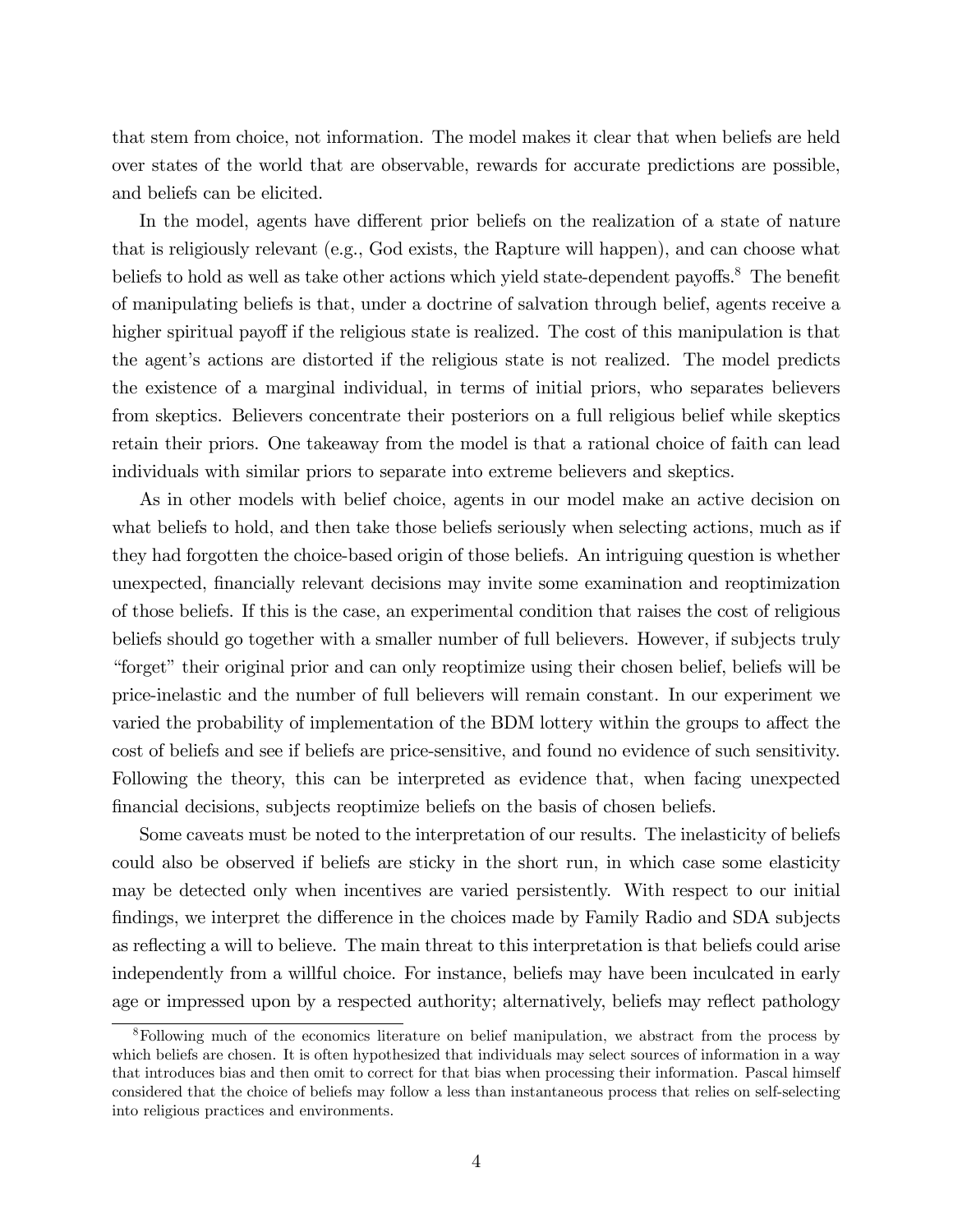or come from a religious revelation. While understanding the complex origins of religious beliefs is inherently difficult, we believe that our specific environment alleviates some of these concerns as (i) the prophecy constituted a new prediction, so beliefs in it could not have been inculcated in early age; (ii) the prophecy was disputed by most Christian authorities, and its associated group displayed relatively low social cohesion, making authority and peer effects less likely drivers; (iii) as we discuss in our next section, scholars researching apocalyptic ideas have long emphasized that beliefs in such prophecies are common in history and unrelated to pathology; and (iv) no revelation was adduced as evidence.

Reports are common of people making material sacrifices for the sake of their religiosity, so it may be argued that those acts must already reflect a willingness to pay for religion that is rooted in sincere beliefs. But it is important to rule out actions that may be taken for signaling purposes, rather than out of inner conviction. What is unique to our approach is that we implemented a mechanism for the truthful revelation of religious beliefs with two key features: the choices made in the experiment were private, and the ensuing financial consequences were controlled by the experimenters rather than a matter of anecdotal reports by third parties or by the putative believers.

In addition to the previously noted connections between our paper and the literature on the market for religion and belief manipulation, our paper complements the literature that utilizes survey data, such as that in the World Values Survey, to address the interplay between economics and religiosity (see for instance Barro and McCleary (2006) and Huber (2005)). Our approach highlights the possibility of studying religious beliefs in an incentivized experimental setting. This addition to the toolkit of religion researchers could supplement observational data and unincentivized survey instruments.

The plan for the paper is as follows. The next section offers background on Family Radio and the historical context of apocalyptic ideas. Section 3 presents the model, Section 4 presents the experiment and results, and we reserve further discussion of related literature for Section 5, as it will prove more fruitful to discuss it after we have established our results. Section 6 concludes.

# 2 Background

### 2.1 Family Radio and Camping's May 21st 2011 prophecy

Family Radio (henceforth FR) is a Christian talk and music radio broadcasting network with 164 stations and relays in the United States as of May  $2011.^9$  In 2007, FR was the

 $9$ More information can be found at http://fsiforms.familyradio.org/stations/search.php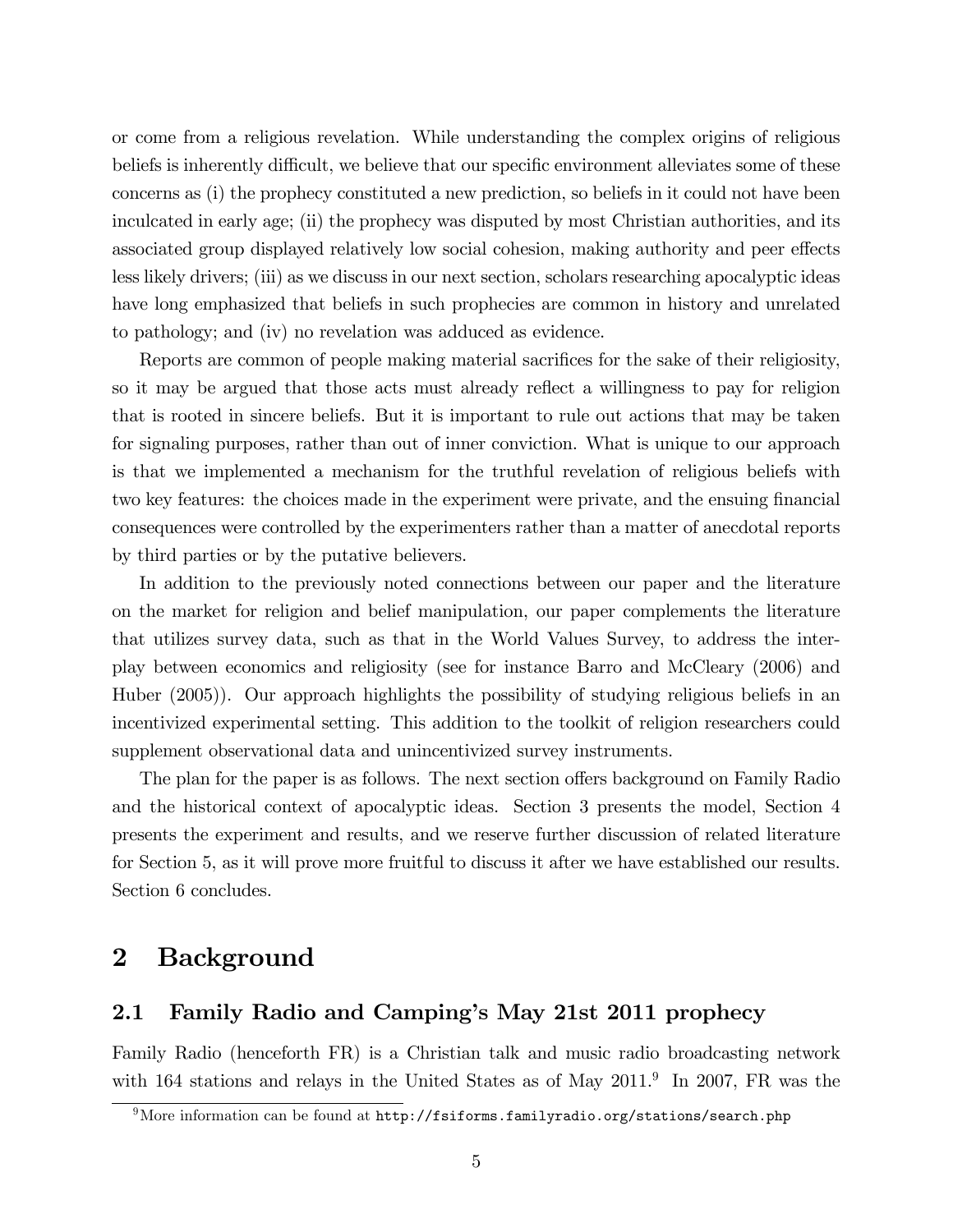17th largest owner of radio stations in the United States in terms of number of stations and had assets well above the hundred million dollar mark.<sup>10</sup> For nearly fifty years FR has broadcast a program on weekdays called "Open Forum," in which the station's co-founder and president, Harold Camping, answers listeners' questions about the Bible.

In early 2005, Camping published a book called Time Has an End: A History of the World 11,013 B.C. to 2011 A.D. (Camping 2005), which contained purported biblical proofs that the Rapture—an event in which a selected few are transported directly to Heaven would occur on May 21, 2011. On this date, Camping predicted that  $\degree$ great earthquakes will occur" and those not Raptured "will exist [for 5 months] in a world of horror and chaos beyond description" until October 21, 2011, when "God will completely destroy this creation and all of the people."

Camping's evidence for this prediction largely relies on biblical exegesis and numerology. For example, based upon verses in the Old Testament, Camping believed that the biblical flood involving Noah occurred in 4990 BC of the Roman calendar. Then, taking a statement in Genesis 7:4 ("Seven days from now I will send rain on the earth") as a prediction about the end of the world combined with a statement in *Second Peter 3:8* ( $A$  thousand years are like a dayî), Camping concluded that the end of the world would occur in 2011, some 7000 years after the áood. Camping used other Bible passages to narrow down his prediction that Judgement Day would occur exactly 722,500 days from the date of Christ's crucifixion (April 1, 33), leading to the May 21, 2011 date. Camping repeatedly stated that there is "no longer any question" about this date, and that "the Biblical evidence is too overwhelming and specific to be wrong.<sup> $n_{11}$ </sup> This certainty required resolving contradictions with scriptural discouragements to engage in apocalyptic date-setting (most notably the statement in *Matthew*  $24:36$  that "no man shall know" the exact date) and interpreting many ambiguous passages as metaphorically referring to the end of times, in a way that creates room for willful choice playing a role. Faced with the same arguments, many other Christians who share the apocalyptic frame of mind, such as SDA members, gave more weight to alternate interpretations.

In addition to the radio program, FR promoted the Judgement Day prediction by spending tens of millions of dollars to place 2000 billboards in over 40 countries and sending multiple R.V. caravans across North America. Camping also held weekly Bible studies at the Alameda Veteran's Memorial Hall, near the station's headquarters in Oakland, CA. By

 $10$ This information as well as data on expenditures we refer to later is available through IRS 990 forms that all charities are required to publicly disclose.

<sup>&</sup>lt;sup>11</sup>In 1992, Camping wrote  $1994$ ?, a book in which he promoted September 6, 1994 as a potential date for the Rapture; he did not express certainty in this book. However, according to Family Radio literature, ìimportant subsequent biblical information was not yet known, so this book was incomplete.î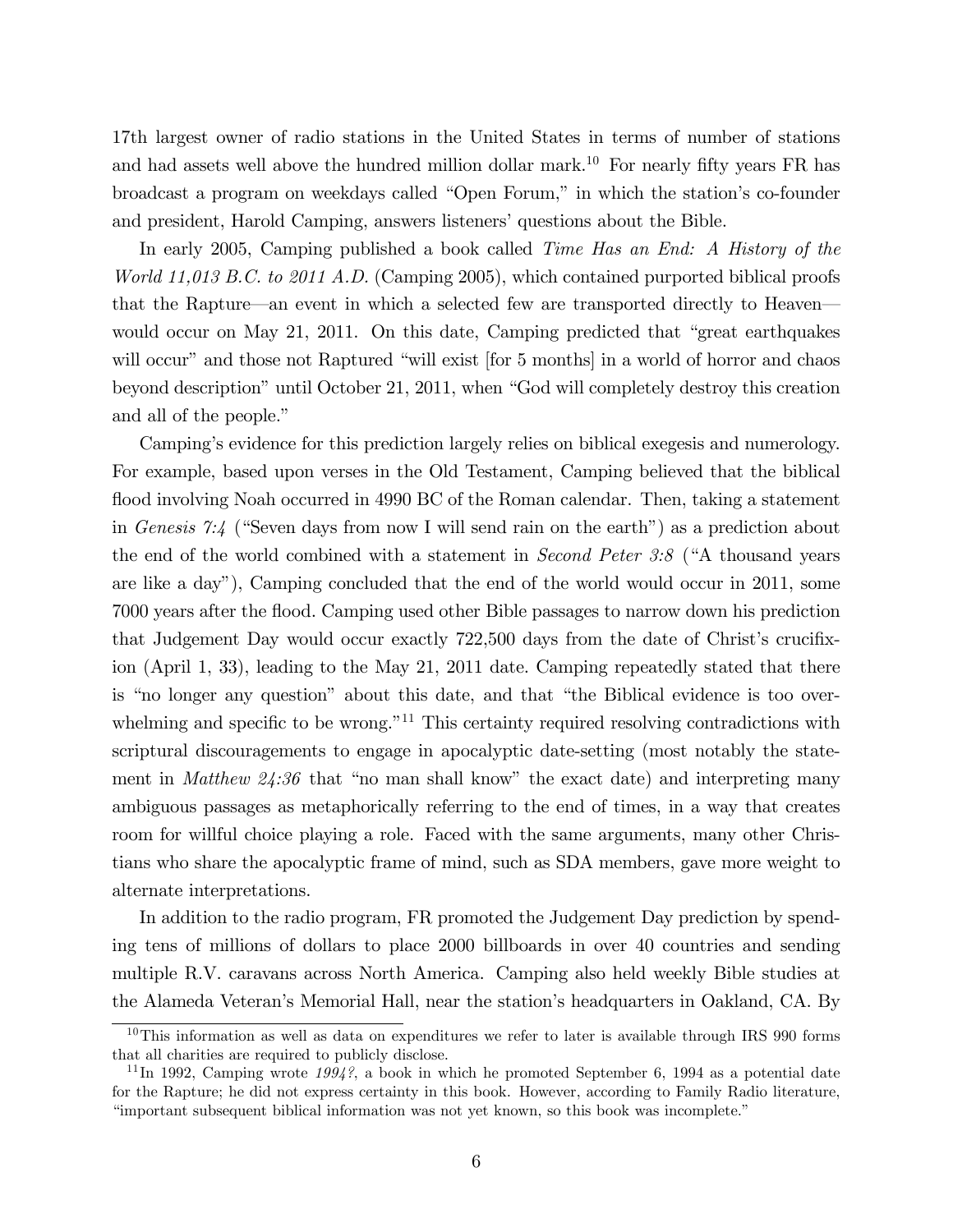May of 2011, the story of Campingís prediction and his numerous followers was covered by many prominent news outlets, including Time Magazine, New York Times, Washington Post, Los Angeles Times, AP, and Reuters.

### 2.2 Are May 21 believers exceptional?

To some observers, definite beliefs about the end of the world appear so unwarranted that they must reflect an unsound mind and therefore cannot reveal anything general about how humans form beliefs. Our personal interactions with FR members yielded an impression of overall normalcy. But perhaps more importantly, the experts on apocalyptic movements highlight the links between apocalypticism and mainstream religion, and emphasize a distinction between apocalypticism and pathology.

Apocalyptic ideas arose with the attempts of the first civilized groups to explain reality through myth-making and religion. In fact, according to (Wagar  $(1982)$ , p. 36), "Cultures without terminal visions of some kind have in all probability never existed." Interestingly, apocalyptic myths follow a similar pattern across cultures from the Judeo-Christian-Islamic tradition to Persian Zoroastrianism, Hinduism, and Babylonian, Roman, and Greek traditions (Eliade 1954; Wagar 1982). A recurring theme involves the current world ending by a divine intervention that unleashes great catastrophes (floods, fire, earthquakes), and which punishes the sinful and rewards the virtuous.<sup>12</sup>

The Christian apocalyptic ideas derive from the Jewish eschatology (a part of theology concerning the end of time), and they augment the idea of a Judgement Day with a physical second coming of Christ that will eliminate sinners, save the just, and usher in the Millennium. Scholars of modern apocalyptic movements emphasize the deep Christian apocalyptic tradition; according to McGinn (1998), "Apocalyptic is the mother of all Christian theology.î In this vein, these scholars argue against the stance that modern apocalyptic belief reflects pathology. In *Waiting for the Apocalypse* Daniel Cohen writes:

The modern catastrophist often relies on dubious theories, mistranslations, or simply misinterprets the evidence to suit his own beliefs. It would be a mistake, however, to put down the modern catastrophist as a fraud, a fool or a madman. Usually he is honest, intelligent, and quite sane—he is simply devoted to an incorrect idea [...] driven by the desire to prove that the Bible or parts of it

 $12A$  particularly powerful and recurring narrative involves the biblical flood as an instance of divine judgment and punishment. The story of Noahís Ark is believed by many mainstream Christians, Jews and Muslims, and accepted as a fairly uncontroversial part of the Bible (Genesis 6–9) and Quran (surahs Hud and Al-Mu-minoon). Many Family Radio billboards used the phrase "Noah Knew," alluding to the idea that to "hear the call of God" provides salvation from disaster.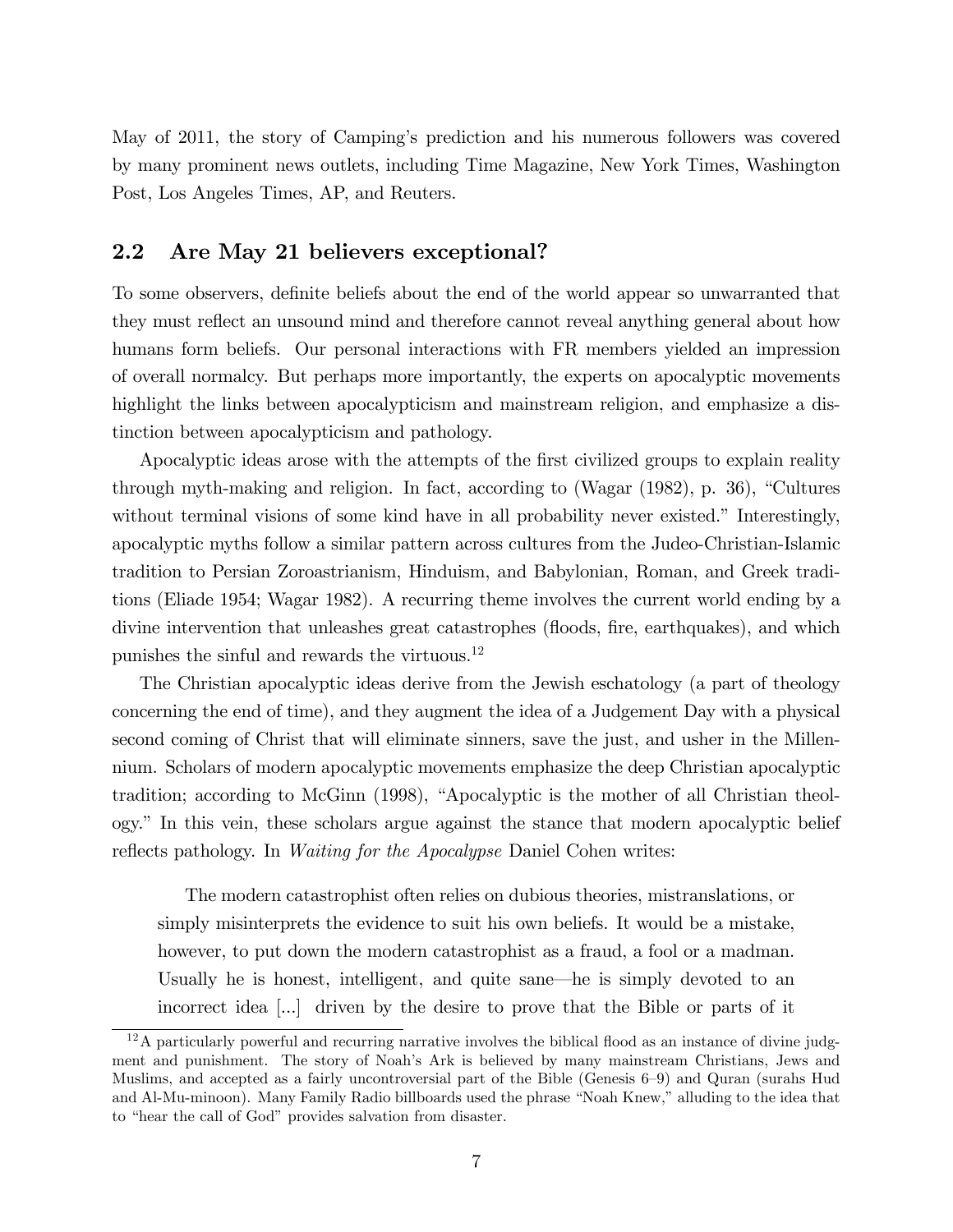are literally true, though he may not easily acknowledge or even understand the emotional basis of his beliefs. (Cohen (1983), p. 72)

Along similar lines, Kyle writes that the members of the Millerite movement—perhaps the quintessential American apocalyptic group whose members expected Judgement Day to occur in 1843—were "quite sober and unmarked by fanaticism" even though they were reported to be willing to make very costly Önancial decisions when approaching the crucial dates of the prophecy (Kyle (1998), p. 90). Following the failed prediction, the Millerite movement spawned different mass religious groups with membership in the millions in the United States, all holding apocalyptic beliefs today, including the Seventh-Day Adventists and Jehovah's Witnesses (this is in addition to the large Mormon congregation, which arose independently in the same generation and shares the apocalyptic tenets). The Jehovah's Witnesses have believed in a series of Judgement Day dates since 1843, while as we stated earlier, the SDA Church evolved as a branch that rejects date-setting.

The observations above suggest two main ideas. First, apocalyptic themes do not seem to be a reflection of pathology. Rather, they are deeply lodged in the symbolic and narrative structures with which large parts of the world population have come to organize their sense of justice and history. Within that uniformity, we find groups of people who, given the same information, are willing to engage in date-setting while others are not. A key element appears to be the discretionary way in which scriptural ambiguities and contradictions are resolved. This in turn indicates that apocalyptic belief is more a matter of *choice* than of Bayesian necessity. Second, the FR movement is not unique, but rather another link in a long chain of like movements. As our theory will illustrate, the mechanism through which a will to believe can shape apocalyptic beliefs can similarly shape religious beliefs more generally.

# 3 Theory

We now develop a model where individuals choose their religious beliefs to maximize expected utility in a way similar to the Pascalian wager. The model can accommodate a richer set of psychological motives, such as anticipatory utility.<sup>13</sup> First we model individual behavior in the absence of experimental interaction, and then we explicitly model how the experiment can help characterize religious beliefs. Unless indicated otherwise, all proofs are relegated to the appendix.

<sup>&</sup>lt;sup>13</sup>Such augmented version incorporates more fully the suggestions in Montgomery (1996) on the possible ways forward for an economics-based conceptualization of faith, and is available upon request. While a model including factors like anticipatory utility and cognitive dissonance would add realism, here we stick with the most parsimonious version that delivers the results of interest.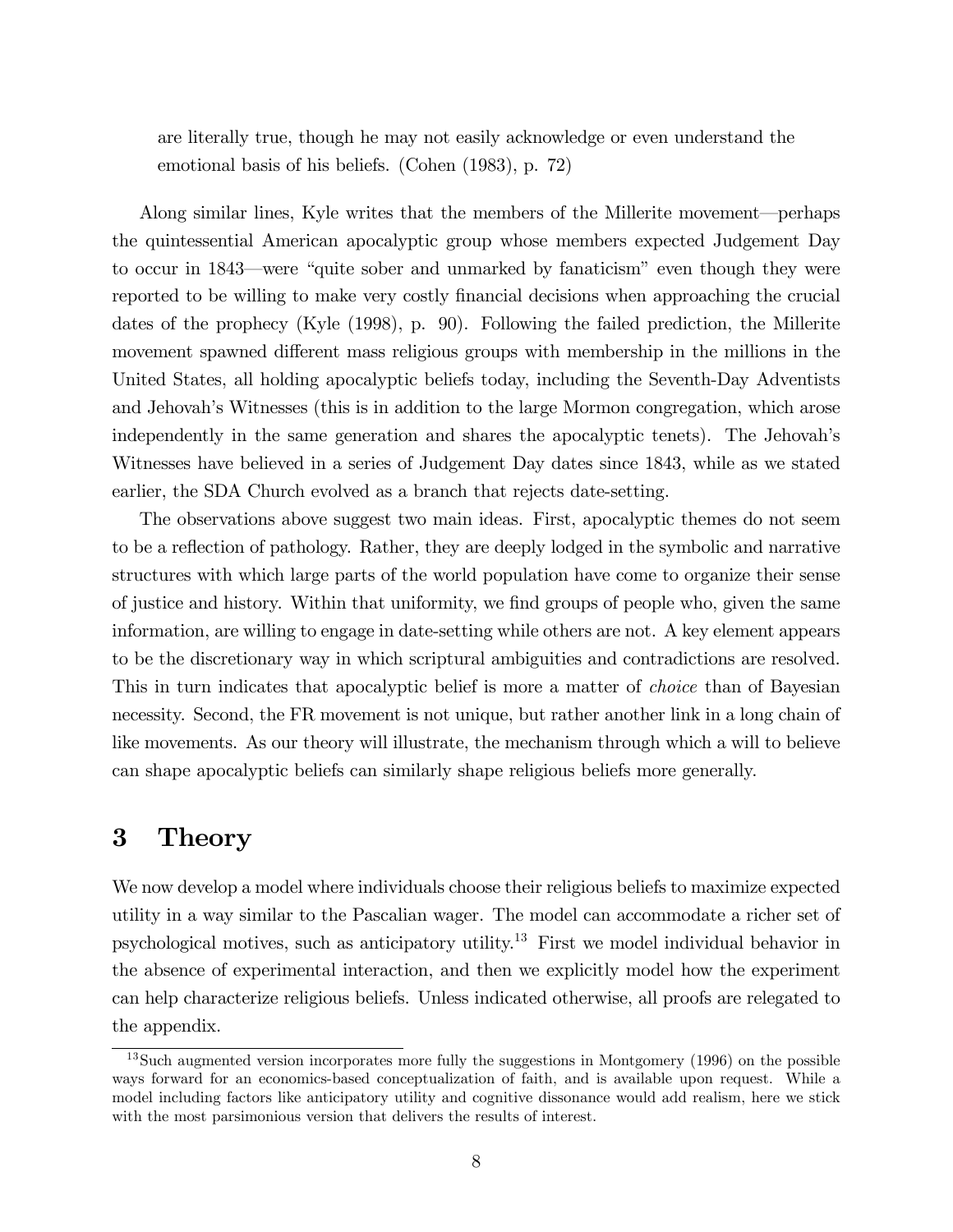### 3.1 The basic model

#### 3.1.1 Structure and payoffs

There are three periods. We discuss the periods in reverse order. In period 3, one of two states of nature is realized: the "religious" or the "non-religious" state. The religious state could be one in which God exists or in which the Rapture will occur on May 21st. If the religious state is realized, the agent receives a spiritual payoff  $U_r$ , discussed below. There is a continuum of agents characterized by their prior belief  $\pi$  that the religious state will occur. In period 2, the agent chooses an action  $a \in \mathbb{R}$ . For example, the action could be attending church or spreading the word about May 21st. Based on the action a, the player receives a material expected payoff  $f(a, \pi)$ , where we assume that  $f(\cdot)$  is continuous, twicedifferentiable with  $\frac{\partial^2 f(a,\pi)}{\partial a^2} < 0$ ,  $\frac{\partial^2 f(a,\pi)}{\partial a \partial \pi} > 0$ , and that  $\frac{\partial f(a,\pi)}{\partial a} = 0$  for some  $a \in \mathbb{R}$  for every  $\pi \in [0, 1]$ . These assumptions imply that  $a^*(\pi) = \arg \max_a f(a, \pi)$  is unique and strictly increasing in  $\pi$  (there is an optimal action and it increases with the belief in the religious state). The payoff  $f(a,\pi)$  is collected in period 3 (this is without loss; nothing changes if the payoff accrues in period 2).

We use the function  $f(a,\pi)$  to capture various situations while minimizing notation. As an example, consider a person choosing a level of prayer intensity a. The action is costly in terms of time and effort according to the increasing, differentiable, and convex function  $c(a)$ <sup>14</sup> The action also yields an increasing, differentiable, and concave material benefit  $b(a)$ in the form of divine reward (e.g., prayers answered) or avoided punishment that would be suffered on Earth in the absence of prayer. The benefit accrues only in the religious state; for instance, a prayer for health only works if the god that is being prayed to actually exists. In the eyes of the person, the action a induces an expected payoff  $\pi b(a) - c(a) \equiv f(a, \pi)$ . Note that imposing the standard assumptions  $c'(0) < b'(0)$  and  $\lim_{a\to\infty} c(a) > \lim_{a\to\infty} b(a)$ then guarantees that the function  $f(.)$  thus obtained satisfies the assumptions made above.

In period 1, in the major deviation from standard economic models, we allow the agent to choose a belief  $\hat{\pi} \in [0, 1]$  in the religious state. This choice of belief has two effects on the agent's payoff. First, we require that the agent's action decision be *consistent* with the chosen belief. That is, the agent must choose the action  $a^*(\hat{\pi})$ , acting as if  $\hat{\pi}$  was the correct probability of the religious state, meaning the agent will maximize  $f(a, \hat{\pi})$ .<sup>15</sup> Note that, as

 $14$ In the case where a tracks participation in rituals the costs are similar. In cases where a tracks refusing certain foods or medical treatment (as when Jehovah witnesses refuse blood transfusions) the costs could take the form of forgone pleasures or health complications.

<sup>&</sup>lt;sup>15</sup>The idea that beliefs can be chosen follows the basic logic of the Pascalian wager, as well as more recent work relating belief choice to psychological motives (e.g., Akerlof and Dickens (1982) and Brunnermeier and Parker (2005)). While the model is stark, the choice of beliefs may be interpreted not as a direct and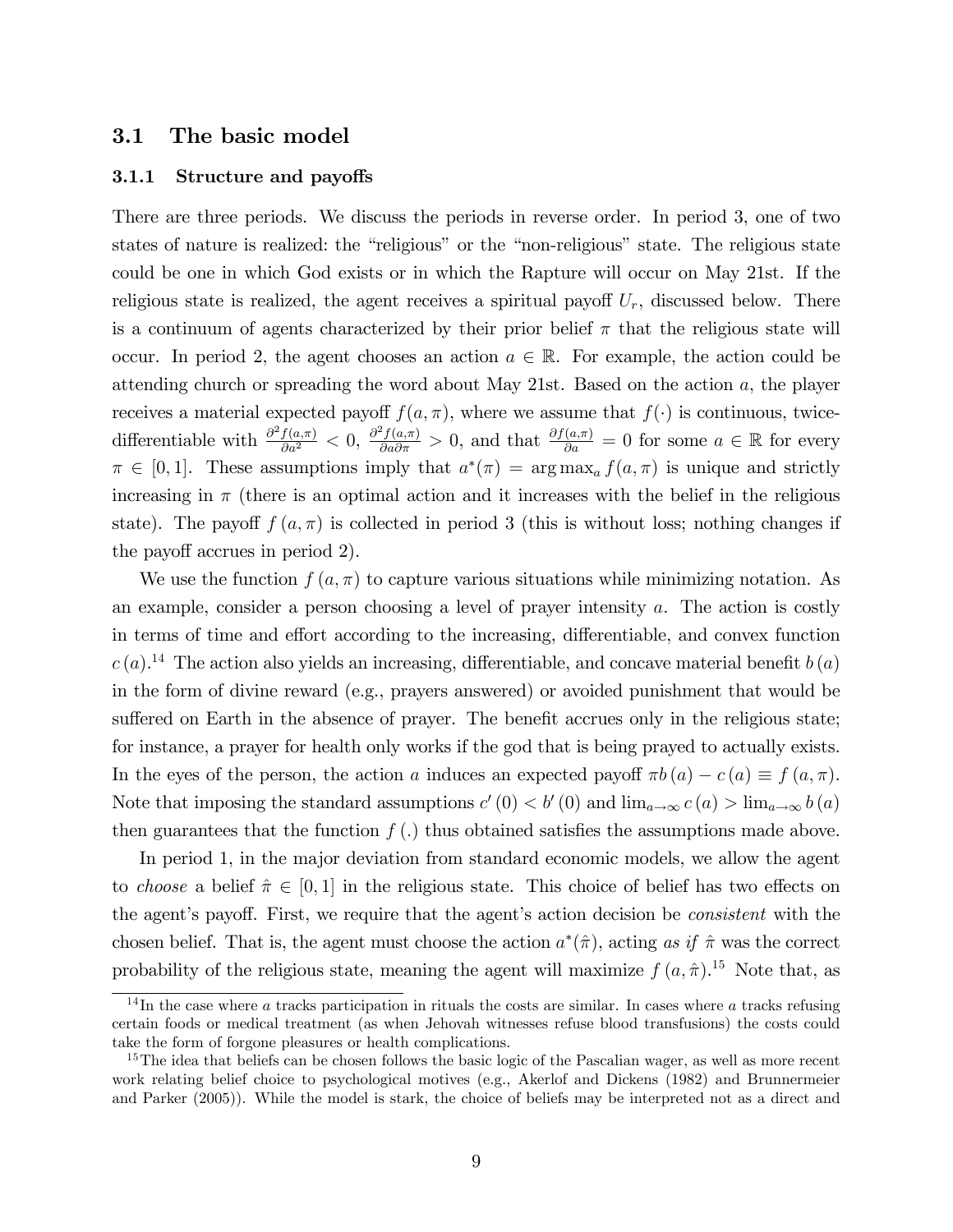the agent's true payoff is  $f(a^*(\hat{\pi}), \pi)$ , choosing a belief  $\hat{\pi} \neq \pi$  will lead to an action choice  $a^*(\hat{\pi}) \neq a^*(\pi)$ , and a lower payoff as  $a^*(\pi)$  is the unique maximizer of  $f(a, \pi)$ . Now define the expected payoff penalty from choosing different beliefs as  $p(\hat{\pi}, \pi) = f(a^*(\pi), \pi) - f(a^*(\hat{\pi}), \pi)$ , where our previous assumptions imply that the implicit penalty  $p(\hat{\pi}, \pi)$  is continuous, twicedifferentiable, minimized at 0 when  $\hat{\pi} = \pi$ , and on both sides of  $\pi$  the penalty attains a higher value as  $\hat{\pi}$  deviates farther from  $\pi$   $(\frac{\partial p(\hat{\pi}, \pi)}{\partial \hat{\pi}} \leq 0$  for  $\hat{\pi} \leq \pi)$ .<sup>16</sup> Second, the belief choice affects the agent's spiritual payoff; this is the other nonstandard feature of our model in addition to belief choice. Specifically, we model the spiritual payoff  $U_r$  as a function of chosen beliefs  $\hat{\pi}$ :

$$
U_r(\hat{\pi}) = \begin{cases} u_r > 0 & \text{if } \hat{\pi} = 1 \\ 0 & \text{otherwise} \end{cases}
$$

We make the payoff discontinuous to capture simply a common feature of religion, which is to make salvation conditional on faith seen as a complete belief. The assumed discontinuity of  $U_r$  is not necessary for our main results, but does make the results much more transparent.<sup>17</sup> The assumption of salvation through faith is central to Pascal's arguments and, according to Durkheim, it is an empirically sound assumption when characterizing religiosity, as "The first article in every creed is the belief in salvation by faith." (Durkheim 1915) (p. 416). This link was expressed to us by several FR members and is true of Christianism more generally. Many passages in the Bible condemn doubt and many others specifically connect salvation to faith (e.g., John 3:16-18: "Whoever believes in him shall not perish but have eternal life...but whoever does not believe stands condemned...")

#### 3.1.2 Rational faith

Given the assumptions above, the agent chooses  $\hat{\pi}$  given his prior  $\pi$  to maximize an expected utility  $U(\hat{\pi}, \pi) = \pi U_r(\hat{\pi}) + f(a^*(\pi), \pi) - p(\hat{\pi}, \pi)$ , where the term  $f(a^*(\pi), \pi)$  is a constant from the point of view of optimization. Thus, we can write the agent's problem as maximizing,

$$
U\left(\hat{\pi},\pi\right) = \pi U_r(\hat{\pi}) - p(\hat{\pi},\pi),\tag{1}
$$

which yields a solution  $\hat{\pi}(\pi) = \arg \max_{\hat{\pi}} U(\hat{\pi}, \pi)$ . It is straightforward to show that the agent will either choose a belief of 1 (full faith) or  $\pi$  (the agent's prior). To see this, note that

instantaneous action but a more indirect and gradual one. We revisit this issue later when discussing the elasticity of beliefs.

<sup>&</sup>lt;sup>16</sup>Returning to the prayer example,  $p(\hat{\pi}, \pi) = f(a^*(\pi), \pi) - f(a^*(\hat{\pi}), \pi)$  is  $\pi b(a^*(\pi)) - c(a^*(\pi)) [\pi b(a^*(\hat{\pi})) - c(a^*(\hat{\pi}))] \geq 0.$ 

<sup>&</sup>lt;sup>17</sup>The qualitative results of inelasticity will hold with a continuously increasing function  $U_r(\hat{\pi})$  if  $p(\hat{\pi}, \pi)$ is not "too" convex given the other parameters in the model.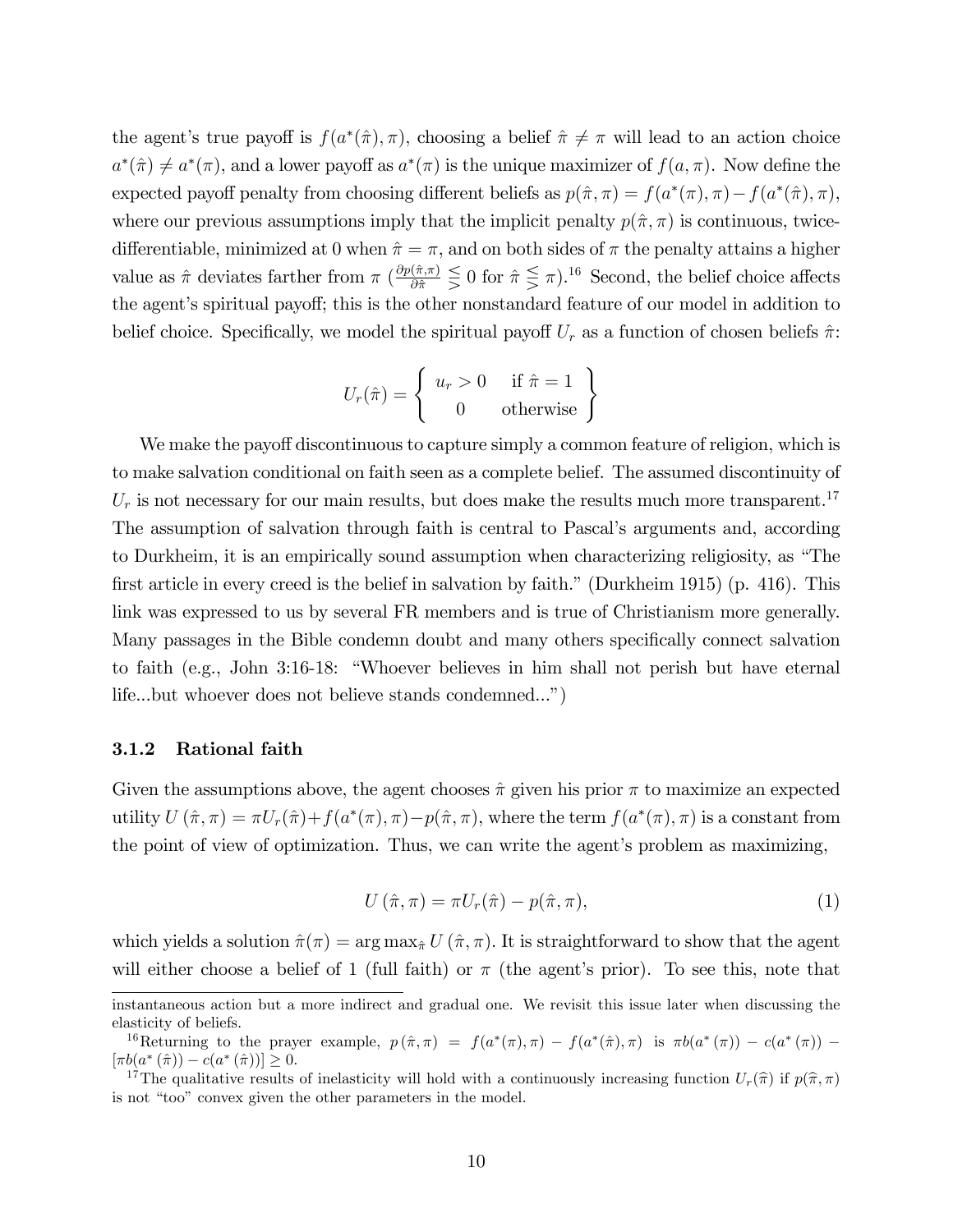

Figure 1: Graphical representation of theoretical model results: Chosen belief  $(\hat{\pi}$ :on y-axis) given prior beliefs  $(\pi: \text{ on } x\text{-axis})$ 

if  $\hat{\pi}$  < 1, the agent will receive no spiritual payoff in the religious state, yielding utility  $-p(\hat{\pi}, \pi)$ , which is maximized at 0 when  $\hat{\pi} = \pi$ . Alternatively, if  $\hat{\pi} = 1$ , the agent will choose a non-optimal action but receive the spiritual payoff, yielding utility  $\pi u_r - p(1, \pi)$ . This payoff is increasing in  $\pi$  and will be positive for some type  $\pi' \in (0,1)$  since  $p(1,1) = 0$ . We then establish:

**Lemma 1** If  $u_r > 0$ , then there exists a type  $\pi' \in (0,1)$  such that all types  $\pi > \pi'$  choose to fully believe in the religious state (they set  $\hat{\pi} = 1$ ) and all types  $\pi < \pi'$  remain skeptics and retain their priors (they set  $\hat{\pi} = \pi$ ).

The Figure 3.1.2 displays the profile of chosen beliefs given initial priors. This result captures the tradeoff between faith and skepticism. The benefit of faith is the spiritual payo§ in the religious state. The cost is a distortion of the selected action. For an agent with a very high prior, the benefit is relatively high (because the prior suggests a high probability that the spiritual payoff will be realized) and the cost is relatively low (because the action distortion is small). As the prior falls, the benefit monotonically falls and the cost monotonically rises, leading to an agent who is indifferent. For lower priors, the costs of distortion are higher than the expected "salvation" benefits, and agents choose to retain their priors.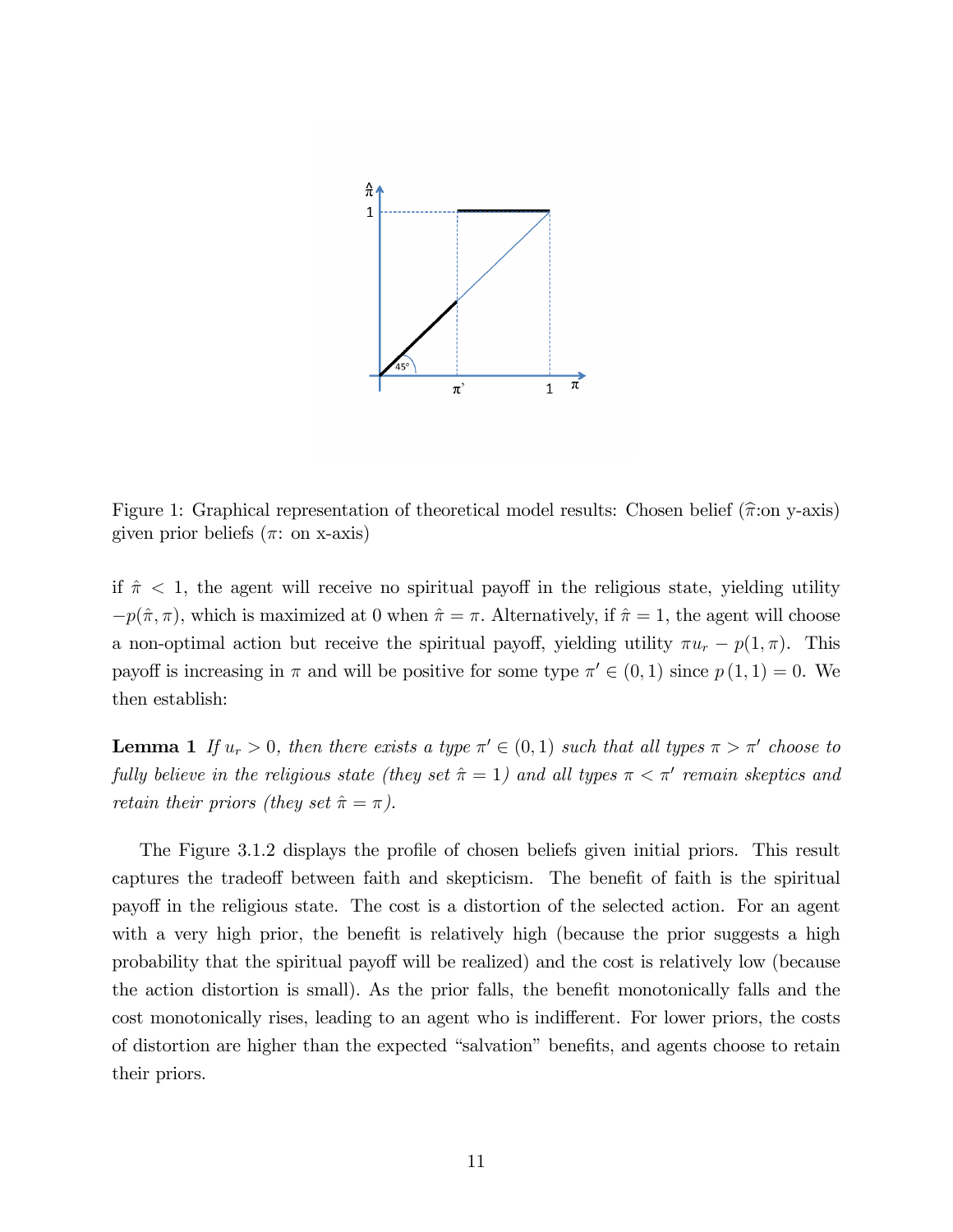### 3.2 Modeling the experiment

Having formalized the basic driver of faith in the Pascalian spirit, we now enrich the model to explicitly consider how our experimental setup can achieve two objectives. The first is to elicit religious beliefs as just modeled. The second is to study when experimental manipulation in the cost of holding beliefs can affect the number of those who "purchase" them at the cost of distorted decisions, following the basic law of demand.

As before, the agent chooses an action a that impacts a payoff  $f(a,\pi)$ . But now the agent also chooses an experimental action  $a_e$  giving rise to an experimental payoff  $g(a_e, \pi)$ . This function comes into play only if the payoffs from the experimental interaction are paid, something that happens with probability  $q$ . We assume the experimental payoff function  $g(\cdot)$  satisfies the same assumptions as  $f(\cdot)$ , so it can be written as  $g(a_e, \pi) = g(a_e^*(\pi), \pi)$  $p_e(\hat{\pi}, \pi)$ , with the experimental penalty function  $p_e(\cdot)$  sharing the same properties as  $p(\cdot)$ . When describing the experimental protocol and the identification strategy we will show that the experimental payoff function satisfies these properties.<sup>18</sup> Both the action  $a$  and the experimental action choice  $a_e$  must be consistent with the chosen beliefs  $\hat{\pi}$ . The functions  $f(\cdot)$ and  $g(\cdot)$  make the model quite general. The key simplifying assumption is their separability, which is natural when the experiment generates monetary consequences and the action a involves life-style choices.<sup>19</sup>

#### 3.2.1 Timing

As in the basic model, there are three periods and no discounting. In the morning of period 1 the agent learns his prior  $\pi$  as before, and then chooses his belief  $\hat{\pi}_n$ , not knowing there will be an experiment in period  $2^{20}$  In the evening of period 1 the agent learns about the experiment and possibly reoptimizes his beliefs to  $\hat{\pi}$  (if there is no reoptimization, then  $\hat{\pi} = \hat{\pi}_n$ ). In period 2 the agent chooses a and  $a_e$  (our results are robust to changing the timing so that a can be chosen before or after  $a_e$ ). In period 3 the religious state and the payo§s are realized. We now characterize the solution working backwards.

 $18$ A slight difference between the implemented experimental mechanism and the stylized theoretical presentation here is that in the experiment the choice set was discrete rather than continuous.

<sup>&</sup>lt;sup>19</sup>When the action a has monetary components (such as savings), then concavity of the utility for money makes the payoff consequences of a and  $a_e$  non separable. A previous version of the paper considered that case and established, at the cost of a more burdensome exposition, the same results shown here.

<sup>&</sup>lt;sup>20</sup>The subscript n denotes the beliefs are chosen under no knowledge of the upcoming experiment. This is realistic (the subjects formed beliefs before knowing they would meet us) but also without loss: a case we will investigate below is equivalent to the subjects choosing  $\hat{\pi}_n$  knowing about the experiment.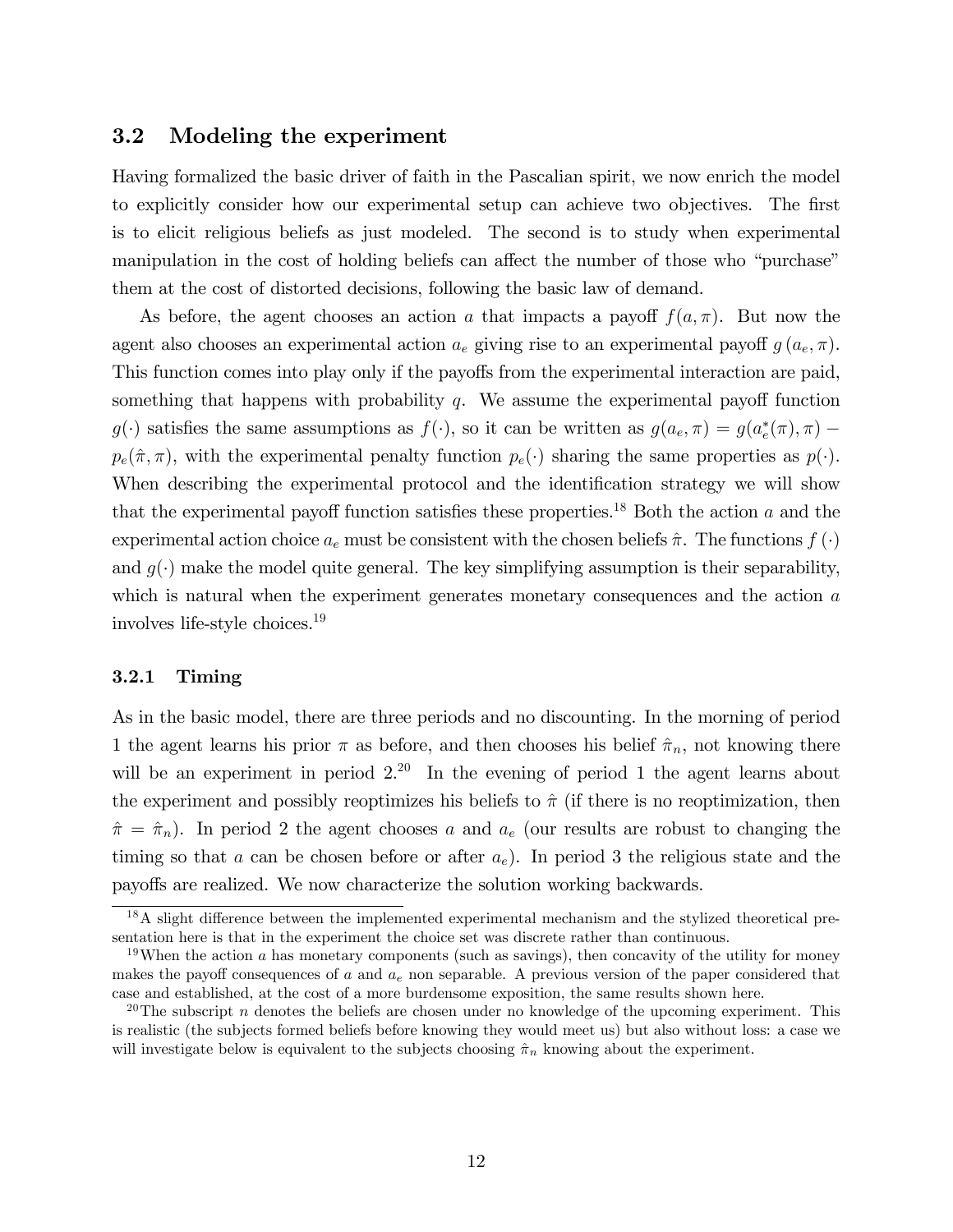#### 3.2.2 Period 2: choice of action in the experiment

Due to separability of  $f(\cdot)$  and  $g(\cdot)$ , we can abstract from decision a when studying behavior in the experiment. Given a belief  $\hat{\pi}$ , the agent will choose the experimental action to maximize  $g(a_e, \hat{\pi})$ . We now establish,

**Proposition 1** Given the assumptions on  $g(\cdot)$ , there is a unique optimal cutoff choice  $a_e(\hat{\pi})$ given a chosen belief  $\hat{\pi}$  in the Rapture, and  $a_e$  increases with  $\hat{\pi}$ .

Proof: Follows directly from the proof to Lemma 1 given that  $f(\cdot)$  and  $g(\cdot)$  share the same properties.

This proposition tells us that experimental actions track chosen beliefs. As it will become clear when we detail the BDM scheme, if the structure of  $g(\cdot)$  is known then chosen beliefs can be backed out from the experimental actions.

#### 3.2.3 Period 1: choices of beliefs

We now study if changes in the experimental condition q can affect the choice of beliefs. This might occur given that the higher the probability  $q$ , the more salient is the experimental penalty function  $p_e(\cdot)$ . The answer largely depends on the "stickiness" of beliefs. In the morning of period 1 the agent chooses belief  $\hat{\pi}_n$  given the prior  $\pi$ . How does this agent react in the evening of period 1 when learning about the unexpected experiment? One possibility is that, once beliefs  $\hat{\pi}_n$  are chosen, beliefs remain invariant, so the final chosen belief  $\hat{\pi}$  equals  $\hat{\pi}_n$  and the experimental action choice will reflect  $\hat{\pi}_n$ . Changes in the experimental condition q will not induce any change in chosen beliefs since these were set permanently before the experiment became known. Another possibility is that an agent encountering an unexpected, financially relevant, experiment may choose to further revise her beliefs  $\hat{\pi}_n$ . In this situation, what interim prior  $\tilde{\pi}$  does she use to select  $\hat{\pi}$ ? We consider two extreme cases. In one case, the belief formed in the morning of period 1 becomes the prior used in the evening of that period  $(\tilde{\pi} = \hat{\pi}_n)$ . This would correspond to a case in which the agent has no recollection whatsoever of once having held a different prior  $\pi$ . In another extreme case, she is able to retrieve the fact that her prior was once  $\pi$ , not  $\hat{\pi}_n$ , and use this in her new maximization problem. Given  $\tilde{\pi} = {\hat{\pi}_n, \pi}$  and the experimental intervention, consider the problem of choosing  $\hat{\pi}$  to maximize:

$$
U\left(\hat{\pi}, \tilde{\pi}; q\right) = \left(1 - q\right) \left[\tilde{\pi} U_r(\hat{\pi}) - p(\hat{\pi}, \tilde{\pi})\right] + q[\tilde{\pi} U_r(\hat{\pi}) - p(\hat{\pi}, \tilde{\pi}) - p_e(\hat{\pi}, \tilde{\pi})].\tag{2}
$$

With probability  $1 - q$  the BDM scheme will not be implemented, and thus the agent's problem reduces to that in the basic model. But with probability  $q$  the scheme will be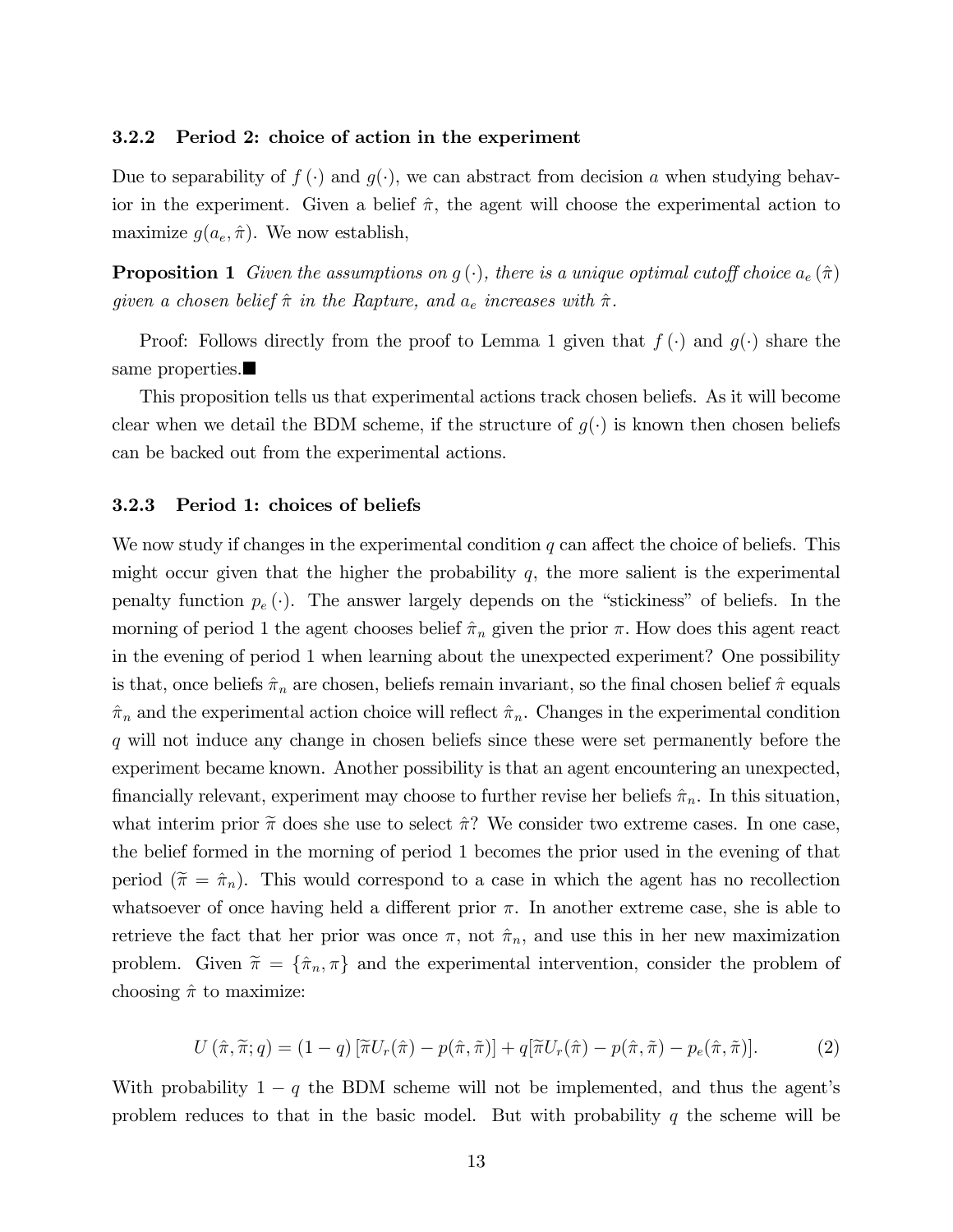implemented, and the agent will face an additional penalty from distorted decisions. Since the functions  $f(\cdot)$  and  $g(\cdot)$  satisfy the same assumptions, it is immediate that the problem yields a unique solution  $\hat{\pi}(\tilde{\pi}; q) = \arg \max_{\hat{\pi}} U(\hat{\pi}, \tilde{\pi}; q)$ .

As in the basic model, it is easy to show that the agent will choose  $\hat{\pi}$  to be either her interim prior  $(\hat{\pi} = \tilde{\pi})$  or a full belief  $(\hat{\pi} = 1)$ . As before, the agent might choose  $\hat{\pi} = 1$  in order to receive a spiritual payment in the state of the Rapture, even though this might distort action decisions. However, if  $\hat{\pi}$  < 1 is chosen, the agent will not receive a spiritual payment and therefore desires no distortions in his actions a and  $a_e$ , leading to a choice of  $\hat{\pi} = \tilde{\pi}$ . Given this binary decision between 1 and  $\tilde{\pi}$ , we can now establish a result analogous to that in Lemma 1: there exists a type  $\tilde{\pi}'$  that separates believers from skeptics. The primary addition is that we now study whether the probability of experimental implementation  $q$ affects the separating type:

**Proposition 2** a) (**Skeptics and believers.**) If  $u_r > 0$ , then there exists a type  $\tilde{\pi}'(q) \in$  $(0,1)$  such that all types  $\widetilde{\pi} > \pi'(q)$  choose to fully believe in the religious state and all types  $\widetilde{\pi} \leq \pi'(q)$  choose to remain skeptics (that is, they retain their interim priors).

b) (Short run elasticity of the demand for beliefs.) Consider  $q^0 > q$ .

b-1) If  $\tilde{\pi} = \hat{\pi}_n$ , then variations in q do not affect the measure of believers (i.e.,  $\pi'(q^0) =$  $\pi'(q)$ ).

b-2) If  $\tilde{\pi} = \pi$ , a higher q reduces the measure of believers (i.e.,  $\pi'(q^0) < \pi'(q)$ ).

This proposition establishes two results. First, that given the experiment we can still expect individuals to split into skeptics and full believers. Second, that if beliefs are not sticky, changes introduced by the experiment in the cost of holding beliefs may or may not induce changes in the demand for beliefs depending on one key aspect. This is whether, upon deciding to reoptimize beliefs, subjects utilize as their interim prior their chosen belief or the original prior. A corollary of part  $b-2$  of the proposition is that even if believers could react to changes in  $q$ , the experiment should show no effects of changes in  $q$  on the choices of skeptics. An increase in the cost of suboptimal beliefs should only reinforce the incentive of skeptics to retain their priors.

# 4 The Experiment

We designed an experiment to elicit both beliefs in Harold Camping's Judgement Day prophecy that the "End of the World" would occur on May 21st, 2011, and to study the elasticity of those beliefs given changes in the costs of holding them.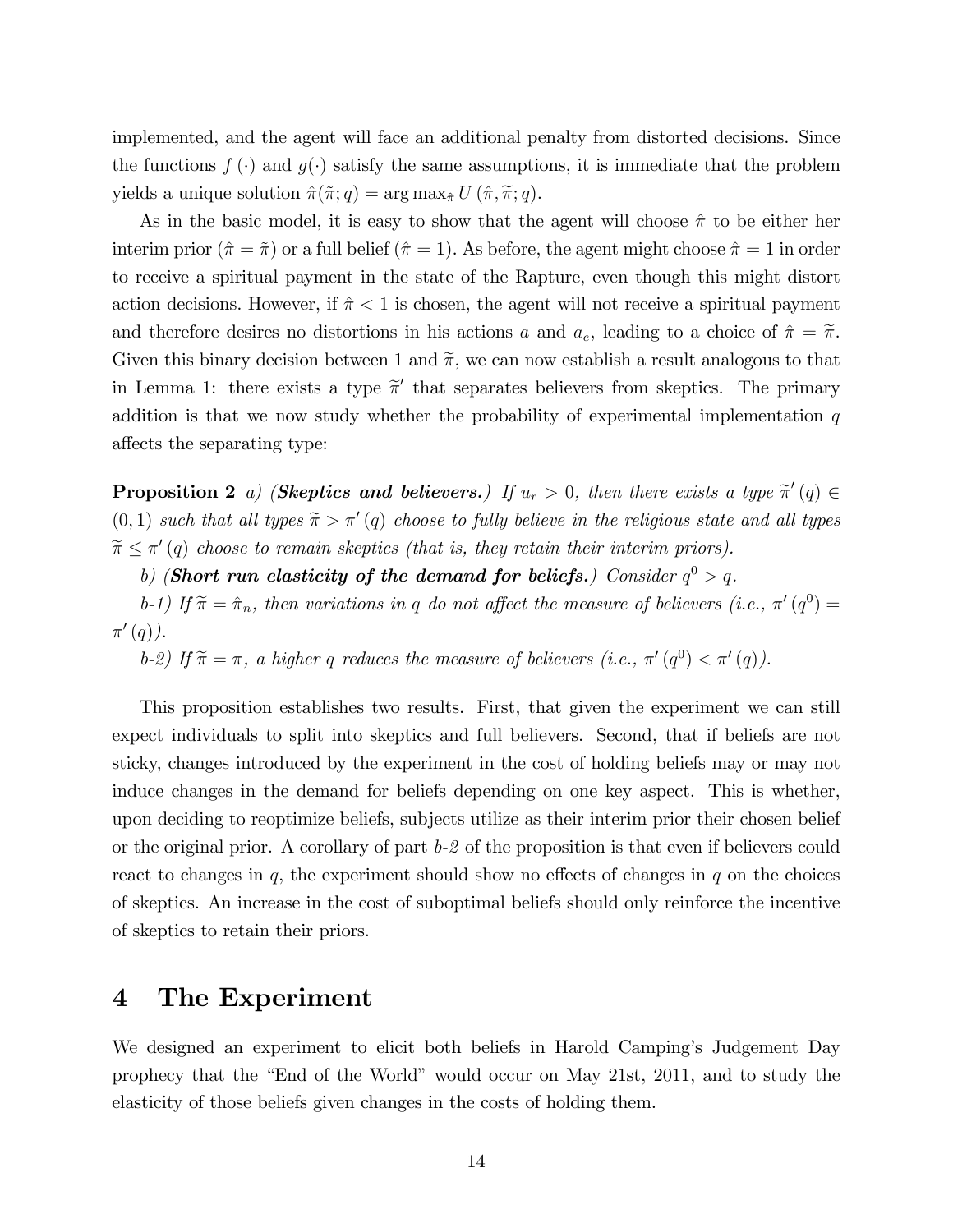To elicit beliefs, we used the well known BDM method (Becker, DeGroot, and Marschak 1964) to elicit the indifference point between a \$5 present-dated check and some amount of money payable by a post-dated check in four weeks (a date intentionally set post-May 21). To understand the intuition behind the design, recall that Camping's theory implies that money would be useless after May 21st. Therefore, money payable after May 21st would only materialize in the non-religious state in which the Rapture did not occur. A person with a higher belief in the prophecy would require a higher payment after May 21st to maintain indifference with \$5 payable today. For example, a risk-neutral person with no pure time preference and a 50% belief in the prophecy would require \$10 after May 21 to be indifferent with \$5 payable before May 21st, while a person assigning an 80% probability to the prophecy being true would require \$25 after May 21 instead.

Before discussing the elicitation of the elasticity of the belief, it is useful to discuss how beliefs might change with their "price." In traditional economics, beliefs do not respond to prices because beliefs are formed mechanically through Bayes rule given a prior and objective signals about the environment. Our experiment, as framed by the model presented in Section 3, is premised on the idea that people optimally choose beliefs to balance costs and benefits. A person might choose to believe in the Rapture because this is thought to earn salvation. However, this belief will cause other decisions to be distorted relative to what the prior belief would warrant, which creates a cost in terms of materially driven expected utility. For example, the person may over-invest in efforts to spread the word about May 21st, and make financial decisions in the experiment (as well as outside) as if there were no future. One can imagine that if the cost in terms of suboptimal material decisions becomes more likely, more individuals may decide to forgo the full belief. As discussed in the model, these effects are detectable only if individuals reoptimize their beliefs by returning to the use of their original priors.

In order to experimentally vary the cost of suboptimal beliefs without changing the monetary payoffs in the BDM scheme, we randomly assigned participants in two treatment conditions which corresponded to different probabilities that the participant's payment would be tied to their decision in the BDM scheme. Specifically, participants were informed that their decision elicited by the BDM method would be implemented with either a 6% or a 50% probability: these probabilities were chosen in order to maximize the range of expected future payments while staying within our experimental budget. This variation defined the two treatment conditions in our experiment. Note that the cost of a distorted belief to a participant with the implementation probability, allowing us to test for a non-zero price elasticity of belief.

The experiment was run with two distinct subject *groups*: FR members and SDA mem-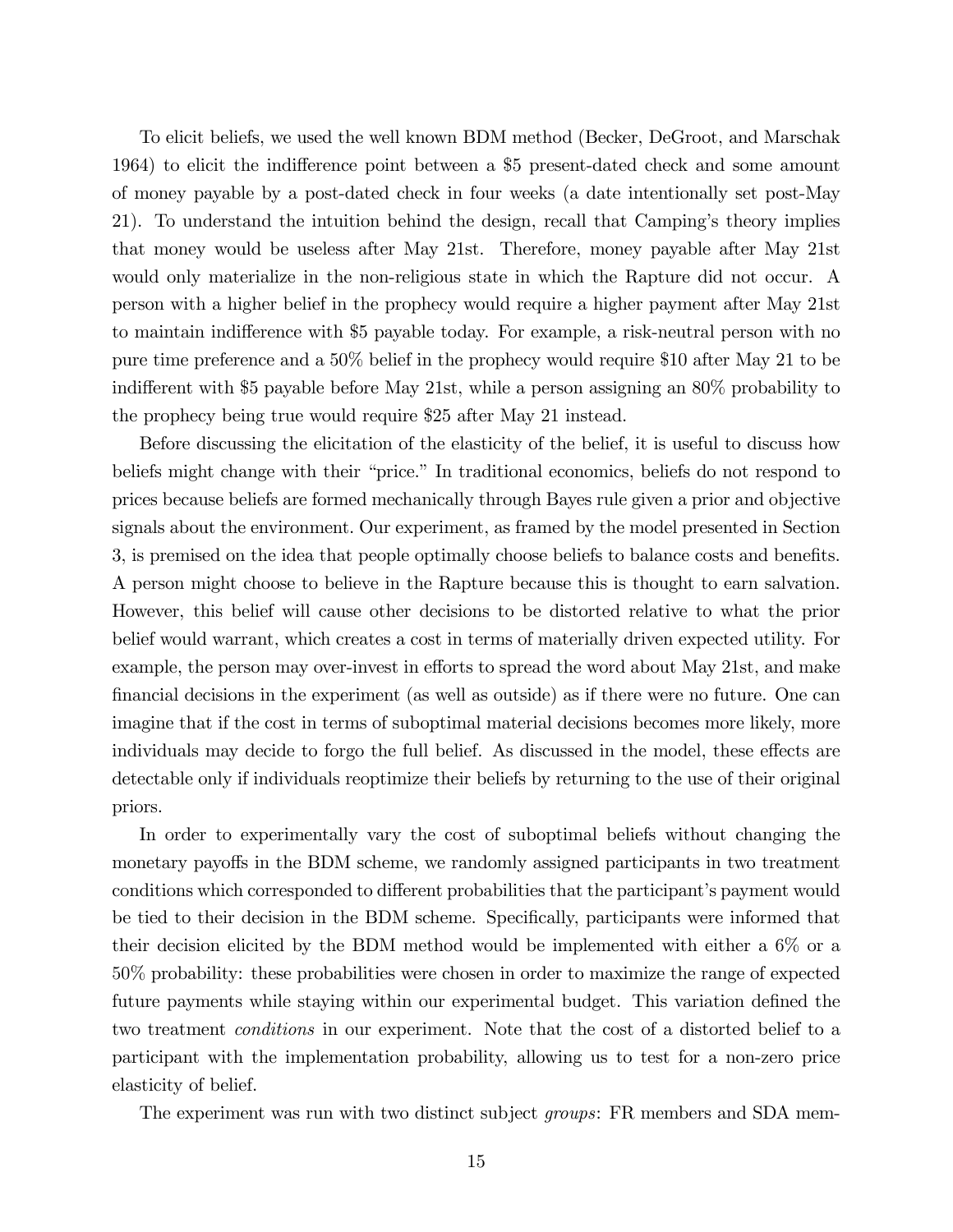bers, which yields a 2x2 group-condition matrix. As discussed above, SDA members hold beliefs similar to those of FR members concerning the existence of the Judgement Day and the Rapture, except that SDA members do not claim to know the precise date. The FR and SDA samples should not be interpreted as treatment vs. control subjects since membership is obviously endogenous.<sup>21</sup> We use the SDA sample to see whether people who hold a belief system that is almost identical to that of the Camping followers, apart from the specific date prediction, tend to have what we think would be normal money-time preferences. If this is the case, it would alleviate concerns that results for the FR members are driven by an inability to understand the experimental decision, or due to a lack of trust in us as experimenters to deliver on promised future payments.

### 4.1 Subject recruitment

FR volunteers were solicited from outside a Bible study led by Harold Camping in a public hall in Alameda, California, on two consecutive Sundays, May 8th and 15th, 2011. SDA volunteers were solicited from the congregation of an SDA church in San Francisco, California, on Saturday, May 14th, 2011 (SDA services are on Saturdays).<sup>22</sup>

For both groups, we set up a table outside the building where each group met, and upon exit we asked people if they would like to participate in a survey concerning their beliefs. Potential participants were informed that they would receive five dollars cash for participating, that after the initial part of the survey they would get to make decisions that could generate further earnings, then answer a final questionnaire, and that we would donate three dollars to their organization for each completed survey.<sup>23</sup>

It is likely that our recruitment method induced some selection with both groups. First, we likely faced the standard experimental selection problem: the higher a person's valuation of time, the less likely participation is. Second, some members from both groups told us they thought participating seemed too much like gambling, or was a form of work which, according to their beliefs, should not be done on the Sabbath (Sunday for FR members and Saturday for SDA members). Those who refused to participate on these grounds are likely to be stricter Christians than those that did participate, so selection seems to be against the hardcore members of the group.

<sup>&</sup>lt;sup>21</sup>Despite the small sample size, it is worth noting that the groups do not display significant differences in the two demographic measures we collected (gender and age).

 $22$ We chose to administer the survey to the San Francisco SDA congregation because they were the nearest SDA Church to the Family Radio Bible study that responded to our request to survey its members after a service. We estimate that both the Family Radio Bible study meetings and the SDA service were attended by about 100 adults each.

 $23$ The donation to the organization helped us garner approval from the organizers of each group.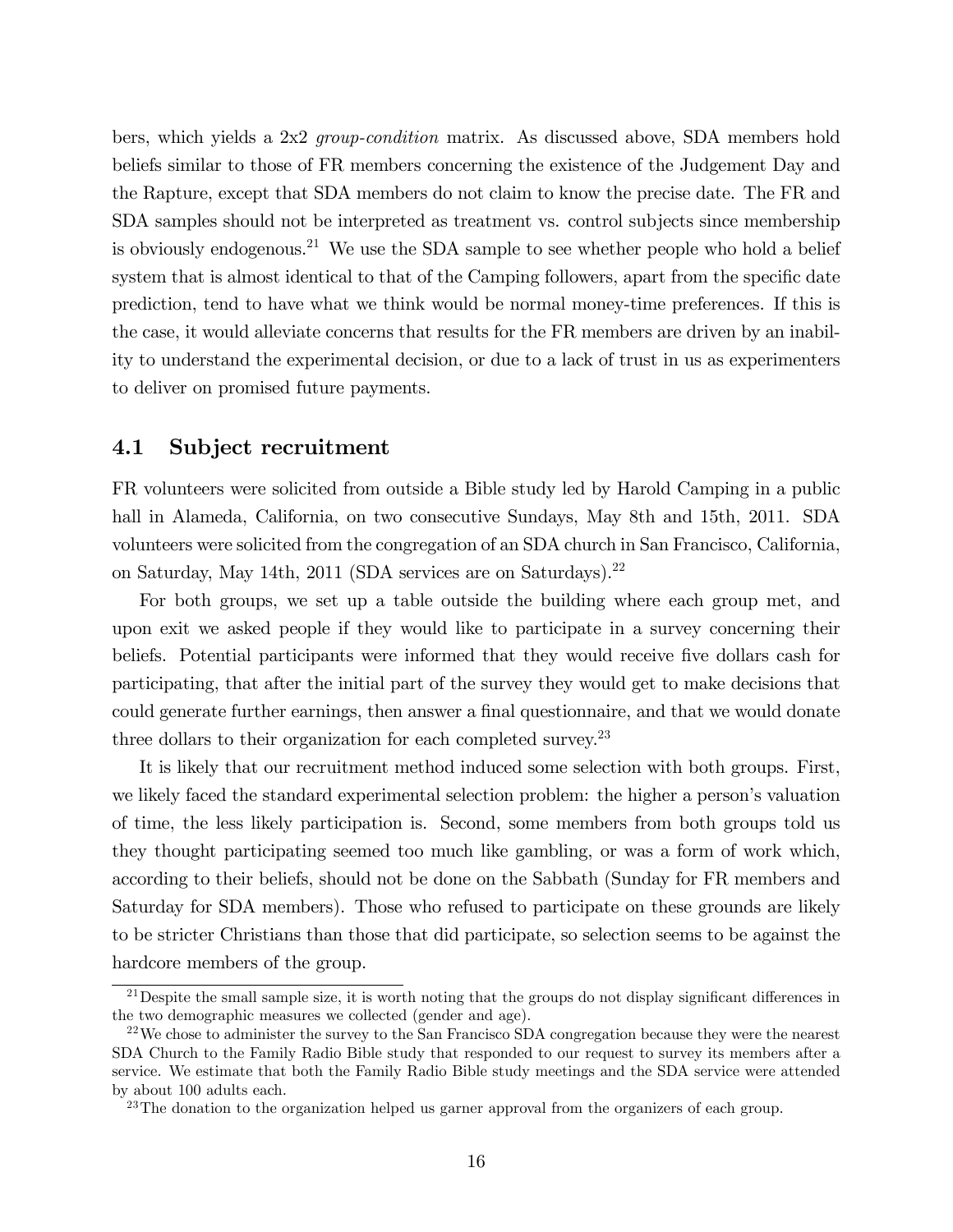### 4.2 Participant instructions

Upon obtaining written consent, participants within each sample were randomly assigned to one of two treatment conditions and given the appropriate decision packet.<sup>24</sup> They were informed that their answers would not be made public, nor would we collect personally identifiable information. Furthermore, every effort was made to ensure that participants did not talk among themselves and that they made all decisions privately.

Subjects answered (privately) two sets of questions, one before and one after the decisionmaking segment of the experiment. The first set asked participants general questions about faith and whether/how the participant had heard about the prediction that May 21st, 2011 would be the Judgement Day. The aim of these questions was twofold. First, we thought beginning with a respectfully worded questionnaire focusing on faith would make subjects feel more comfortable and facilitate a transition to the decision-making part of the study. Second, we wanted to even out perceptions across both FR and SDA groups regarding the potential nature of the study. The second set of questions, presented after the experiment, concerned more directly beliefs on Judgement Day, decisions subjects may have made based on this belief, and how they thought they would adjust their beliefs if May 21st passed uneventfully. These more specific questions were asked after the decision-making part of the study to avoid decision-making distortions stemming from a taste for consistency between any specific answers given previously and incentivized behavior.

The packet informed participants that the decision-making part of the survey was to proceed in three stages. First, they would be asked to make a decision between receiving \$5 dollars today and different amounts of money in four weeks, and that this decision would only be implemented with a particular probability (6\%) or 50\% as indicated by their treatment condition).<sup>25</sup> Second, the researchers would flip a coin or coins (one coin for the 50% probability condition or four coins for the 6% probability condition) to determine if their decision in the first stage would be played. Finally, if the  $\text{coin}(s)$  came up heads, the researchers would determine the actual payoff as described below. Depending on the participant's previous decision, the subject was either written a present-dated check for five dollars or a four-week-post-dated check for the payoff amount. This payment by check was in addition to the 5 dollars paid in cash for participation. Payments took place in a removed station. No visible differences in the form or procedure of payment took place across subjects

<sup>&</sup>lt;sup>24</sup>About half of the subjects declined to participate after reading the consent form. Decision packets for the 50% treatment from both groups are included in the online appendix at faculty.nps.edu/jcunha/ research/faith\_appendix.html; the 6% packet is identical up to the stated probability.

 $^{25}$ In addition to postdating the check and including the memo "Do not cash this check until [4 weeks hence]," we instructed the bank to temporarily put a stop on the checks for four weeks, and informed participants this had been done.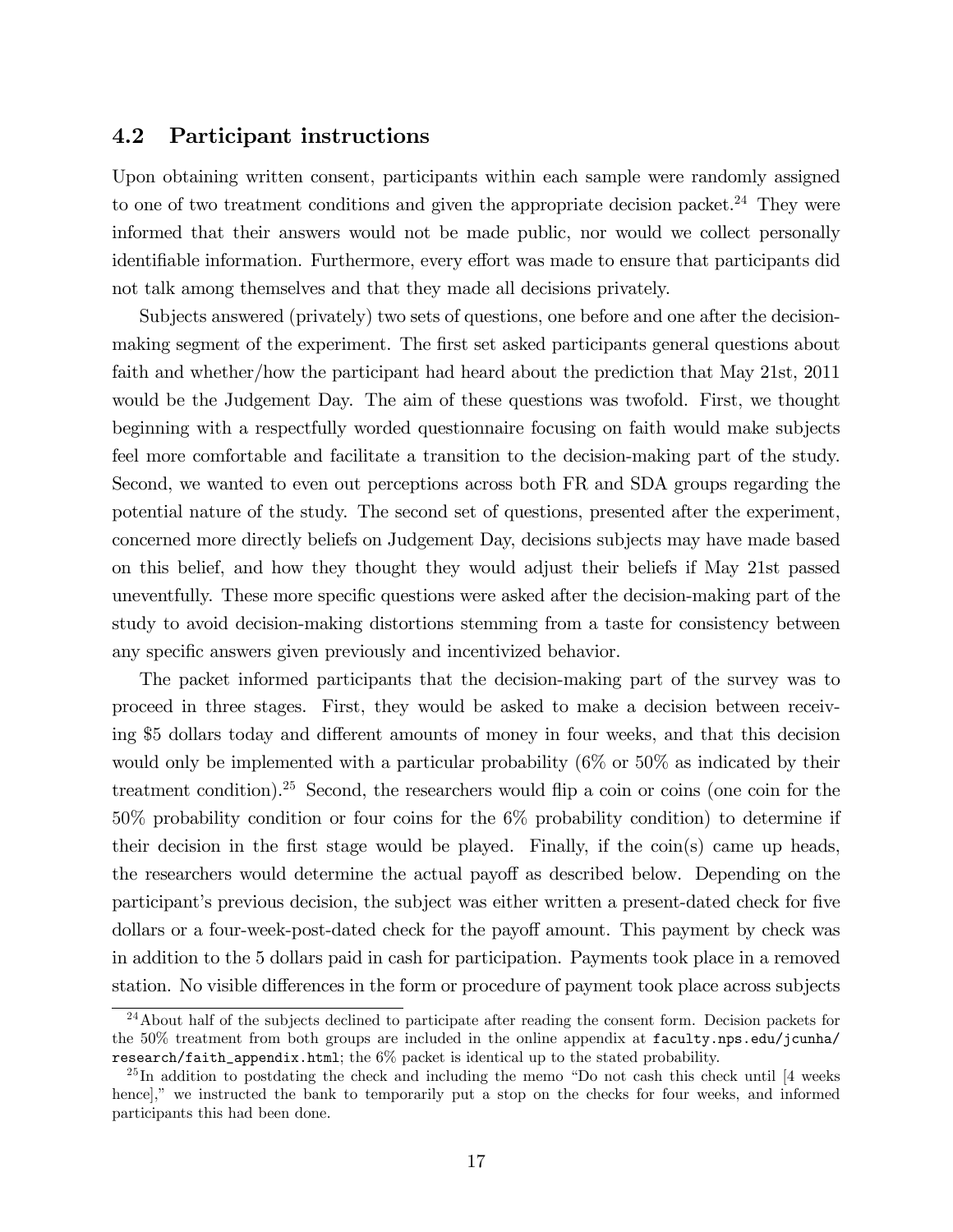depending on their decisions.

We explained the BDM method in a simple fashion. Participants were presented with a picture of 50 circles—representing 50 small balls in bag—with a dollar amount associated with each circle/ball ranging from \$1 to  $$500.<sup>26,27</sup>$  Figure 2 contains the diagram that was included in the packet for the 6% condition.

#### **Your%Decision**

Now, it is time to fill out your answer below.

Again, feel free to ask a researcher if you are confused or have ANY questions.

Reminder: This decision will only count for real money if you make it to Stage 3. This will happen if the coin lands HEADS four times in a row in Stage 2 (which has a 6% chance of happening).



**Once you have circled your choices, please approach a** researcher so we can flip the coin for you.

Figure 2: Example of the decision page of the questionnaire from the  $6\%$  condition. This page was the same for both the Family Radio and SDA subject pools.

We instructed subjects to circle all of the amounts they would prefer to have in four weeks as opposed to \$5 today. We refer to the smallest amount circled as the "cutoff" amount. If

 $^{26}$ Our initial setup had the 50 balls in a bingo cage. In the early stages of the experiment, it became clear that some group members associated the bingo cage with gambling, an activity that both groups steadfastly oppose. Therefore, we switched to placing the balls in a bag.

 $^{27}$ Amounts less than \$5 were included as a test to make sure participants understood the BDM method. As we show below, no participant chose an amount less than or equal to \$5.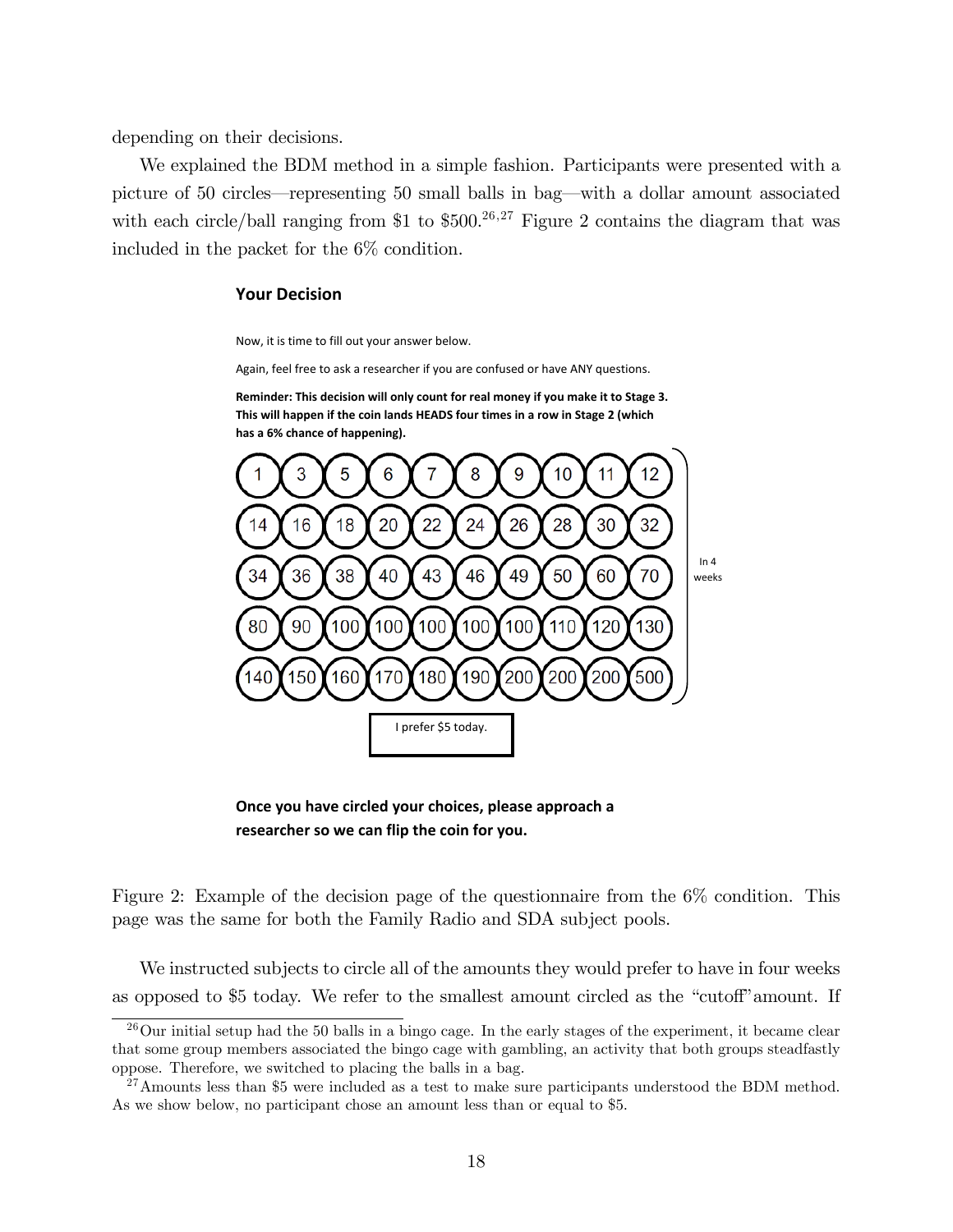they preferred \$5 today instead of any of the amounts in four weeks, they were instructed to circle a box stating "I prefer \$5 today." As expected, some subjects did not immediately understand the BDM method and were consequently helped by one of the researchers. In these cases, we asked participants to imagine a ball with a particular amount was selected and decide if they would rather "receive that amount in 4 weeks or receive \$5 today."<sup>28</sup> In a few cases where the subject did not circle any amounts, we checked and confirmed that they had a cutoff of at least \$500. Conditional on choosing a \$5 cutoff and having the random ball draw implemented, the expected value of playing the game was \$79.

### 4.3 Relation to the theory and identification

Here we formalize the experimental protocol just described in order to show that it matches the theory presented earlier, and can thus be used to elicit beliefs. In our protocol the agent is to make a cutoff decision  $a_e$  in the range [\$1, \$500]. This cutoff expresses the lowest amount the subject would be willing to accept in four weeks in exchange for an amount \$5 payable today. A first random draw determines if the experiment will be implemented, which occurs with probability  $q \in \{6\%, 50\% \}$  depending on the condition. If the experiment is implemented, a second draw  $y \in Y$ , where Y is a finite set of values with typical element  $y_i$  lying between 1 and 500, and where each value  $y_i$  is drawn with probability  $h(y_i)$ , with  $H(y_i)$  denoting the associated cumulative probability. If  $y \leq a_e$  then the subject gets paid \$5 through a present-dated check. If  $y > a_e$ , then the subject gets paid y through a check post-dated in four weeks. To check that this matches the theory presented before, note that using a continuous approximation to the discrete set Y and the distribution  $H$ , the agent's material payoff from the implementation of the experiment can be written as:  $H(a_e) u (5) + \delta (1 - \hat{\pi}) \int_{a_e}^{500} u (y) h (y) dy \equiv \tilde{g}(a_e, \hat{\pi}),$  where  $\delta$  captures a pure time discount factor. All payments y are multiplied by  $\delta(1 - \hat{\pi})$  since they occur in the future and can only be enjoyed if the Rapture does not occur. Note that  $\tilde{g}(a_e, \hat{\pi})$  is a direct analog of the function  $g(a_e, \hat{\pi})$  used in the theoretical section. The payoff  $\tilde{g}(a_e, \hat{\pi})$  is easily seen to be concave, and taking the first order conditions we immediately get that the agent's optimal cutoff is  $a_e^* (\hat{\pi}) = u^{-1} \left( \frac{u(5)}{\delta(1-\hat{\pi})} \right)$  $\delta(1-\hat{\pi})$ ), which is strictly increasing and approaches  $\infty$  as  $\hat{\pi}$  approaches 1. Given knowledge of  $u(.)$  and  $\delta$ , one can directly back out the belief  $\hat{\pi}$ . In the case of risk neutrality, the belief satisfies,

$$
\hat{\pi} = 1 - \frac{5}{\delta a_e^*}.\tag{3}
$$

 $28$ One may worry that in offering help the researchers broke subject privacy. However, most subjects needed no help, and as we will see the results are strikingly uniform across subjects regardless of whether they needed help or not.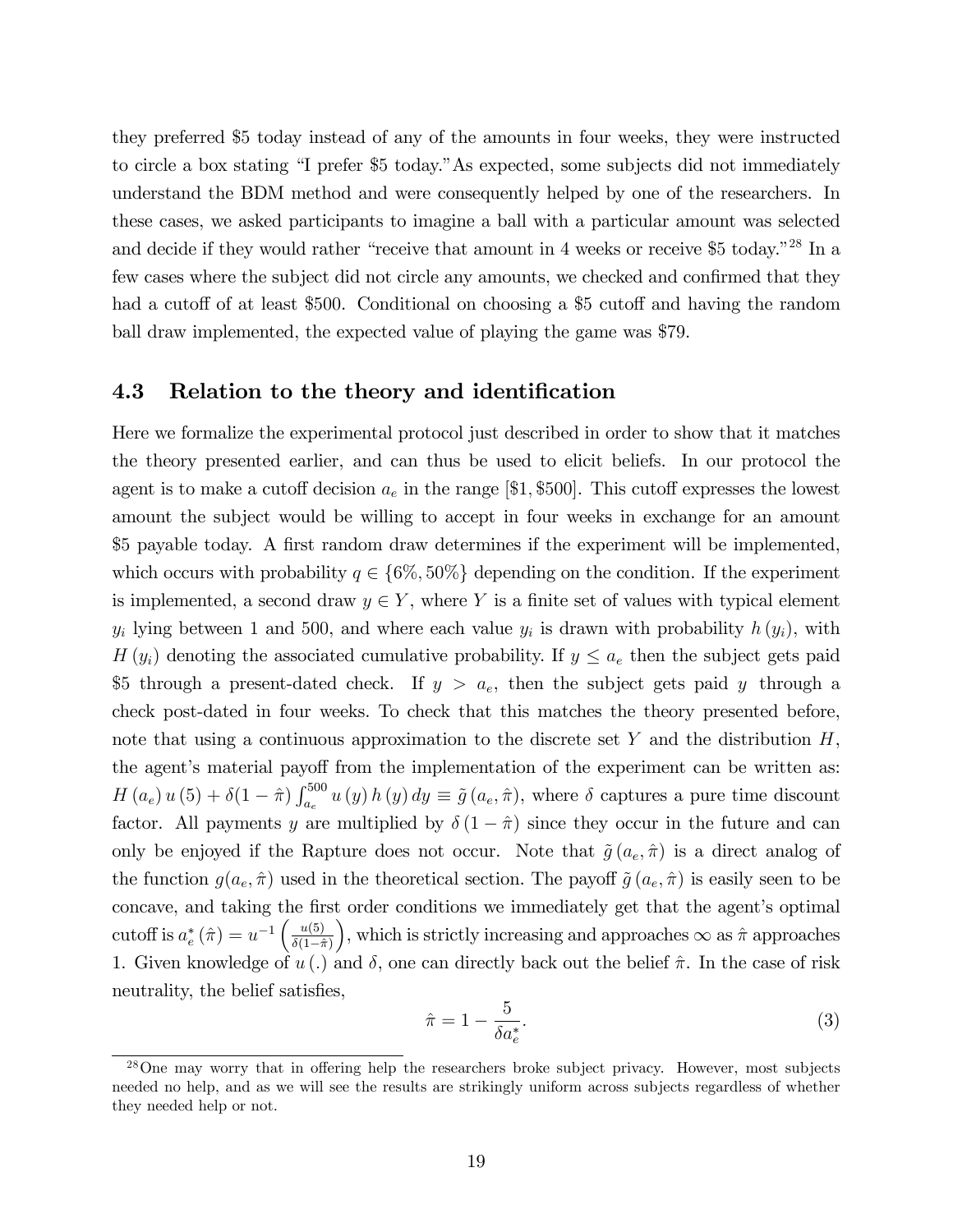Note that the risk neutral case provides a lower bound for the belief  $\hat{\pi}$  relative to when the person is risk averse. We will estimate  $\hat{\pi}$  for the FR members as follows. If SDA members claim to have no beliefs in the Rapture and make choices consistent with normal time discount rates, then we can use their experimental cutoffs to estimate  $\delta$  by setting  $\hat{\pi} = 0$ in (3). Then, under the assumption that pure time preference is the same across groups, plugging the cutoffs chosen by  $FR$  subjects in  $(3)$  yields an estimate of a lower bound for their beliefs.

### 4.4 Participant Overview and Summary Statistics

We surveyed 27 FR members and 29 SDA members. Of the 27 FR members, four were excluded before we analyzed the data. We excluded a mother and daughter pair, as we observed the mother break protocol and approach the daughter to discuss the experiment; we excluded two other subjects because they were merely observers, not Family Radio members.<sup>29</sup> Thus, our analytical sample contains 23 FR and 29 SDA subjects.

Table 1 contains summary statistics for both the FR (columns 1 and 2) and SDA (columns 3 and 4) samples, split by group and condition. Columns 3 and 6 contain p-values of tests of equality across treatment conditions. No observable characteristics are significantly different across treatment conditions, within samples. Note that some questions in Table 1 were asked after the experimental intervention and therefore could have been influenced by the treatment; however, given the benign nature of the experimental variation, along with the fundamental importance of the post-experiment survey questions, we believe this type of bias is unlikely to have occurred.

The first two rows of Table 1 show that subjects from both samples are of middle age and slightly more than half are male. Table 1 also empirically confirms many of the claims we have made thus far concerning the beliefs of Family Radio and SDA members. Perhaps not surprisingly, the vast majority of Family Radio members stated that they believed Harold Camping's prophecy with certainty and had spent significant time "spreading the word." Very few SDA members believed that May 21st was the day of Judgement, despite the fact that 80% had heard about Harold Campingís prophecy. Figure 3 contains the empirical distribution of these beliefs for both samples as captured through a survey instrument. The beliefs of FR subjects are extreme in that very few hold interior beliefs, in line with the theoretical predictions of our model.<sup>30</sup> Later we will compare this picture with the one

 $29$ It became apparent that the mother was a FR member, but did not speak English, while the daughter was not a FR member and was simply there to accompany her mother. The non-Family Radio members identified themselves to us as such after the experiment.

 $30$ SDA members could also be seen to hold extreme beliefs, which in light of our model could reflect low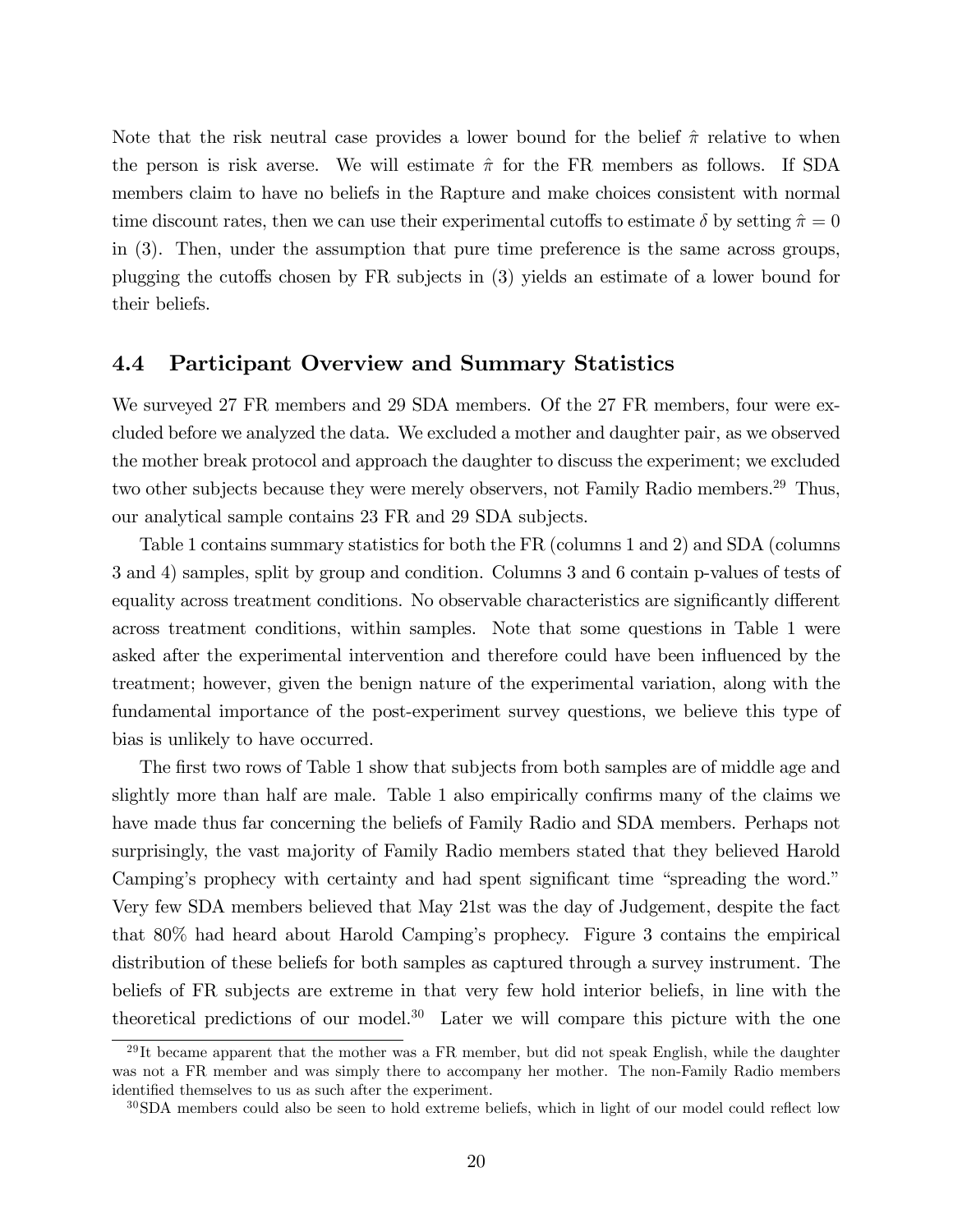stemming from the incentivized elicitation.



Figure 3: Histogram of stated beliefs in the prophecy, for both experimental samples.

Subjects from both groups expressed uncertainty about whether they would be Raptured on Judgement Day. This likely stems from scripture such as Revelation 14:3-4, which states that only a small number of people (specifically, 144,000) will be Raptured, and Romans  $3:10$ , which states that "no one is righteous." Some subjects may have felt that expressing certainty in one's Rapture prospects was a violation of biblical authority, whereas others felt comfortable doing so.

Overall, the summary statistics confirm that SDA members are similar in many respects to FR members, but rather than having a date-specific Judgement Day belief, most believe it will come at some unspecified time in the future (which is consistent with Church doctrine). SDA members put positive probability on Judgement Day happening within their lifetime, with an average of about  $40\%$  probability. This is further evidence that large, closer to mainstream, religious groups such as the SDA hold what many would consider "extreme"

original priors or a low threshold  $\pi'$  separating skeptics and believers.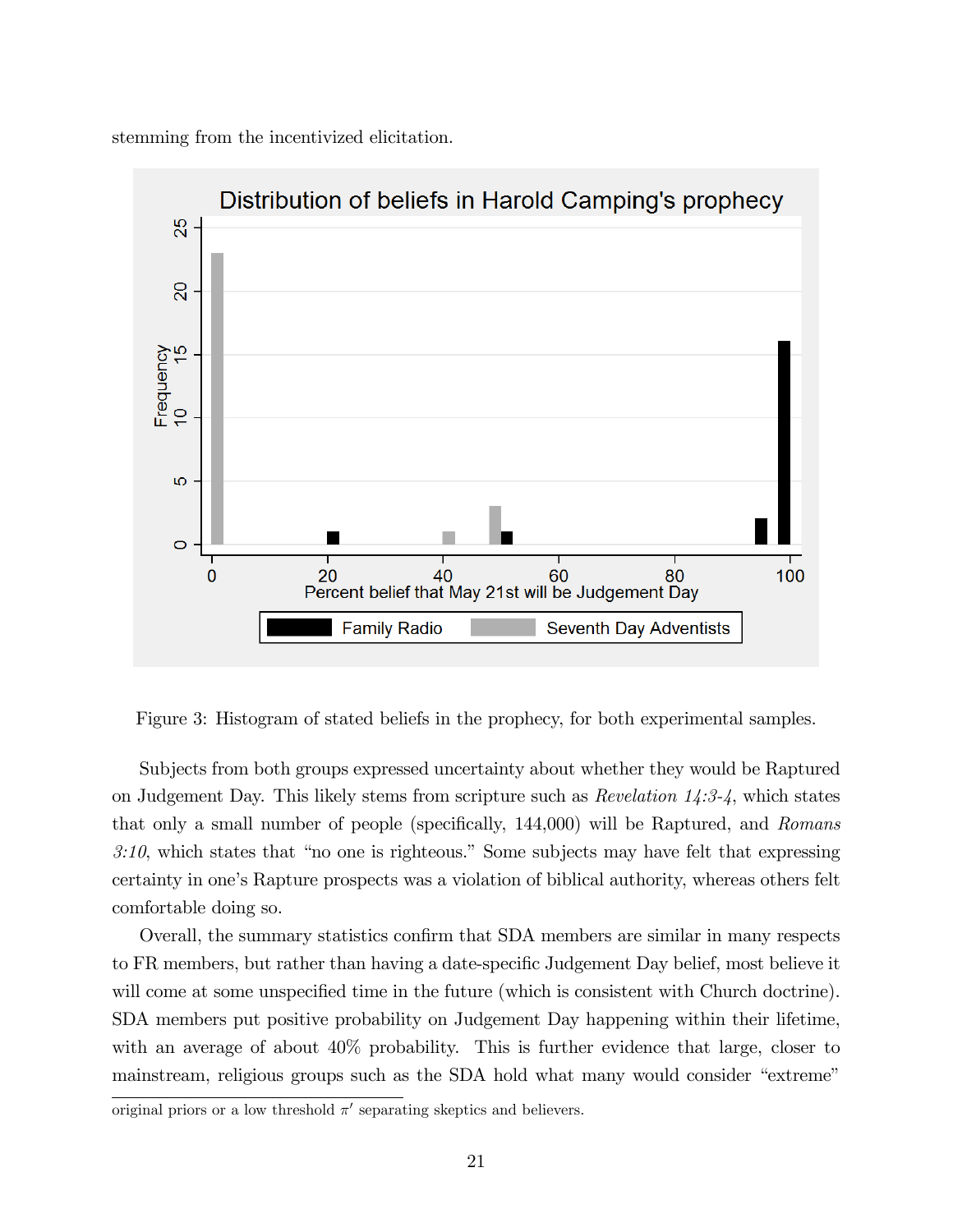beliefs. The question "What is life going to be like on Earth after Judgement Day?" yielded similar responses from both samples, centering on destruction, chaos, and suffering.



### 4.5 Experimental Findings

Figure 4: Histogram of cutoff values by treatment condition, for both experimental samples.

Figure 4 contains the main results of the experiment. The histogram contains cutoff values—that is, the minimum amount of money a subject was willing to accept in four weeks in exchange for \$5 today—for each of the FR and SDA samples, separating the  $6\%$  and  $50\%$ conditions. Visually it is clear that the FR and SDA groups lie on opposite extremes. The distributions of cutoffs are statistically different across the two groups regardless of whether one separates the two conditions or pools them. Panel A of Table 2 reports results by pooling the  $6\%$  and  $50\%$  conditions. The p-value for a Wilcoxon Rank Sum test of different distributions of cutoffs across the groups is less than 0.01. The table also shows that the average cutoff for SDA subjects was about \$20 and the median was \$8. Taking this median, SDA members chose to delay payment for a "reasonable" time-discount one month out of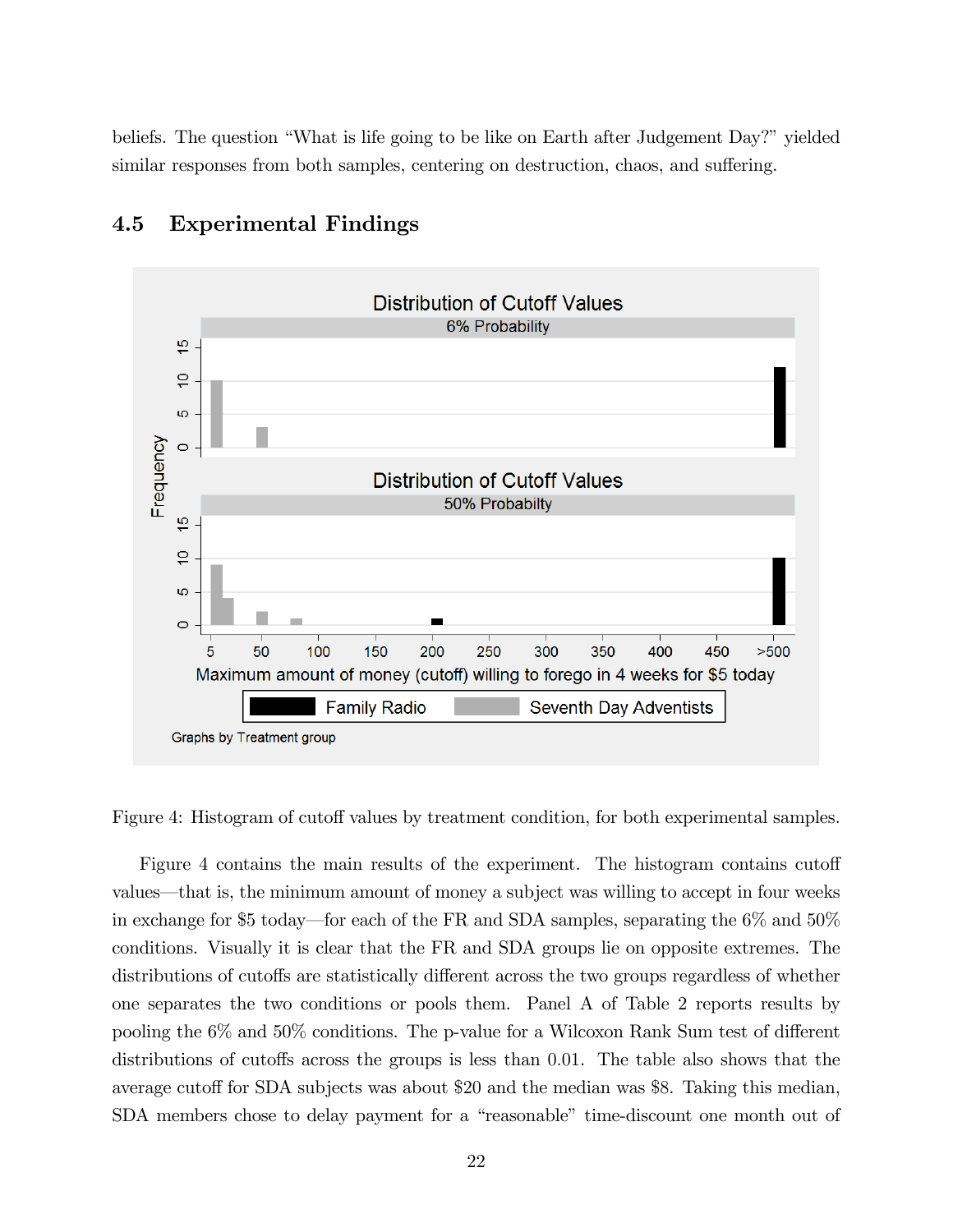$5/8 = 0.625$ , which lies within the range of values found by laboratory studies (Frederick, Loewenstein, and O'Donoghue 2002) (using the mean also yields a comparable discount). This suggests that the bulk of SDA survey responses indicating no belief in the prophecy were sincere, and we can take their median discount factor as our estimate for  $\delta$ . In contrast, FR members chose very large cutoffs: only one subject chose a cutoff less than  $$500$  (specifically, a \$200 cutoff, by a subject who in the survey declared less than full beliefs in the prophecy; the median cutoff among FR subjects is \$500, and the average \$487).

What do the cutoffs chosen by FR members imply in terms of the strength of their beliefs in the Rapture? Using the formula in (3) we now compute a lower bound for the implied beliefs, using the SDA discount factor to approximate  $\delta$ . Taking the median cutoff for the FR members (equal to \$500), the implied lower bound on the belief in the Rapture is  $\hat{\pi} = 1 - \frac{5}{0.625}$  $\frac{5}{0.625\times500}$  = 98.6%. If we take the average cutoff for the FR members (equal to \$487), the implied lower bound for belief in the Rapture is virtually identical: 98.56%.<sup>31</sup> This is consistent with the unincentivized question in the survey, where FR members expressed certainty about the Rapture.

The fact that the cutoffs chosen by SDA members are compatible with previous estimates of time preference provides reassurance that the cutoffs chosen by the FR members were likely not an artifact, but instead reflect strong and *sincere* beliefs in the May 21st prophecy.

As made clear in Figure 4, there is no visible difference across conditions within the Family Radio and the SDA groups. This is borne out in the statistical tests reported in Panel B of Table 2. This table displays mean differences in cutoffs across conditions for each group, as well as non-parametric p-values. There are no significant differences across conditions for either group.

#### 4.6 Discussion of Results

Our experiment is designed to detect different beliefs in the Rapture occurring within one month of the date of the experiment. People with different beliefs about the likelihood of the world continuing as usual will face different intertemporal tradeoffs and thus should select different cutoffs when faced with the BDM mechanism. Indeed, the FR subjects, who claimed to believe in the Rapture, selected very different cutoffs from the SDA subjects, who did not claim to have strong beliefs on the May 21 date. The fact that by choosing a cutoff of \$500 the FR members forgo the possibility of earning up to \$500 dollars after the Rapture in exchange for \$5 today, suggests a discount rate that is much higher than that of

<sup>&</sup>lt;sup>31</sup>It is easy to show that if SDA members have non-zero beliefs in the Rapture, the computed belief for FR members will only rise and therefore our estimate can be seen as a lower bound.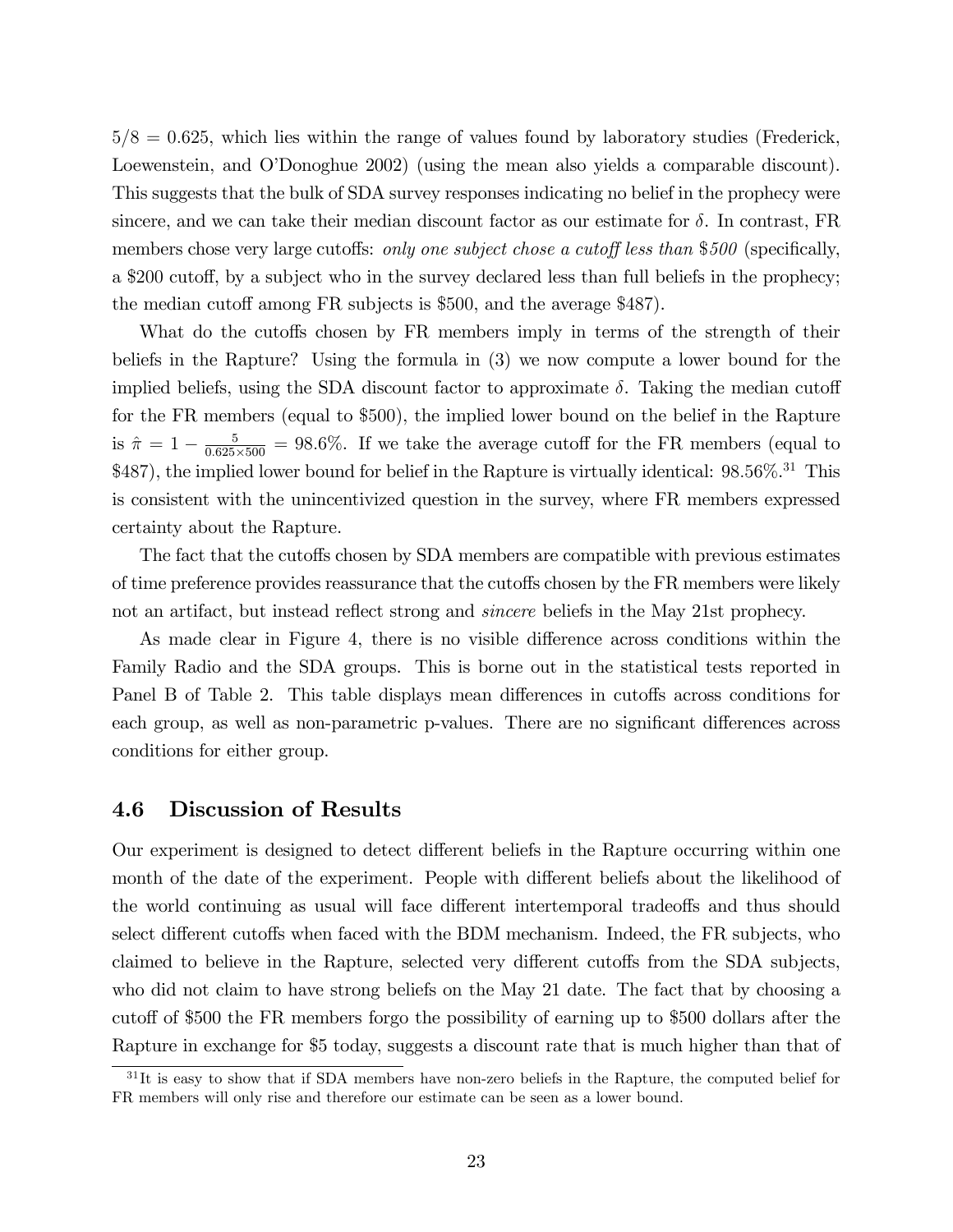SDA members. Such a discount rate is compatible with a sincere, full belief in the Rapture and the bunching of beliefs at an extreme is compatible with the Pascalian wager logic of the model. Given the recency of the FR message and the similarity of FR and SDA subjects in their general theological makeup, the concentration of FR subjects on full beliefs in the Rapture is hardly attributable to a preexisting bunching in the priors of the FR subjects. In other words, faith in the prophecy appears compatible with the logic of the model, in which a will to believe plays a role. That a will to believe is present is also supported by the specific context of our experiment. No unequivocal evidence was ever adduced that could support certainty in the prophecy; rather, Camping's arguments relied on the interpretation of biblical passages that are metaphorical and ambiguous. In non-religious contexts it is well known that ambiguity creates room for self-serving manipulation of beliefs (Babcock and Loewenstein (1997) present and review relevant evidence).

The fact that cutoffs are not significantly different across conditions can also be rationalized by the model through proposition 2. SDA members are skeptics, and as such they do not respond to changes in the price of beliefs, since an increase in the price  $q$  of holding beliefs in the rapture can only reinforce their skepticism. But in addition we find no evidence of elasticity in the case of FR members. This is compatible with the idea that full believers only use their chosen beliefs as the basis for any further belief reoptimization, as explained in part b of the proposition. No recollection of having once held different priors appears to play a role in their optimization.

It is worth listing some caveats to this interpretation. An alternative explanation for the lack of evidence of a price-elasticity of beliefs is that internalizing a new incentive structure may take time. In addition, even if individuals were to reutilize long-abandoned priors to reoptimize, evidence of changes in the marginal believer would have required a significant fraction (rather than just one person) of the FR group making choices compatible with more normal discount rates in the 50% (high cost) condition. The small number of FR subjects we encountered could have had original priors relatively far away from the marginal type  $\pi'(q)$ , and they behave exactly as the model predicts inframarginal types will, by maintaining their full belief. Perhaps, detecting price effects would have required a larger sample, or larger changes in q coupled with stronger incentives.

The picture of elicited beliefs under incentives does not depart from the one captured through the unincentivized survey: pooling across conditions, both instruments show that most FR members believe fully. However, a better test for potential divergences would have obtained if the high q condition had lowered the number of full believers. A social desirability bias could have induced some FR members to declare stronger beliefs in the survey than they exhibited in the incentivized elicitation.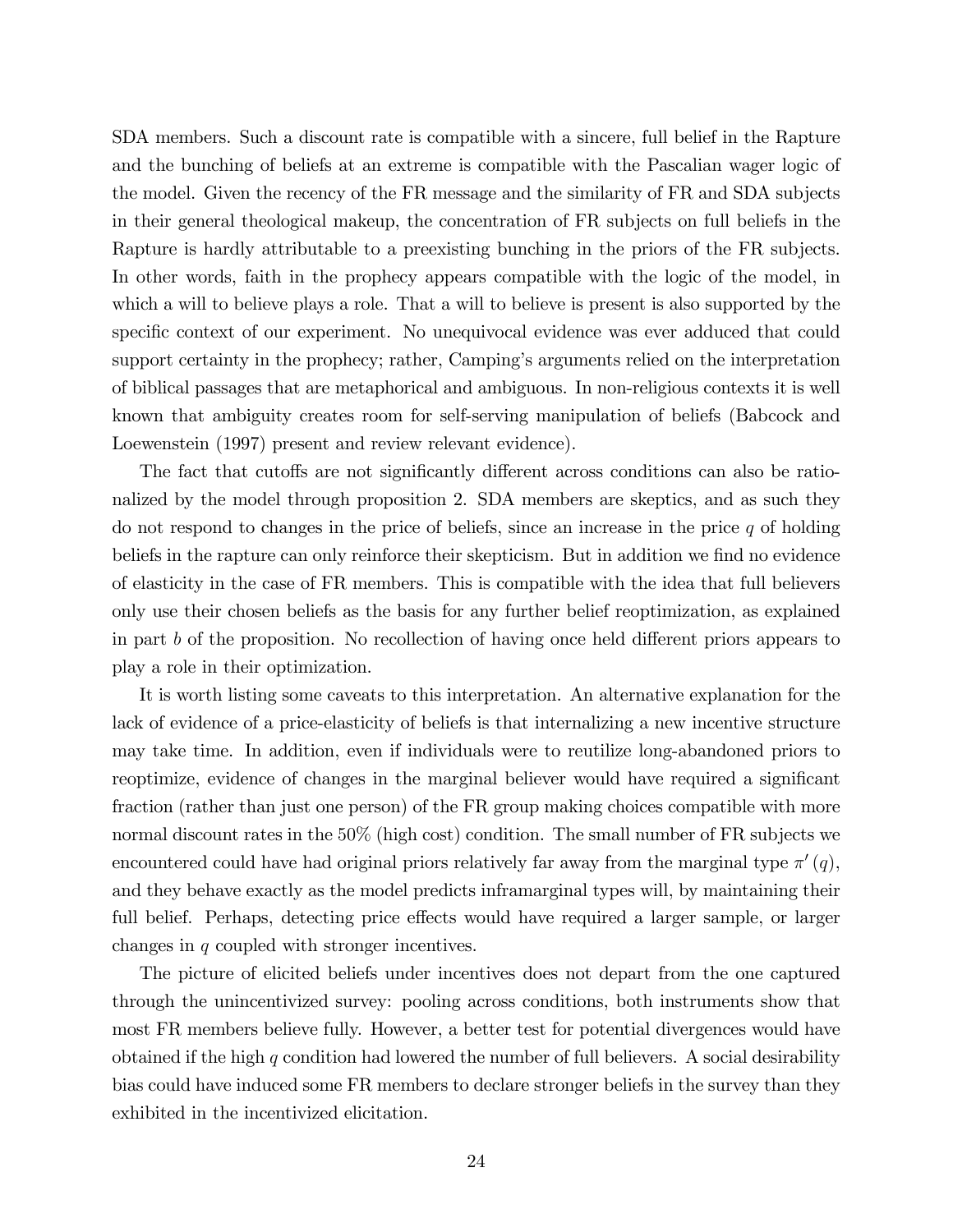An aspect of our experiment that might merit variation in future research is that the subjects were approached at the very end of a group activity. It is conceivable that subjects could feel more inclined to make choices consistent with a full belief in the prophecy in that situation, perhaps even to make a statement toward the experimenters. The possibility of expressive utility driving responses is more acute in the context of surveys, and research in political science shows that incentivized elicitation of opinions on political facts sharply reduces the partisan bias seen in surveys (Bullock and Huber 2013). Our evidence points to extreme beliefs rather than just bias, and we show that introducing, and varying, nontrivial stakes has no discernible impact, suggesting the presence of true beliefs rather than purely expressive motives. One drawback to this experiment is that we could not explore a larger range of prices. For example, would true believers have been able to pass up \$5000, \$500,000, or \$5,000,000 in order to actively entertain the idea that the Judgement Day would not happen on May 21st? IRB restrictions prevented us from using larger sums that could be considered coercive. In addition, in attention to the possibility of preference falsification, going into the experiment we considered the possibility that offering larger probabilities of drawing the highest balls would make the experiment very costly to run.

### 4.7 Epilogue: Adjusting to the Prophecy Failure

We noted earlier that the vast majority of Family Radio members reported that they were a 100% certain that the Rapture would occur on May 21st, 2011. Their responses to the incentivized time-preference experiment were consistent with this belief. However, the Rapture did not occur on May 21st. How did they react?

After May 21st it became extremely difficult to contact Family Radio members directly.<sup>32</sup> Fortunately, in addition to the large number of news reports following the event, many members continued to participate in a online forum dedicated to the discussion of the May 21st prophecy. The message board was hosted on Yahoo! and was open to the public to read, but required joining the group with moderator approval in order to post messages.<sup>33</sup> We downloaded all 1538 message board posts one month before and one month after May 21, 2011, and instructed a research assistant to encode the message content in a quantitative format (such as noting quoted Bible verses, mentioned dates, subjective ranking of emotional tone, etc.).

The initial prediction about the timing of the Rapture was very specific. According to

<sup>32</sup>Our protocol as approved by IRB required and assured anonymity, and therefore we could not recontact FR members. To our knowledge, the group did not meet publicly after May 21.

<sup>33</sup>The forum, with all posted messages, is located at http://groups.yahoo.com/group/ TimeandJudgment\_May212011/.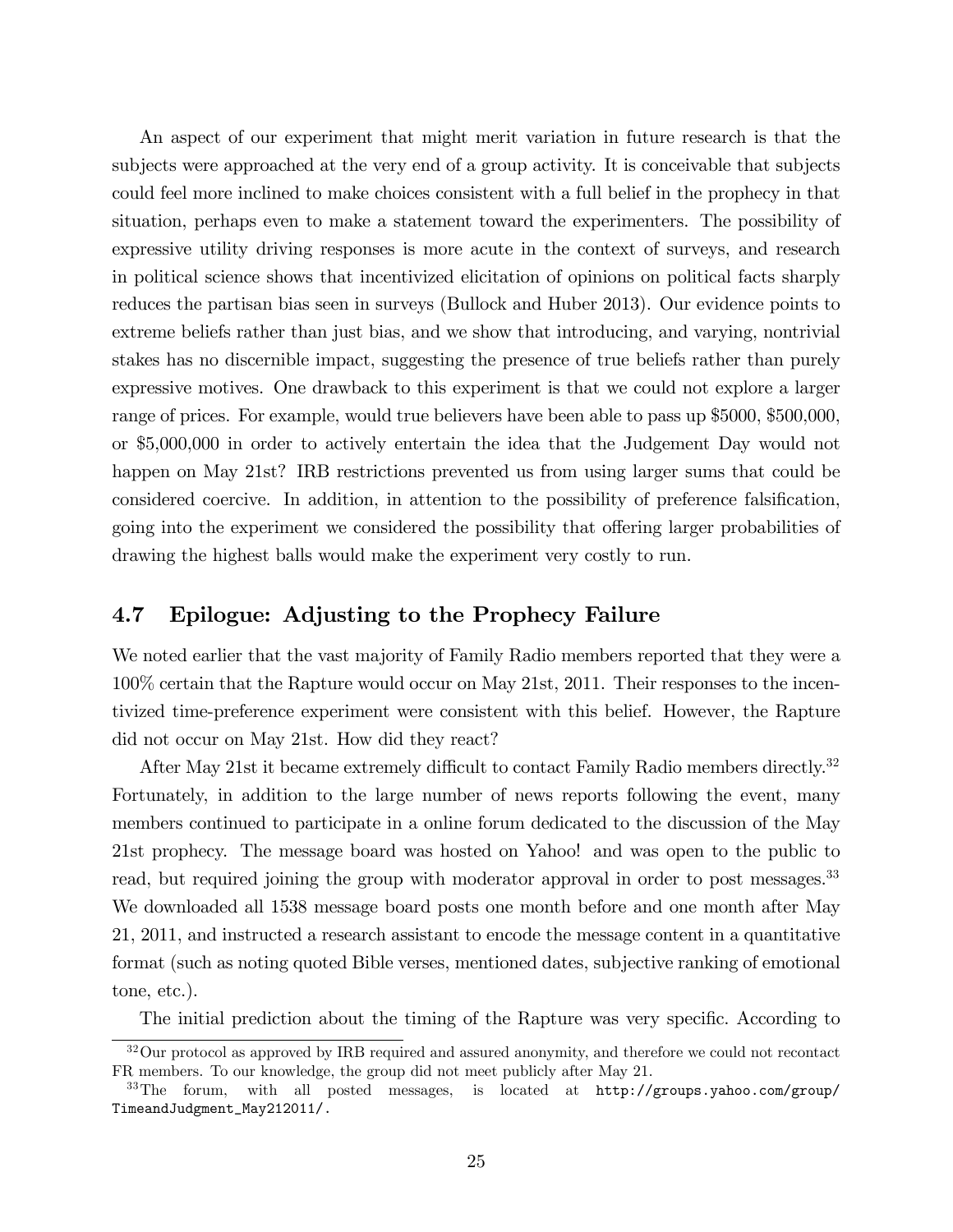Harold Camping, the Rapture would begin in the first time zone to experience sunset on May 21st (UTC+12, which contains New Zealand) and travel around the world as the sun set on different time zones. In the preceding days, the message board largely included messages about faith, hope, and goodbyes to other members. The board was relatively quiet in the few hours preceding and following the predicted starting time. A few hours after this time, some members began to speculate about what was (or was not) happening. The messages revealed an anxiety for a resolution that would maintain the central tenets of the prophecy.

A manifestation of that sentiment involved posts putting forth alternative future dates for the Rapture. The new dates tended to involve minimal amendments to the original theory, typically predicting the Rapture to occur within one day of the posting. For example, two hours after the originally predicted Rapture time, the moderator of the board posted a 6,600 word essay about a potential error in Camping's interpretation of time, suggesting that the Rapture would occur at Midnight in Jerusalem time. This theory was endorsed by eight other posts in the next few hours. Immediately after that time passed, someone noted that the previous theory had not taken Daylight Savings Time into account, potentially extending the margin by another hour. Following the passing of each new predicted time, a new revision was immediately suggested and the group coalesced on that time. This active revision of the prediction with dates very close to May 21st continued until about the time Camping made his announcement on May 23rd that "spiritual judgement" had occurred indeed.

It is interesting to note this re-setting of dates after a failed prophecy is in fact typical for apocalyptic groups (Kyle 1998). For example, following the Millerites failed prophecy in 1843, a large faction of the group quickly converged on March 21, 1844 as a new date for the End of the World, and when that date passed uneventfully, new dates in 1874, then 1878, then 1881 were adopted by the leaders that would go on to form the Jehovah's Witnesses. $34$ 

The FR members' pattern of behavior of adjustments can be cast in terms of a demand and supply of predictions and narratives. Given the failure of the original prediction, the ìconsumersîin this market for apocalyptic predictions attempted the production of their own predictions. This process lasted until the "official" supplier of such predictions—Camping, in the FR case—produced a new one. This demand for predictions provides another suggestion that individuals have a demand for beliefs, one that can only be exercised if there is something—in this case a prediction—to believe in.

<sup>&</sup>lt;sup>34</sup>The other main faction went on to become the Seventh Day Adventist Church. As has been seen, this group maintained the belief that Judgement Day is near, but abandoned date-setting.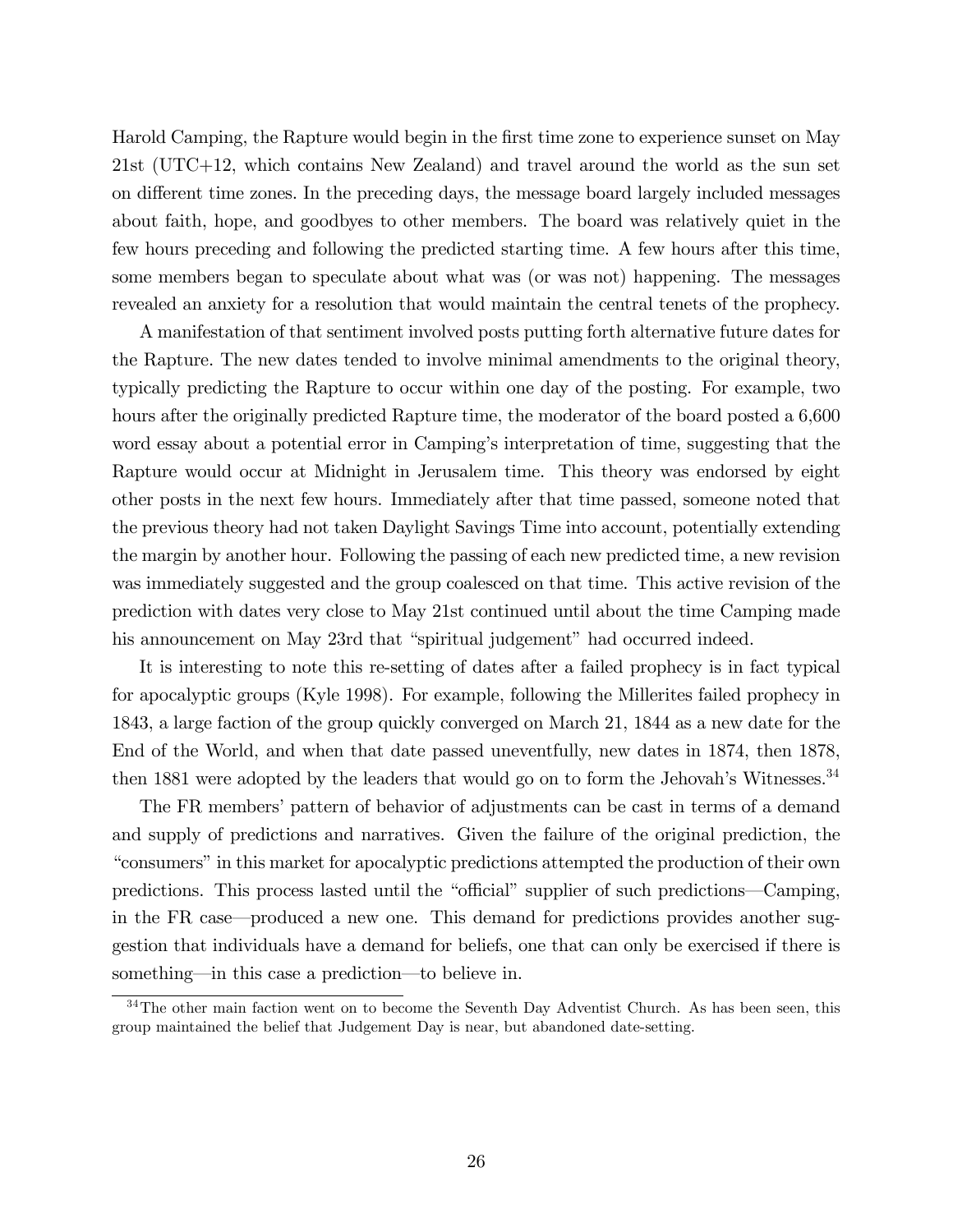# 5 Related literature

Our paper relates to two main literatures, one on the economics of religion and another on belief anomalies and manipulation. Religion has, of course, attracted vast attention in the social sciences and we will not attempt a broad survey here. The literature on the supply side of the market for religion is well surveyed by Iannaccone (1998). Here we will cover work that more directly relates to the theme of the demand for religion.

Although the demand side of religion has received relatively less attention, progress has been made in understanding the phenomenon of conversion. Ensminger (1997) relies on a transactions costs approach to account for conversion patterns to Islam as a function of the advantages of membership to trading networks. In a similar vein, Levy and Razin  $(2011)$  model a context where conversion (real or apparent) confers signaling benefits toward further social interaction. Compatible with that logic, economics fundamentals related to geography and trade feature prominently in recent empirical work on adherence to Islam (Michalopoulos, Naghavi, and Prarolo (2012) and Barro, Hwang, and McCleary (2010)). An interesting challenge is to empirically disentangle the causal links between economic fundamentals, true beliefs, and conversion. Such investigation would benefit from a way to measure beliefs more reliably, and the incentivized approach we offer may be of help.

Closer to our framework, Durkin and Greeley (1991) formalize the Pascalian wager and take their model to the data. Both their theory and empirics equate beliefs to religious participation. $35,36$  While highly valuable, that approach mixes two different elements, beliefs and actions, with an unclear direction of causation between them. For example, Pascal argued that beliefs probably cannot be chosen directly, but that through the adoption of outwardly religious actions one would come to develop religious beliefs (Pascal (1668), p. 69).<sup>37</sup> Whether this proposition is true or the opposite holds (rather, beliefs drive religious activity) is hard to evaluate empirically before progress is made in the measurement of beliefs; hopefully our work contributes a step in that direction.

<sup>35</sup>A substantial literature in philosophy has examined both the logic and premises of the Pascalian wager (e.g., Hacking (1972), Hajek (2003)), notably the assumption that the returns to belief are inÖnite in the state that God exists.

 $36$ Palacios-Huerta and Santos (2004) study a demand for religion following a more distant approachthey consider an evolutionary competitive argument for religious preferences based on reduced risk aversion against uninsurable states.

<sup>&</sup>lt;sup>37</sup>Still, Pascal has been criticized for proposing a cold mechanical calculation as a potential path to faith. James  $(II\{6\})$  considers that critique eloquently: "We feel that a faith in masses and holy water adopted wilfully after such a mechanical calculation would lack the inner soul of faith's reality; and if we were ourselves in the place of the Deity, we should probably take particular pleasure in cutting off believers of this pattern from their infinite reward." However, James concludes that volitional aspects are crucial and make Pascal's argument ultimately valid.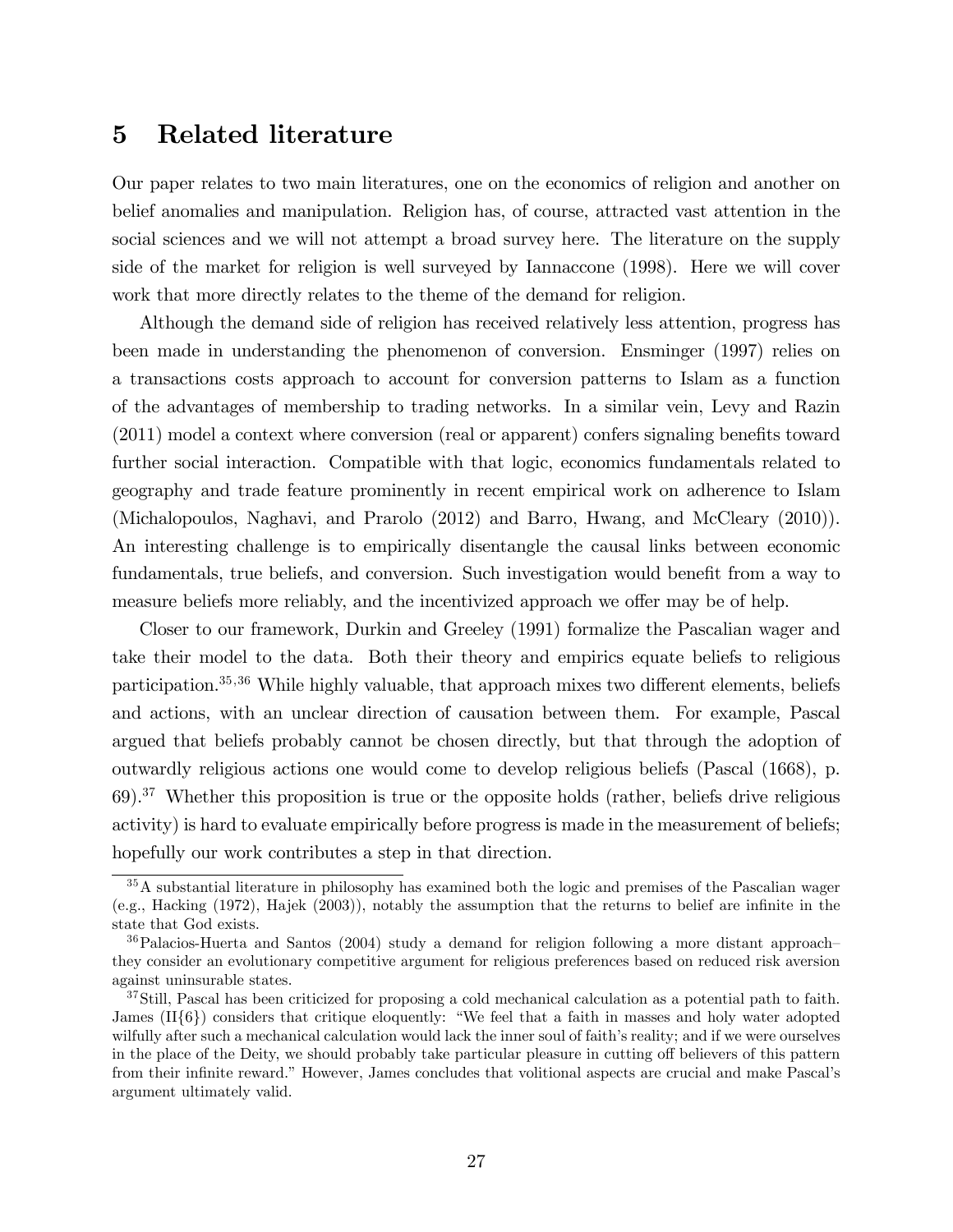A commonality among the above papers on the demand for religion is that they either hinge on instrumental motives to be (or appear to be) religious or sidestep the issue of the sincerity of faith. In contrast, we focus on sincere beliefs and explicitly consider how beliefs affect expected utility through separate channels: as probability weights in the interim expected utility function and as arguments of a state-contingent utility function that gives beliefs instrumental value in an ex ante expected utility sense.

This brings us to consider the literature on the manipulation of beliefs. One strand of theoretical work has studied an individual's incentive to manipulate the information she has about herself for instrumental reasons such as improving performance through confidence or to overcome self-control problems (see for instance Carrillo and Mariotti (2000), BÈnabou and Tirole (2004), and Compte and Postlewaite (2004)). Another strand has examined incentives to manipulate beliefs (about the self or about the environment) stemming from intrinsic reasons, namely that individuals care about beliefs directly. For example, such manipulation may be driven by anticipatory utility (see inter alia Brunnermeier and Parker  $(2005)$ , Köszegi  $(2006)$ , Bénabou and Tirole  $(2006)$ , and Dal Bó and Tervio  $(2013)$ ).

Behavioral economists have identified ways in which subjective belief updating appears to be non-Bayesian. Incentivized laboratory experiments have shown that subjects tend to give more weight to materially self-serving information (Babcock and Loewenstein 1997; Babcock, Loewenstein, Issacharoff, and Camerer 1995) and to positive (as compared to negative) information about a quality they directly care about, such as intelligence or physical attractiveness (Eil and Rao 2011; Möbius, Niederle, Niehaus, and Rosenblatt 2010). These results are suggestive of belief manipulation, but are also compatible with a hardwired processing bias toward the positive.<sup>38</sup> Other studies document overconfidence about personal attributes using unincentivized surveys (Svenson 1981). Such departures, however, may be due to limitations in the quality of available feedback (Benoit and Dubra 2011) and a multi-attribute signal space (Santos-Pinto and Sobel 2005). Optimism has been documented in connection with the performance of others when the subject cares about them, such as sports teams (Massey, Simmons, and Armor 2011). While sports fervor and religiosity may show many parallels, the beliefs documented in the sports realm appear to contain a partial bias. Religion is associated with a full belief, both in surveys and in our incentivized elicitation.

<sup>&</sup>lt;sup>38</sup>For example, Balcetis and Dunning (2006) document biases occurring in visual perception with very short (30-100ms) decision time frames.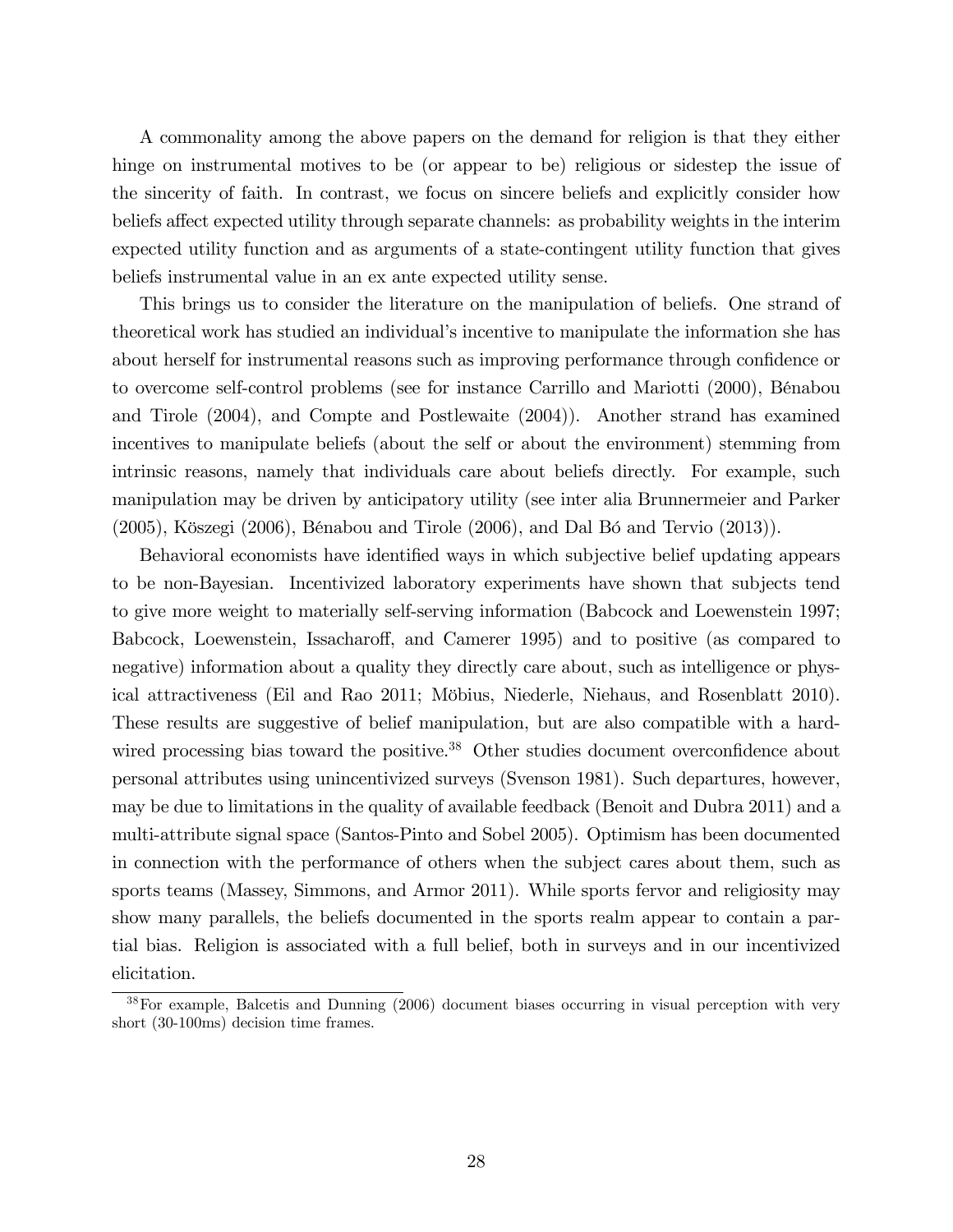# 6 Conclusion

A better understanding of faith, that is, of strong beliefs that are by definition not driven by evidence in the logical or statistical sense, is an important task for the economics of religion, and one that may yield insights into decision-making more broadly. In this paper, we study faith through the prism afforded by a recent apocalyptic movement which allowed us to use standard experimental techniques to measure beliefs about a falsifiable religious proposition. Specifically, we performed an incentivized, relatively high-stakes, time-preference experiment with the members of Harold Camping's Family Radio group, who expected Judgement Day to occur on May 21st, 2011.

Our experiment is framed by a theoretical model that highlights how the experimental approach allows us to characterize religious beliefs. While our model is parsimonious and incorporates the logic of the Pascalian wager, it can be extended to incorporate a richer set of psychological motives, such as those of anticipation. The key aspect of the model is that it allows for consistent (i.e., rational) manipulation of beliefs once these enter as arguments in some state-contingent utility. Our model predicts manipulation of beliefs to full religious belief for a certain set of priors. It also explains how the experimental intervention could establish the presence of sincere religious beliefs and yield estimates of their response to changes in the cost of holding them.

Our evidence indicates the existence of a sincere belief in the end of the world. The main import of this finding is to highlight the role of sincere faith in a particular religious belief system, beyond other, mundane, motivations that could affect the demand for religion. In addition, our data suggests that the beliefs are inelastic to changes in costs, although this result may be dependent on a small sample size, or pertinent to the short run only. According to our theory, the unresponsiveness of beliefs to changing costs may reflect the fact that choice-driven beliefs are incorporated as the relevant priors to be employed in subsequent belief reoptimization.

One might be concerned that studying decisions by members of an apocalyptic group can say little about the formation of beliefs by other people. After all, those members choose to hold a belief that seems unwarranted by available evidence. But as forcefully argued by James (1909), this is a habit affecting everyone to varying degrees. A review of the historical record establishes that apocalyptic themes are central to nearly all major world religions, which involve many other articles of faith. Future research should address the question of what are the standards of proof that individuals are willing to accept in order to form, and then test, their beliefs.

Partly through its limitations, our study suggests some avenues for future research. Fu-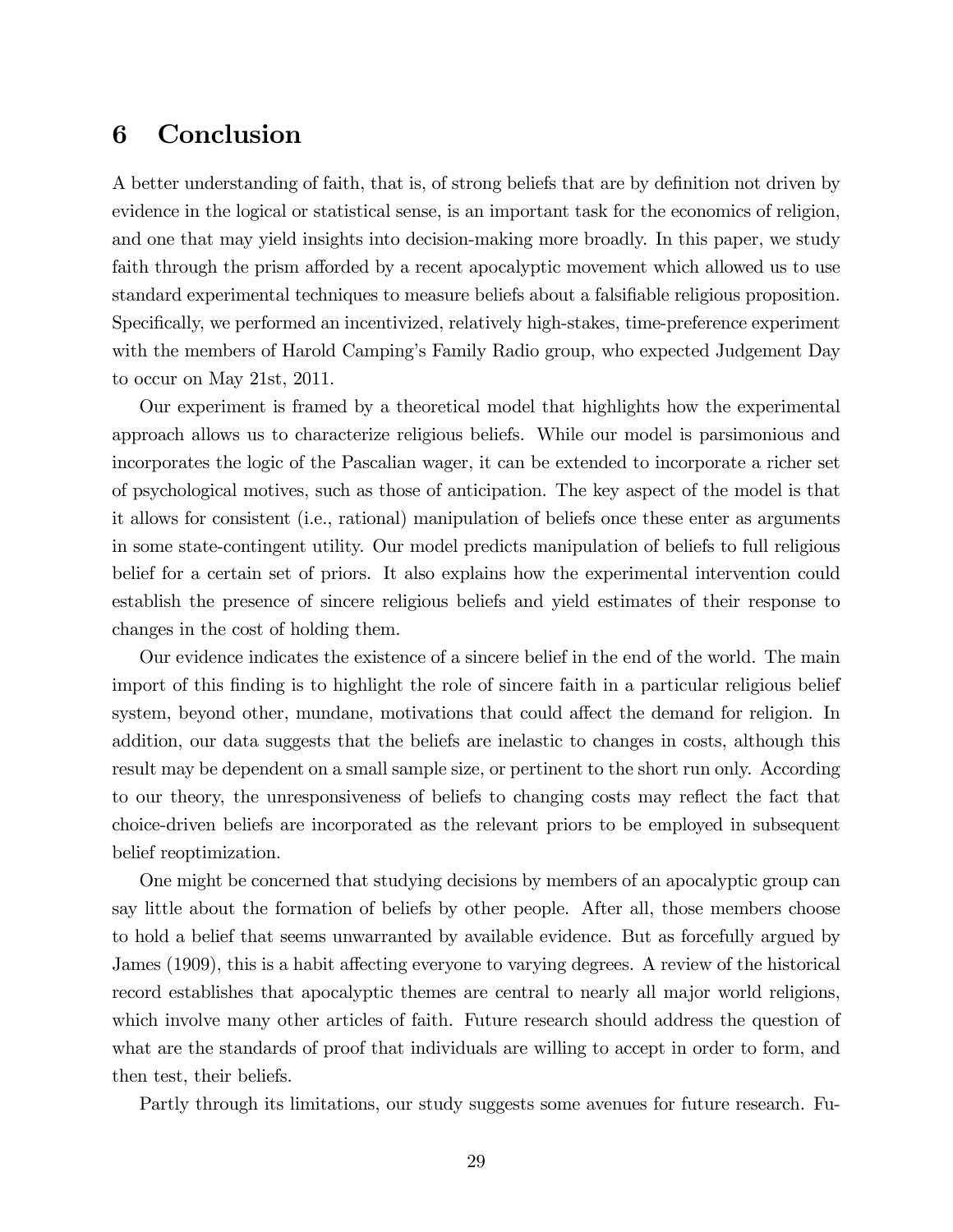ture projects could consider contacting subjects separately rather than at the end of a collective activity, as well as involve larger samples and larger prizes. The idea of using incentivized elicitation schemes in religious contexts could be extended to other settings; for instance, one could use our approach to study beliefs in the power of prayer to alter observable outcomes. Lastly, in light of our results, it would be important to enrich the market analysis of religion with approaches where the demand side includes sincere faith as an active and distinct component that may interact with other motivations to demand religious services.

### References

- Akerlof, G. A. and W. T. Dickens (1982). The economic consequences of cognitive dissonance. The American Economic Review  $72(3)$ , 307–319.
- Babcock, L. and G. Loewenstein (1997). Explaining Bargaining Impasse: The Role of Self-Serving Biases. The Journal of Economic Perspectives, 109–126.
- Babcock, L., G. Loewenstein, S. Issacharoff, and C. Camerer (1995). Biased Judgments of Fairness in Bargaining. The American Economic Review, 1337–1343.
- Balcetis, E. and D. Dunning (2006). See what you want to see: Motivational influences on visual perception. Journal of Personality and Social Psychology 91(4), 612.
- Barro, R., J. Hwang, and R. McCleary (2010). Religious conversion in 40 countries. Journal for the Scientific Study of Religion  $49(1)$ , 15-36.
- Barro, R. and R. McCleary (2006). Religion and political economy in an international panel. Journal for the Scientific Study of Religion  $\frac{45(2)}{149-3175}$ .
- Barro, R. J. and R. M. McCleary (2003). Religion and Economic Growth. American Sociological Review  $66(5)$ , 760–781.
- Becker, G., M. DeGroot, and J. Marschak (1964). Measuring utility by a single-response sequential method. Behavioral Science  $9, 226-232$ .
- BÈnabou, R. and J. Tirole (2004). Willpower and personal rules. Journal of Political Economy  $112(4)$ , 848–886.
- Bénabou, R. and J. Tirole (2006). Incentives and prosocial behavior. American Economic Review  $96(5)$ , 1652–1678.
- Benoit, J. and J. Dubra (2011). Apparent overconfidence. *Econometrica, forthcoming*.
- Brunnermeier, M. K. and J. A. Parker (2005). Optimal Expectations. The American Economic Review  $95(4)$ , 1092–1118.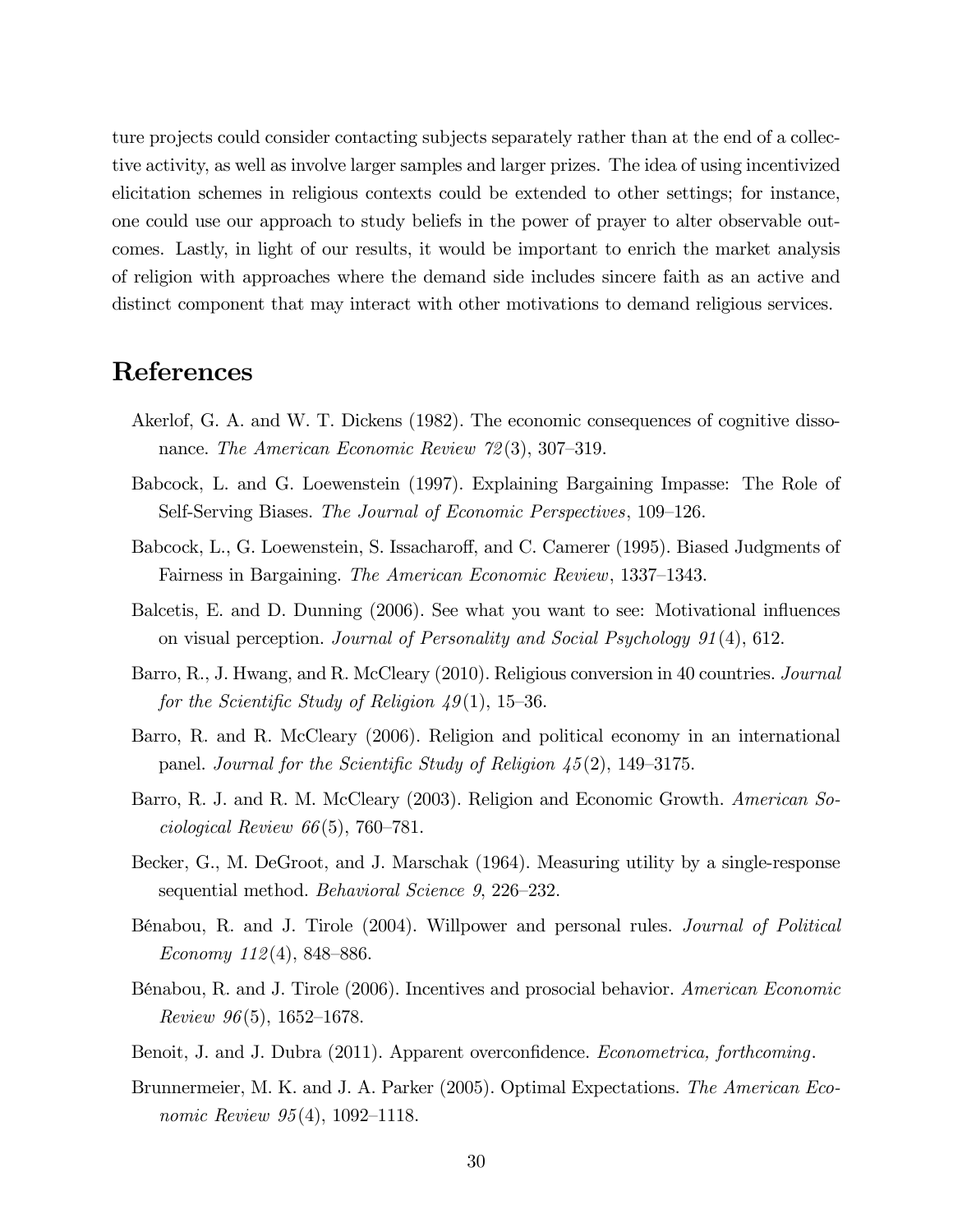- Bullock, J., G. A. H. S. and G. Huber (2013). Partisan bias in factual beliefs about politics. NBER Working Paper No. 19080.
- Camping, H. (2005). Time has an End: A History of the World 11,013 B.C. to 2011 A.D. Vantage Press.
- Carrillo, J. D. and T. Mariotti (2000). Strategic ignorance as a self-disciplining device. Review of Economic Studies  $67(3)$ , 529–44.
- Clingingsmith, D., A. I. Khwaja, and M. Kremer (2009). Estimating the impact of the hajj: Religion and tolerance in islam's global gathering. The Quarterly Journal of Economics  $124(3)$ , 1133–1170.
- Cohen, D. (1983). Waiting for the Apocalypse. Prometheus Books.
- Cohn, N. (1957). The Pursuit of the Millennium. Secker & Warburg, London.
- Compte, O. and A. Postlewaite (2004). Confidence-enhanced performance. American Economic Review  $94(5)$ , 1536–1557.
- Dal Bó, E. and M. Tervio (2013). Self-esteem, moral capital, and wrongdoing. *Journal of* the European Economic Association 11(3), 599–663.
- Durkheim, E. (1915). The Elementary Forms of Religious Life. Free Press.
- Durkin, J. and A. Greeley (1991). A model of religious choice under uncertainty: On responding rationally to the nonrational. Rationality and Society  $3(2)$ , 178–196.
- Eil, D. and J. M. Rao (2011). The Good-News Bad-News Effect: Asymmetric Processing of Objective Information about Yourself. American Economic Journal: Microeconomics, 529-544.
- Eliade, M. (1954). The Myth of the Eternal Return. New York: Pantheon Books.
- Ensminger, J. (1997). Transaction costs and islam: Explaining conversion in africa. Journal of Institutional and Theoretical Economics (JITE)  $153(1)$ , 4-29.
- Finer, S. E. (1997). The History of Government from the Earliest Times, Vols. I-III. Oxford University Press.
- Frederick, S., G. Loewenstein, and T. O'Donoghue (2002). Time discounting and time preference: A critical review. Journal of economic literature  $40(2)$ , 351–401.
- Hacking, I. (1972). The logic of pascal's wager. American Philosophical Quarterly  $9(2)$ , 186–192.
- Hajek, A. (2003). Waging war on pascal's wager. Philosophical Review 112(1), 27–56.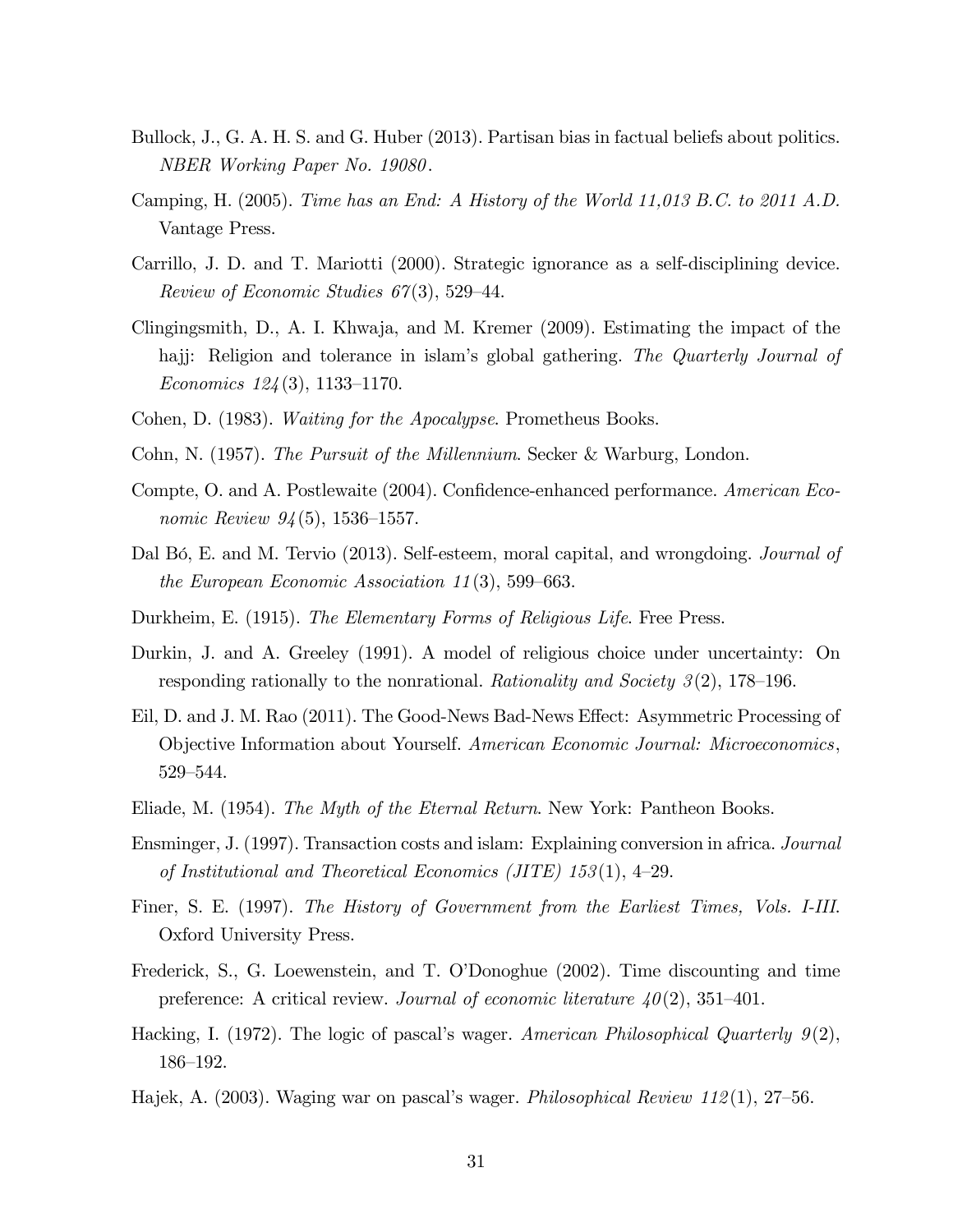- Hoffman, R. (2012). The Experimental Economics of Religion. Journal of Economic Sur $veys, 41–71.$
- Huber, J. (2005). Religious Belief, Religious Participation, and Social Policy Attitudes Across Countries. Columbia University, mimeo.
- Huber, J. D. and P. Stanig (2011). Church-state separation and redistribution. *Journal of* Public Economics  $95(7-8)$ , 828–836.
- Iannaccone, L. R. (1998). Introduction to the Economics of Religion. Journal of Economic Literature 36(3), 1465–1495.
- James, W. (1909). The Will to Believe and Other Essays in Popular Philosophy. E-Book 26659 The Project Gutenberg <http://www.gutenberg.org/files/26659/26659 $h/26659$ -h.htm $P1$ >.
- Köszegi, B. (2006). Ego utility, overconfidence, and task choice. Journal of the European Economic Association  $\lambda(4)$ , 673–707.
- Krosnick, J. A. and S. Presser (2009). The theory of the firm. In J. D. Wright and P. V. Marsden (Eds.), *Handbook of Survey Research*. Elsevier.
- Kuran, T. (1995). Private Truths, Public Lies: The Social Consequences of Preference Falsification. Harvard University Press.
- Kuran, T. (1997). Islam and Underdevelopment: An Old Puzzle Revisited. Journal of Institutional and Theoretical Economics  $153(1)$ , 41–71.
- Kyle, R. (1998). The Last Days are Here Again: A History of the End Times. Baker Books (Grand Rapids, Mich.).
- Levy, G. and R. Razin (2011). Religious Beliefs, Religious Participation and Cooperation. Working Paper.
- Massey, C., J. P. Simmons, and D. A. Armor (2011). Hope over experience: Desirability and the persistence of optimism. Psychological Science 22, 274–281.
- McGinn, B. (1998). Visions of the End: Apocalyptic Traditions in the Middle Ages, Volume 96. New York: Columbia Univ Press.
- Michalopoulos, S., A. Naghavi, and G. Prarolo (2012). Trade and geography in the origins and spread of islam. NBER Working Papers 18438.
- Möbius, M., M. Niederle, P. Niehaus, and T. Rosenblatt (2010). Self-confidence Management: Theory and Empirical Evidence. Working paper.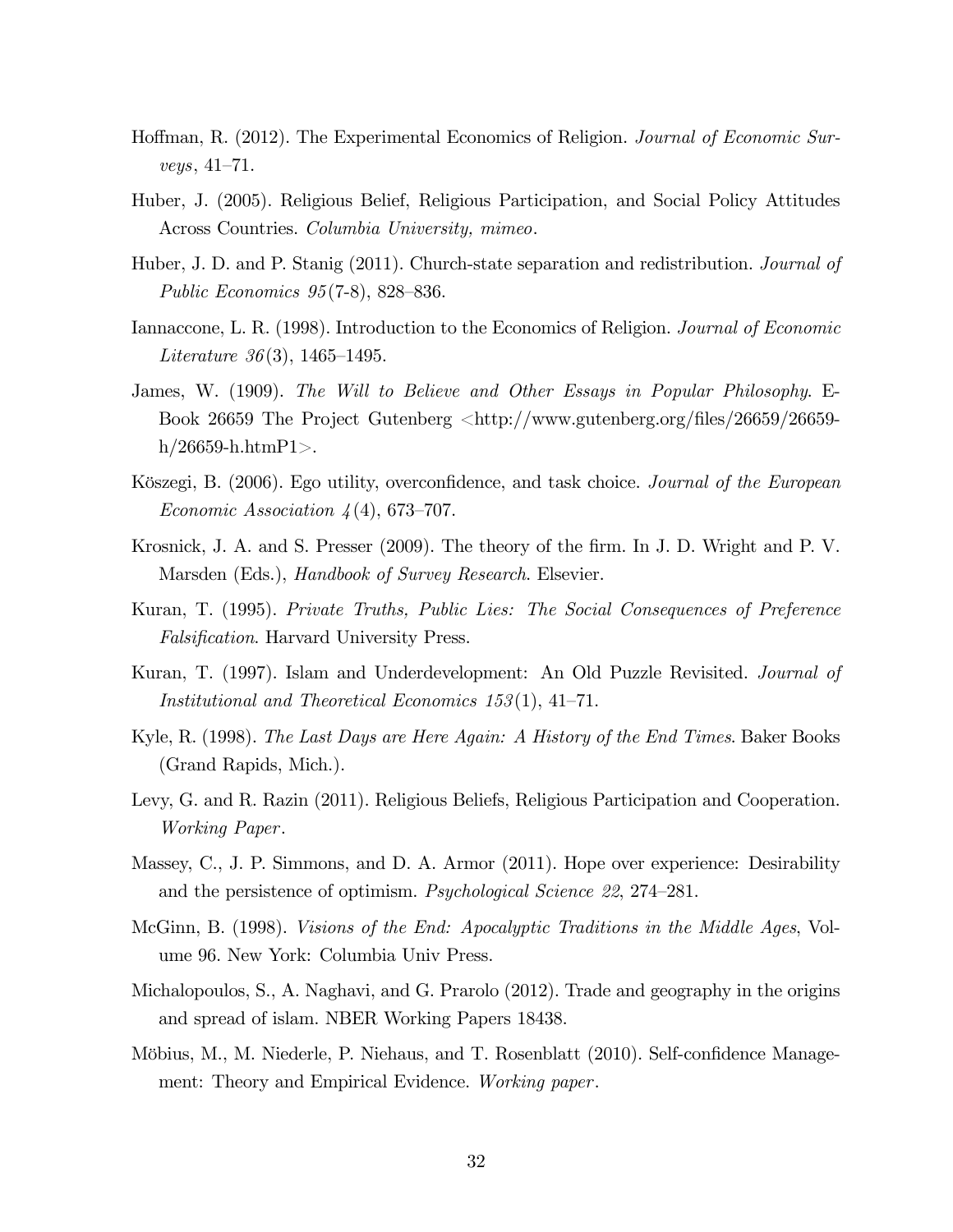- Montgomery, J. D. (1996). Contemplations on the Economic Approach to Religious Behavior. The American Economic Review: Papers and Proceedings  $86(2)$ , 443–447.
- Palacios-Huerta, I. and T. J. Santos (2004). A theory of markets, institutions, and endogenous preferences. Journal of Public Economics  $88(3-4)$ , 601–627.
- Pascal, B. (1668). Pascal's Pensees (English translation by John Walker). Available online at http://www.gutenberg.org/files/18269/18269-h/18269-h.htm.
- Rowley, H. H. (1943). The Relevance of Apocalyptic: A Study of Jewish and Christian Apocalypses From Daniel to the Revelation. London: Lutterworth Press.
- Santos-Pinto, L. and J. Sobel (2005). A model of positive self-image in subjective assessments. American Economic Review, 1386–1402.
- Scheve, K. and D. Stasavage (2006). Religion and Preferences for Social Insurance. Quarterly Journal of Political Science  $1(3)$ , 255–286.
- Svenson, O. (1981). Are we all less risky and more skillful than our fellow drivers? Acta *Psychologica*  $47(2)$ , 143–148.
- Wagar, W. W. (1982). Terminal Visions: the Literature of Last Things. Bloomington, Indiana: Indiana University Press.

# 7 Appendix

We first establish the claim in the text that the assumptions on  $f(a, \pi)$  imply that  $a^*(\pi) =$  $\arg \max_a f(a, \pi)$  is unique and strictly increasing in  $\pi$ . To see this, note that for a given  $\pi$ ,  $f(a,\pi)$  is a continuous, strictly concave, function with support on a closed set and therefore has a unique maximum. As  $\frac{\partial^2 f(a,\pi)}{\partial a \partial \pi} > 0$ ,  $f(a,\pi)$  is supermodular and therefore  $a^*(\pi)$  is strictly increasing in  $\pi$ .

We next establish the claim in the text that the assumptions on  $f(a,\pi)$  imply that the implicit penalty  $p(\hat{\pi}, \pi)$  is minimized at 0 when  $\hat{\pi} = \pi$ , and increasing as  $\hat{\pi}$  deviates farther from  $\pi$   $(\frac{\partial p(\hat{\pi}, \pi)}{\partial \hat{\pi}} \leq 0$  for  $\hat{\pi} \leq \pi$ ). To see this, recall that  $p(\hat{\pi}, \pi) = f(a^*(\pi), \pi) - f(a^*(\hat{\pi}), \pi)$ . Clearly,  $p(\pi, \pi) = 0$ . Note that  $\frac{\partial p(\hat{\pi}, \pi)}{\partial \hat{\pi}} = -\frac{\partial f(a^*(\hat{\pi}), \pi)}{\partial a^*(\hat{\pi})}$  $\partial a^*(\hat{\pi})$  $\partial a^*(\hat{\pi})$  $\frac{\partial f(\pi)}{\partial \hat{\pi}}$ . Focus on the case in which  $\hat{\pi} < \pi$ . Then,  $a^*(\hat{\pi}) < a^*(\pi)$ . As  $f(a, \pi)$  is strictly concave in  $a, \frac{\partial f(a, \pi)}{\partial a} > 0$  if  $a < a^*(\pi)$ . Therefore,  $\frac{\partial f(a^*(\hat{\pi}),\pi)}{\partial a^*(\hat{\pi})} > 0$ . We have previously established that  $\frac{\partial a^*(\hat{\pi})}{\partial \hat{\pi}} > 0$  and therefore  $-\frac{\partial f(a^*(\hat{\pi}), \pi)}{\partial a^*(\hat{\pi})}$  $\partial a^*(\hat{\pi})$  $\frac{\partial a^*(\hat{\pi})}{\partial \hat{\pi}} < 0$  if  $\hat{\pi} < \pi$ . Similar logic shows that  $-\frac{\partial f(a^*(\hat{\pi}), \pi)}{\partial a^*(\hat{\pi})}$  $\partial a^*(\hat{\pi})$  $\frac{\partial a^*(\hat{\pi})}{\partial \hat{\pi}} > 0$  if  $\hat{\pi} > \pi$ .

**Proof of Lemma 1:** For an agent with prior  $\pi$ , the payoff from choosing  $\hat{\pi} = 1$  is  $U(1,\pi) = \pi u_r - p(\hat{\pi}, \pi)$  and the payoff from choosing  $\hat{\pi} < 1$  is  $U(\hat{\pi}, \pi) = -p(\hat{\pi}, \pi)$ . Note that, given the properties of  $-p(\hat{\pi}, \pi)$ , an agent with  $\pi < 1$  and choosing  $\hat{\pi} < 1$  attains a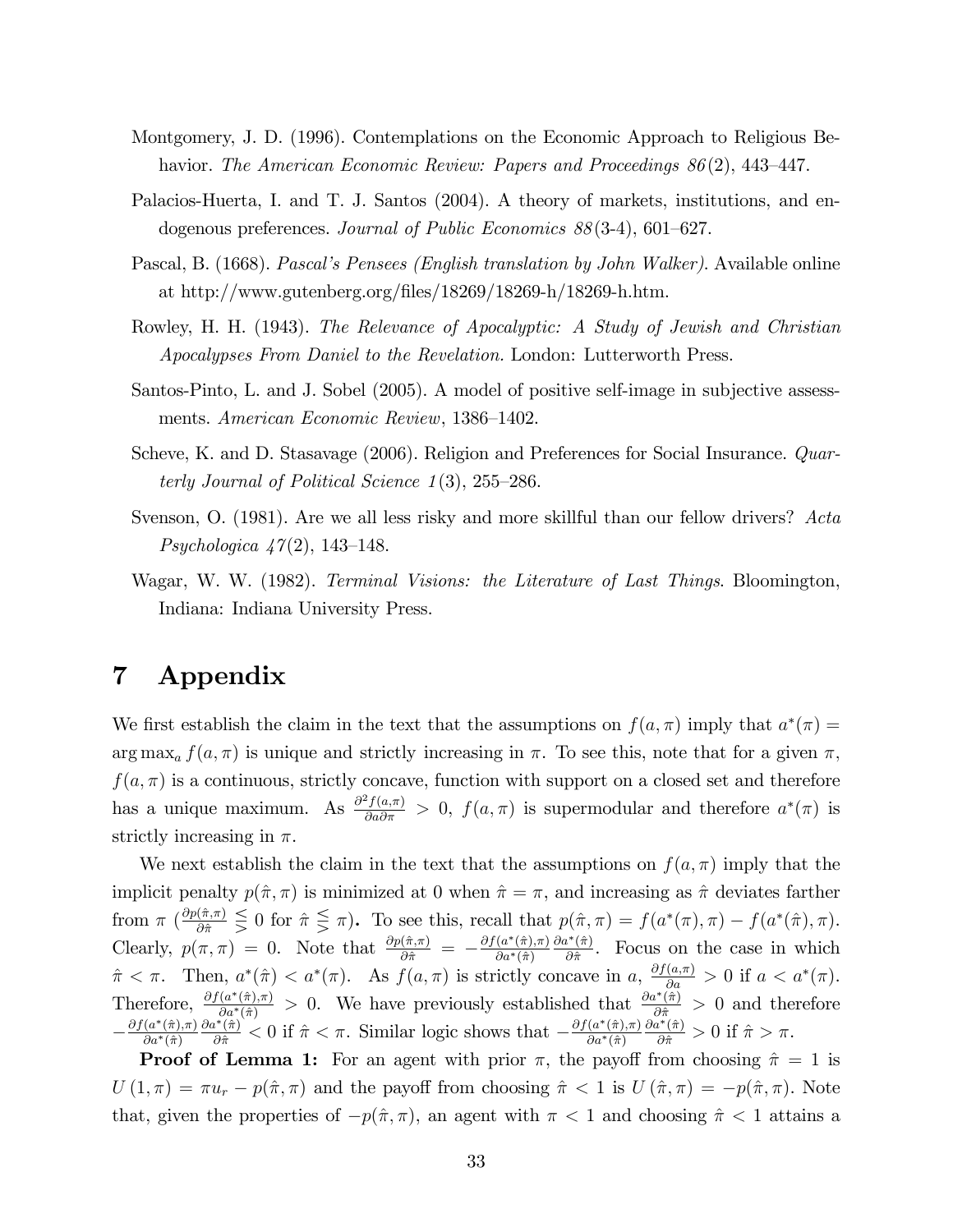maximum payoff of 0 by setting  $\hat{\pi} = \pi$  and therefore any agent choosing  $\hat{\pi} < 1$  must choose  $\hat{\pi}(\pi) = \pi$ . Now note that  $U(\hat{\pi}, 0) = -p(\hat{\pi}, 0)$  which is maximized at  $\hat{\pi} = 0$ , so  $\hat{\pi}(0) = 0$ . By continuity of  $p(\hat{\pi}, \pi)$ , for any finite value  $u_r$  there exists a positive measure of types above  $\pi = 0$  who also choose  $\hat{\pi}(\pi) = \pi$ . Now note that  $\hat{\pi}(1) = 1$  as  $U(1, 1) = u_r > 0$ and  $U(0,1) = -p(0,1) < 0$ . Finally, note that  $U(1,\pi)$  is continuous and increasing in  $\pi$ given the properties of  $p(\hat{\pi}, \pi)$  and therefore there exists some type  $\pi' \in (0, 1)$  such that  $U(1, \pi') = 0 = U(\pi', \pi')$ . Therefore, for all types  $\pi > \pi'$ ,  $U(1, \pi) > 0$  and  $\hat{\pi}(\pi) = 1$  while for all types  $\pi < \pi'$ ,  $U(1, \pi) < 0$  and  $\hat{\pi}(\pi) = \pi$ .

**Proof of Proposition 1:** Let us abstract from the spiritual payoff  $U_r$ , which cannot be affected by actions, and from the constant terms  $f(a^*(\pi), \pi)$  and  $g(a_e^*(\pi), \pi)$ . Then in period 2 the agent who has chosen beliefs  $\hat{\pi}$  and considers a probability q that the BDM scheme will be implemented chooses actions a and  $a_e$  to maximize  $(1 - q) [f(a, \hat{\pi})] + q[f(a, \hat{\pi}) + g(a_e, \hat{\pi})]$ . The separability of f and g implies that the choice of  $a_e$  is independent of that of a. And since g satisfies the same assumptions as f, it has a maximum at  $a_e^* (\hat{\pi})$  which is increasing in  $\hat{\pi}$ .

**Proof of Proposition 2:** (a) Note that  $p(\hat{\pi}, \tilde{\pi}) + q(p_e(\hat{\pi}, \tilde{\pi}))$  has the same properties as  $p(\hat{\pi}, \tilde{\pi})$  (minimized at  $\hat{\pi} = \tilde{\pi}$ , decreasing (increasing) for  $\hat{\pi} < \tilde{\pi}$ ( $> \tilde{\pi}$ )). Then, the logic in the proof of Lemma 1 implies that, for a given q, there exists a type  $\tilde{\pi}'(q)$  such that for all types  $\tilde{\pi} > \tilde{\pi}'(q)$ ,  $U(1, \tilde{\pi}; q) > 0$  and  $\hat{\pi}(\tilde{\pi}) = 1$ , while for all types  $\tilde{\pi} < \pi'(q)$ ,  $U(1, \tilde{\pi}; q) < 0$ and  $\hat{\pi}(\tilde{\pi}) = \tilde{\pi}$ . The type  $\tilde{\pi}'(q)$  satisfies  $U(1, \tilde{\pi}'(q); q) = \tilde{\pi}' u_r - p(1, \tilde{\pi}') - q(p_e(1, \tilde{\pi}')) = 0$ .

(b-1) The proof of Lemma 1 implies that  $\hat{\pi}_n(\pi)$  takes the form of  $\hat{\pi}_n(\pi) = 1$  when  $\pi > \pi'_n$  and  $\hat{\pi}_n(\pi) = \pi$  when  $\pi < \pi'_n$ , where  $\pi'_n$  is the unique point  $\pi'_n \in (0,1)$  where  $U(1, \pi'_n) = \pi'_n u_r - p(1, \pi'_n) = 0$ . Part a) of this proof implies that  $\hat{\pi}(\tilde{\pi})$  takes the same form with a critical point  $\tilde{\pi}'(q) \in (0,1)$  where  $U(1, \tilde{\pi}'(q); q) = \tilde{\pi}' u_r - p(1, \tilde{\pi}') - q(p_e(1, \tilde{\pi}')) = 0$ . Note that  $\hat{\pi}'_n$  stems from the basic model, which can be obtained from the expanded model with the experiment by setting  $q = 0$ . Thus,  $\hat{\pi}'_n = \hat{\pi}'(q = 0)$ . Now we claim that the critical point  $\tilde{\pi}'(q)$  with  $q > 0$  must be larger than the critical point  $\pi'_n$ . Note that  $U(1, \pi'_n; q) <$  $U(1, \pi'_n) = 0$  as  $-q(p_e(1, \pi'_n)) < 0$  given  $\pi'_n < 1$ . As  $U(1, \tilde{\pi}; q)$  is increasing, it must be that  $\widetilde{\pi}'(q) > \pi'_n$  for  $U(1, \widetilde{\pi}'(q); q) = 0$  to be satisfied.

Now, consider the function  $\hat{\pi}(\hat{\pi}_n; q)$ . Recall that  $\hat{\pi}(\tilde{\pi}; q) = 1$  if  $\tilde{\pi} = 1$ . Recall that  $\hat{\pi}_n = 1$  for any  $\pi > \pi'_n$ . Therefore,  $\hat{\pi}(\hat{\pi}_n; q) = 1$  for any  $\pi > \pi'_n$ . Recall that  $\hat{\pi}(\tilde{\pi}; q) = \tilde{\pi}$  if  $\widetilde{\pi} < \widetilde{\pi}'(q)$ . Recall that  $\hat{\pi}_n = \pi$  for any  $\pi < \pi'_n < \widetilde{\pi}'(q)$ . Therefore,  $\hat{\pi}(\hat{\pi}_n; q) = \hat{\pi}_n = \pi$  for any  $\pi < \pi'_n$ . As a result,  $\hat{\pi}(\hat{\pi}_n; q) = \pi$  for any  $\pi < \hat{\pi}'_n$ , and  $\hat{\pi}(\hat{\pi}_n; q) = 1$  for any  $\pi \geq \hat{\pi}'_n$ , yielding  $\hat{\pi}(\hat{\pi}_n; q) = \hat{\pi}(\hat{\pi}_n; 0)$  which is invariant in q.

(b-2) As stated above, part (a) of this proof implies that  $\hat{\pi}(\tilde{\pi})$  takes the form of  $\hat{\pi}(\tilde{\pi}) = 1$ when  $\pi > \tilde{\pi}'$  and  $\hat{\pi}(\tilde{\pi}) = \pi$  when  $\pi < \tilde{\pi}'$ , where  $\tilde{\pi}'$  is the unique point  $\tilde{\pi}' \in (0,1)$  to solve  $U(1,\tilde{\pi}'(q);q) = \tilde{\pi}'u_r - p(1,\tilde{\pi}') - q(p_e(1,\tilde{\pi}')) = 0.$  Consider  $q^0 > q$ . We claim that the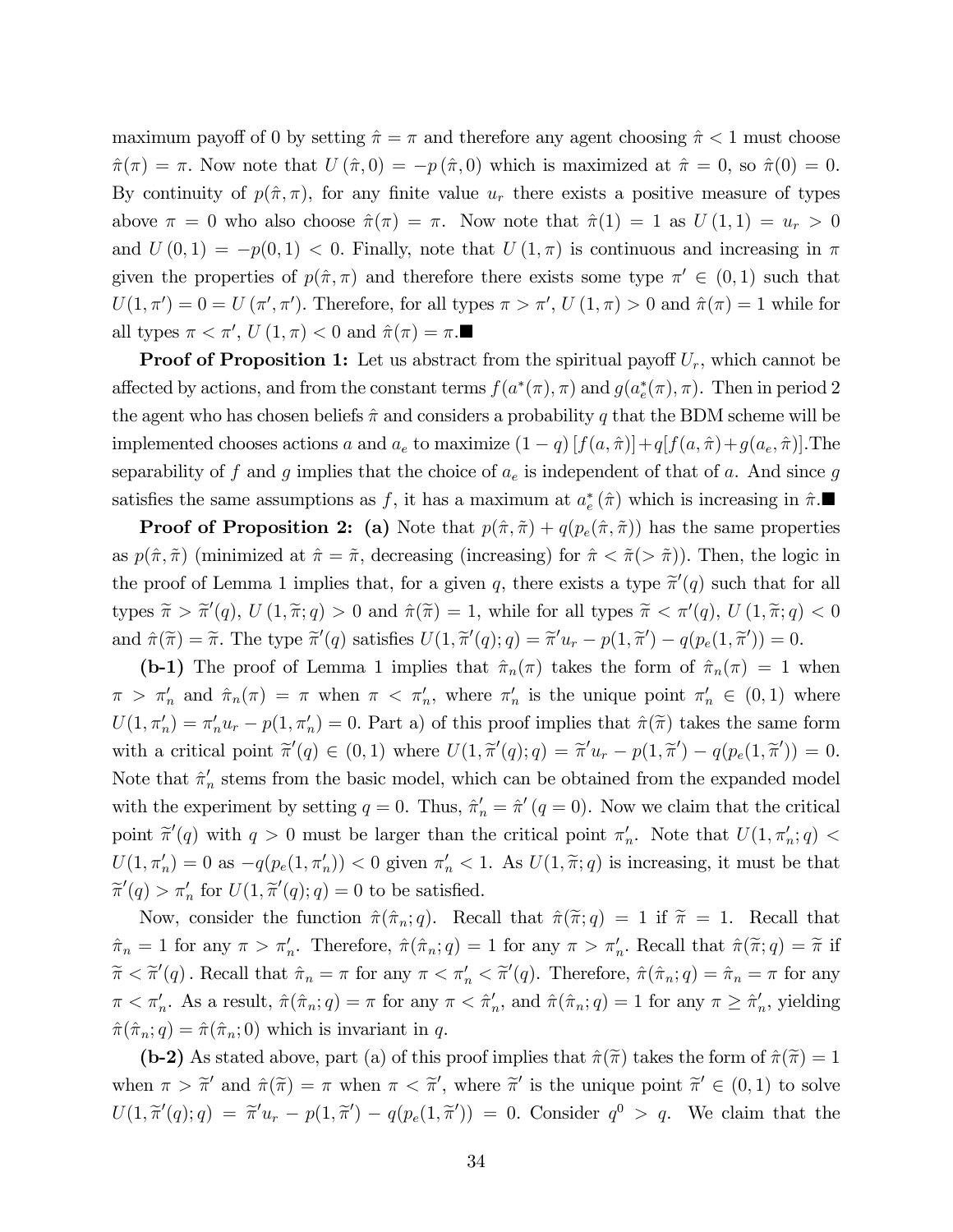critical point  $\tilde{\pi}'(q)$  must be larger than the critical point  $\tilde{\pi}'(q)$ . Note that  $U(1, \tilde{\pi}'(q); q^0)$  <  $U(1, \widetilde{\pi}'(q); q) = 0 \text{ as } U(1, \widetilde{\pi}'(q); q^0) - U(1, \widetilde{\pi}'(q); q) = -(q^0 - q)p_e(1, \widetilde{\pi}'(q)) < 0 \text{ given } \widetilde{\pi}'(q) < 1.$ As  $U(1, \tilde{\pi}; q)$  is increasing in  $\tilde{\pi}$ , it must be that  $\tilde{\pi}'(q^0) > \tilde{\pi}'(q)$  for  $U(1, \tilde{\pi}'(q^0); q^0) = 0$  to be satisfied. Therefore, an increase from q to  $q^0$  reduces the measure of types that choose  $\hat{\pi} = 1$ from  $1 - \tilde{\pi}'(q)$  to  $1 - \tilde{\pi}'(q^0)$ .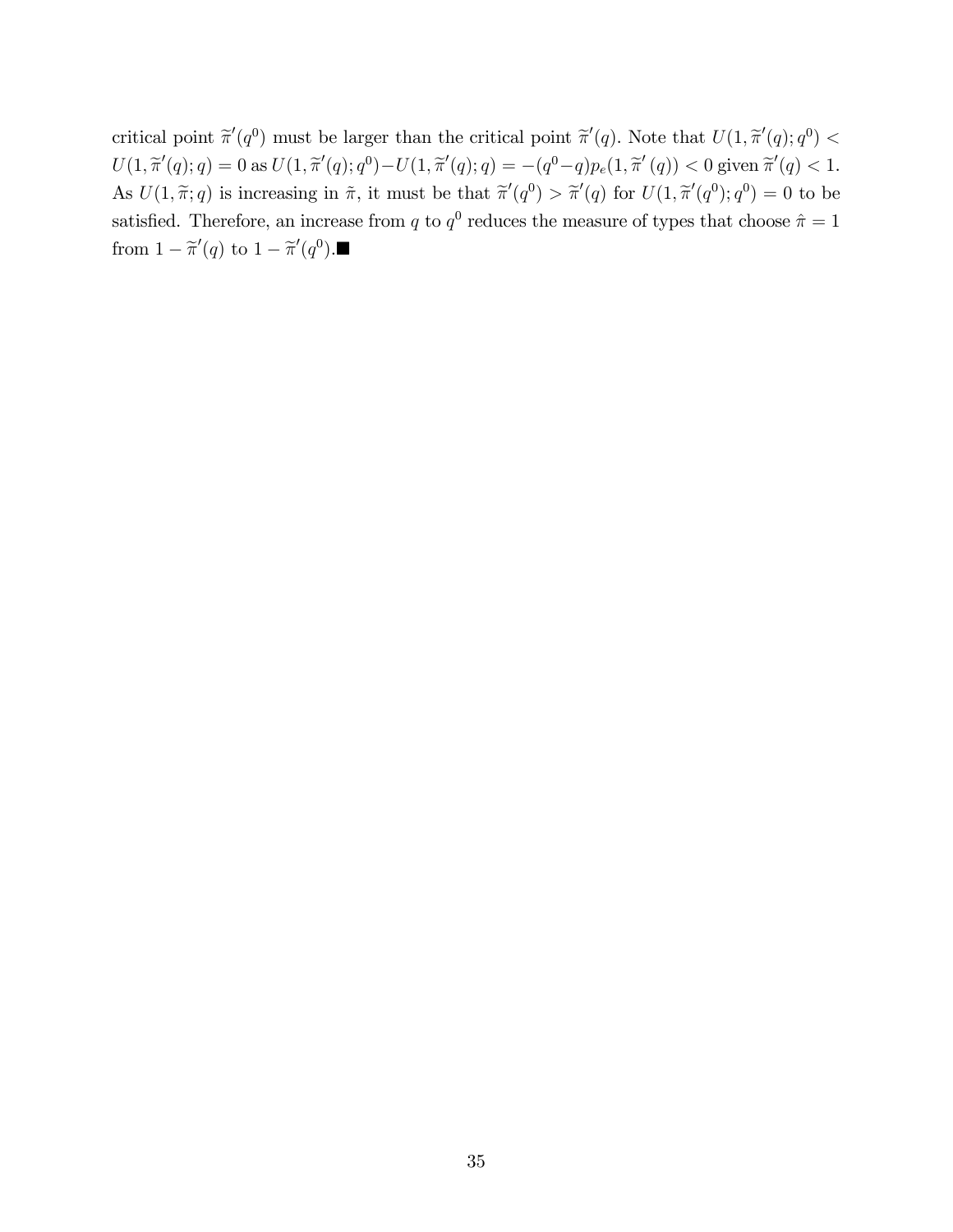Table 1: Summary statistics for Family Radio and Seventh-day Adventist experimental groups, by treatment.

|                                               | Family Radio Sample |           |             | 7 <sup>th</sup> Day Adventist Sample |           |           |
|-----------------------------------------------|---------------------|-----------|-------------|--------------------------------------|-----------|-----------|
|                                               | 6%                  | 50%       | p-value     | 6%                                   | 50%       | p-value   |
|                                               | Treatment           | Treatment | $(1) = (2)$ | Treatment                            | Treatment | $(4)=(5)$ |
|                                               | (1)                 | (2)       | (3)         | (4)                                  | (5)       | (6)       |
|                                               | 42.09               | 40.67     | 0.86        | 33.50                                | 38.60     |           |
| Age                                           |                     |           |             |                                      |           | 0.44      |
|                                               | (5.85)              | (5.22)    |             | (4.74)                               | (4.55)    |           |
|                                               | 0.73                | 0.44      | 0.21        | 0.55                                 | 0.50      | 0.82      |
| Male                                          | (0.14)              | (0.17)    |             | (0.16)                               | (0.13)    |           |
|                                               |                     |           |             |                                      |           |           |
| Percent belief that the rapture will occur on | 95.00               | 90.56     | 0.65        | 8.33                                 | 6.07      | 0.75      |
| May 21st                                      | (4.51)              | (8.71)    |             | (5.62)                               | (4.15)    |           |
|                                               |                     |           |             |                                      |           |           |
| Had heard about the group that believes       |                     |           |             | 0.75                                 | 0.87      | 0.47      |
| May 21st will be the Judgement Day            |                     |           |             | (0.13)                               | (0.09)    |           |
|                                               |                     |           |             |                                      |           |           |
| With what percent chance do you believe       |                     |           |             | 30.00                                | 45.67     | 0.30      |
| the Rapture will occur within your lifetime?  |                     |           |             | (9.95)                               | (10.78)   |           |
|                                               |                     |           |             |                                      |           |           |
| Hours spent per week in "spreading the        | 3.71                | 2.91      | 0.41        |                                      |           |           |
| news" that May 21st is Judgement Day *        | (0.54)              | (0.78)    |             |                                      |           |           |
|                                               |                     |           |             |                                      |           |           |
|                                               |                     |           |             |                                      |           |           |
| Percent belief in being saved (raptured) on   | 86.11               | 77.86     | 0.61        | 60.00                                | 73.33     | 0.41      |
| Judgement Day **                              | (7.10)              | (14.45)   |             | (11.56)                              | (11.06)   |           |
|                                               |                     |           |             |                                      |           |           |
| Percent belief that the End of the World      |                     |           |             |                                      |           |           |
| will occur on October 21st, conditional on    | 84.36               | 79.44     | 0.77        |                                      |           |           |
| seeing no visible signs that the Judgement    | (9.68)              | (13.16)   |             |                                      |           |           |
| Day occured on May 21st ***                   |                     |           |             |                                      |           |           |
|                                               |                     |           |             |                                      |           |           |
| Observations                                  | 12                  | 11        |             | 13                                   | 16        |           |

(1) Robust standard errors in parentheses.

(2) \* This continuous measure of hours spent per week was asked categorically in the questionnaire, with a maximum choice of six hours per week.

(3) \*\* For the Family Radio group, this question was phrased as "With what percent chance do you believe you will be raptured (saved) on May 21st, 2011?" For the SDA group, it was phrased as "If the rapture happens within your lifetime, with what percent chance do you believe you will be raptured (saved) on Judgment Day?"

(4) \*\*\* Five subjects refused to answer because they would not entertain the possibility that Judgement Day would not happen